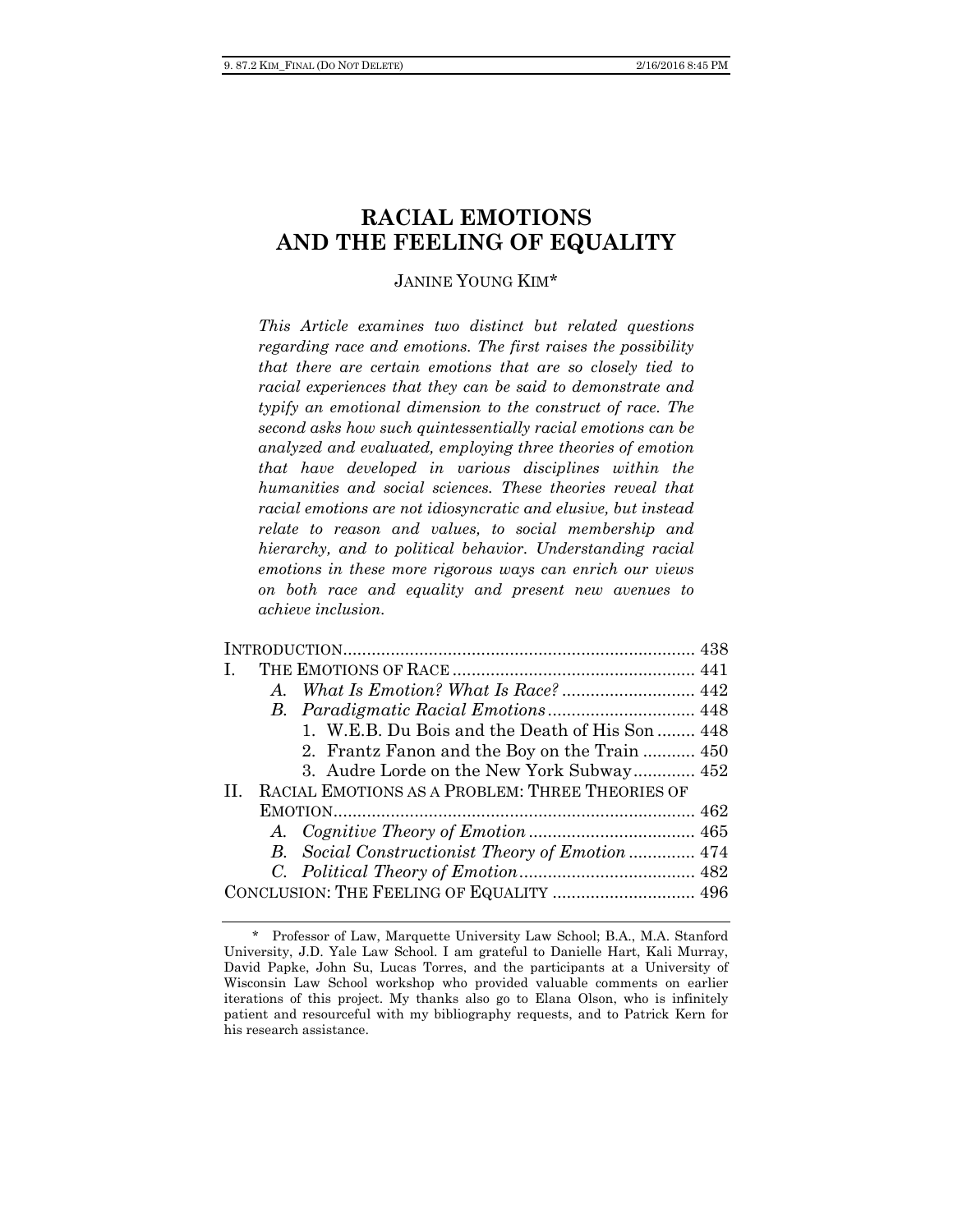#### INTRODUCTION

Is there such a thing as a racial feeling? There is an abundance of academic writing on the topic of race and racism, but few have focused specifically on the emotions associated with race. Instead, existing scholarship—deeply influenced by critical race theory (CRT)—has emphasized two other features of race.1 The first of these is knowledge, which refers broadly to the body of information that we use to recognize and understand racial difference.2 The second is power and the ways in which racial knowledge is produced and deployed to privilege some and subordinate others.3 Analyses of these two dimensions of race reveal the interplay of ideas and action, of the intangible and the material that construct social hierarchies and govern our place within them.<sup>4</sup>

Missing from most of these accounts, however, are discussions that directly engage with the emotions that race and racism inevitably excite. This absence is especially notable in light of CRT's emphasis on narrative, a mode of storytelling that is often, though perhaps not always, emotional in character.5 To be sure, the reluctance to grapple with emotion

3*. See, e.g.*, Gotanda, *supra* note 2, at 52–53 (describing how knowledge and power work together to implement racial profiling); Kang, *supra* note 2, at 1516 (observing that employers may not look past black-sounding names in a resume to review the candidate's actual qualifications).

4*. Cf.* Lynn Worsham, *Going Postal: Pedagogic Violence and the Schooling of Emotion*, 18 JAC 213, 232 (1998) (discussing cultural studies' premise that the "power/knowledge relation . . . produces the objective conditions of domination").

5. Several race scholars have touched upon the relationship between narrative and emotion, especially in the context of CRT. *See, e.g.*, Charles R. Lawrence, III, *The Word and the River: Pedagogy as Scholarship as Struggle*, 65 S. CAL. L. REV. 2231, 2278–79 (describing the emotionality of storytelling as a strength for both its complexity and persuasiveness); Margaret E. Montoya,

<sup>1</sup>*. See* Rachel Moran, *The Elusive Nature of Discrimination*, 55 STAN. L. REV. 2365, 2407 (2003) (attributing these emphases to the embrace of postmodernism in race scholarship).

<sup>2</sup>. Such information may consist of scientific studies, *see, e.g.*, Sandra Soo-Jin Lee et al., *The Meanings of "Race" in the New Genomics: Implications for Health Disparities Research*, 1 YALE J. HEALTH POL'Y, L. & ETHICS 33, 37 (2001) (arguing against "naïve genetic reductionism" that can revitalize racist stigmatization), cultural and linguistic data, *see, e.g.*, Jerry Kang, *Trojan Horses of Race*, 118 HARV. L. REV. 1489, 1515–17 (2005) (positing a link between racialized names and negative racial meanings in a study conducted by Marianne Bertrand and Sendhil Mullainathan), as well as popular social beliefs, *see, e.g.*, Neil Gotanda, *New Directions in Asian American Jurisprudence*, 17 ASIAN AM. L.J. 5, 52 (2010) (describing racial knowledge as "stereotypes or tropes available in American culture").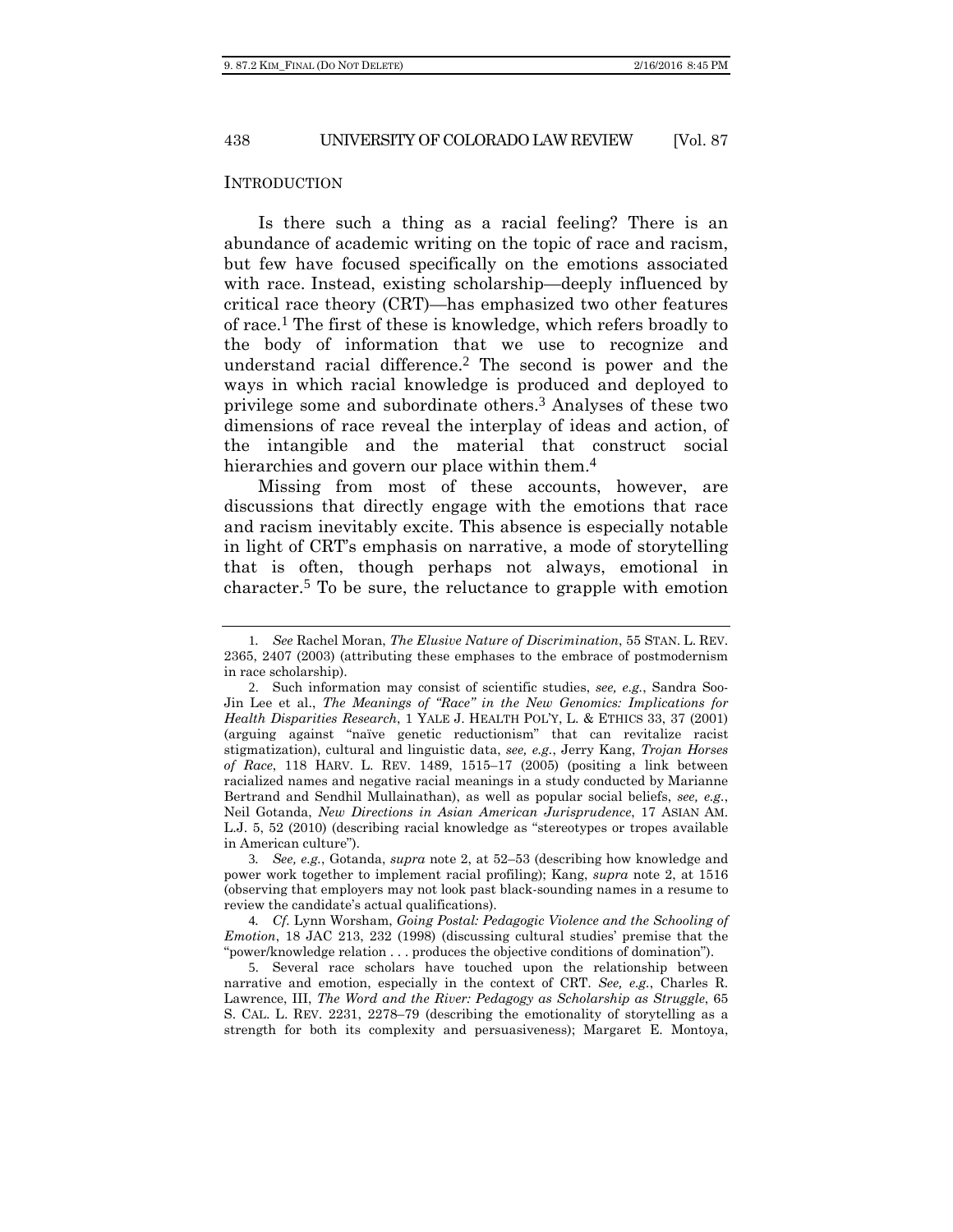is understandable in light of the fact that the law tends to ignore emotion even as it is pervaded by it.<sup>6</sup> Accordingly, racial narratives that are full of unscrutinized emotion fit comfortably within this institutional mold. Even outside the more formal framework of the law, emotion is often taken to be irrational and unruly, and therefore counterproductive to serious discussion.7 Indeed, one might venture to suggest that the emotionality of race is at least part of the reason why people avoid talking about it.8 In light of such constraints, discourses in the public sphere about pressing values such as equality are likely to become abstract and detached, driving the more particular, emotionally-charged idea of *racial* equality into private realms or, worse, oblivion.9 Perhaps confronting the emotions of race will not only be good for the psyche, but may also help to revitalize the public discourse on racial equality.

Thus, this Article examines the affective dimension of race in order to advance a more complete understanding of race and equality in American society. While knowledge and power are undoubtedly critical components to this understanding, they are not all; race is not just something we think and do but also something we feel.<sup>10</sup> Race-related emotions, moreover, are not

7*. See* ANTONIO R. DAMASIO, DESCARTES' ERROR: EMOTION, REASON, AND THE HUMAN BRAIN xi, 52 (1994).

8*. See* Darlene C. Goring, *Affirmative Action and the First Amendment: The Attainment of a Diverse Student Body Is a Permissible Exercise of Institutional Autonomy*, 47 U. KAN. L. REV. 591, 642–43 n.276 (1999).

9*. Cf.* DAVID L. ENG, THE FEELING OF KINSHIP: QUEER LIBERALISM AND THE RACIALIZATION OF INTIMACY 49 (2010) ("[W]e must examine how the promulgation of abstract equality displaces the language of race into the register of privacy and intimacy, family and kinship."); LINDA MARTÍN ALCOFF, VISIBLE IDENTITIES: RACE, GENDER, AND THE SELF 23 (2006) (describing Jean Bethke Elshtain's distinction between "public citizen" and "private identity," the latter of which is marked by grievance and rage).

10. According to David Theo Goldberg, race constitutes "ways of being, living,

*Celebrating Racialized Legal Narratives*, *in* CROSSROADS, DIRECTIONS, AND A NEW CRITICAL RACE THEORY 243, 244–46 (Francisco Valdes et al. eds., 2002) (noting the creative and healing roles of emotions in CRT narratives). My point here is that while there often appears to be intense emotions in racial narratives, and even acknowledgement that these stories are intended to convey emotions and move the reader, there is little detailed discussion of the emotions themselves, i.e., what they are, what they do, and what to do about them.

<sup>6</sup>*. See* Susan A. Bandes, *Introduction* to THE PASSIONS OF LAW 1, 1–2 (Susan A. Bandes ed., 1999) (noting that while law is suffused with emotion, the conventional view is that emotion's role is and ought to be limited); *see also*  Lawrence, *supra* note 5, at 2278 (observing that "the law asks us to disregard emotions").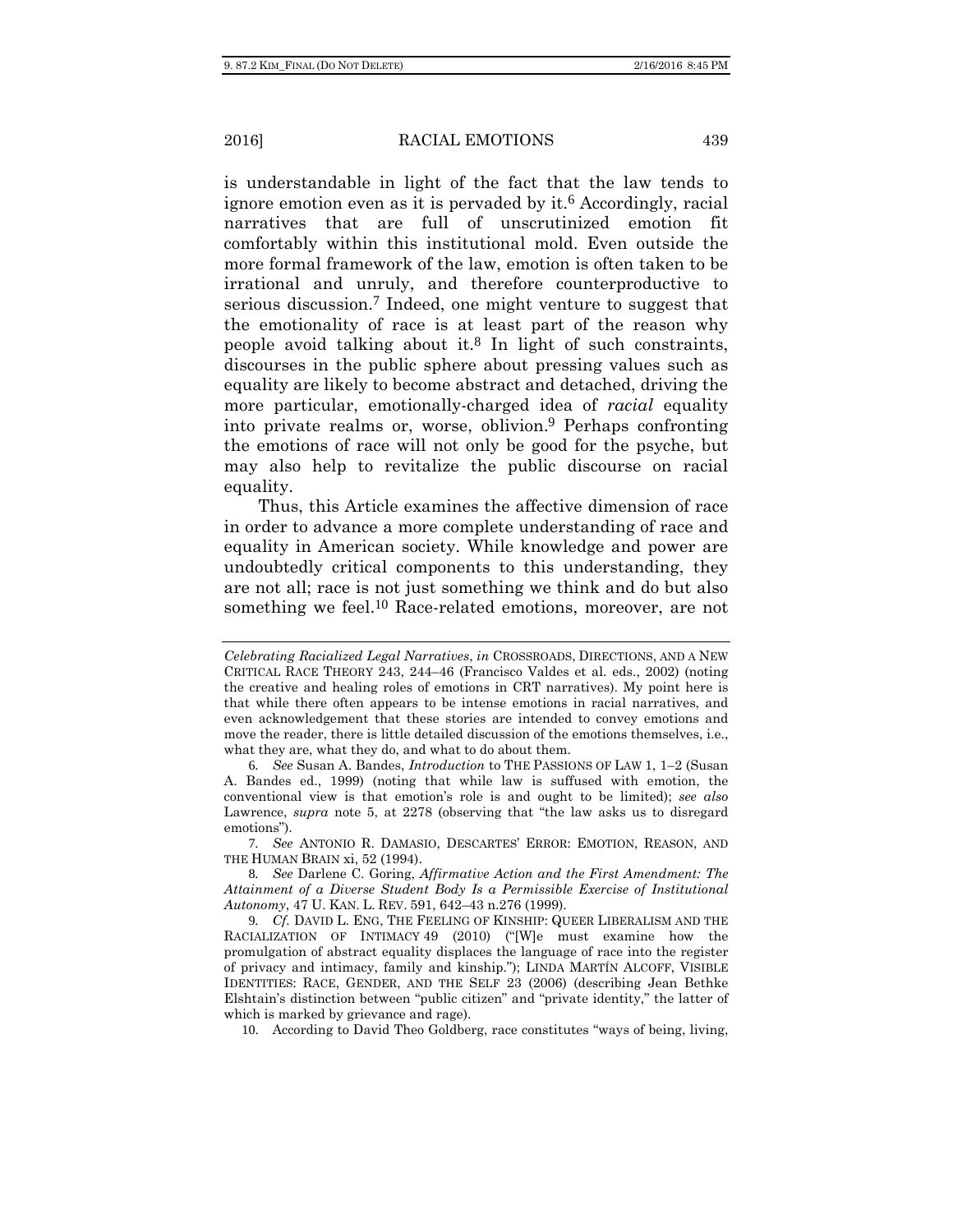mere byproducts of experience. As the recent literature on affect theory tells us, feelings can mediate our experience, helping us to make sense of the present, connect it to the past, and potentially alter the future.<sup>11</sup> Accordingly, experience and emotion are co-constitutive: experience shapes our emotions and emotion in turn shapes our experiences.

Part I begins this foray into racial emotions by making the case that race, as a socially constructed concept, is imbued with emotional meaning. I then analyze and compare three wellknown narratives by W.E.B. Du Bois, Frantz Fanon, and Audre Lorde to identify the emotions that are salient to the construction of race—referred to here as "racial emotions." The particular racial emotions that these authors both describe and convey are grief, anger, fear, hatred, and disgust.

Part II explains why these emotions should be investigated rather than dismissed as elusive, incoherent, and otherwise inappropriate for serious study. In fact, the study of emotions is already taking place in the humanities and social sciences where three distinct theories—cognitive, social constructionist, and political—have developed to probe the significance of emotions in everyday life.12 These theories demonstrate that

11. For example, one anthology of essays analyzes how nostalgia, desire, and hope are affective modes of linking past, present, and future. *See generally* ECOLOGIES OF AFFECT: PLACING NOSTALGIA, DESIRE, AND HOPE (Tonya K. Davidson et al. eds., 2011); *see also* Ben Highmore, *Bitter After Taste: Affect, Food, and Social Aesthetics*, *in* THE AFFECT THEORY READER 118, 132–36 (Melissa Gregg & Gregory J. Seigsworth eds., 2010) (examining the confluence of past, present, and potential future in an analysis of young English men seeking the experience of eating spicy vindaloo).

12*. See infra* Part II. It should be noted that the division of emotion literature into these three broad and separate (though related) theories is largely my own, although others have also noted similar distinctions. *See, e.g.*, Barbara H.

thinking, emoting." DAVID THEO GOLDBERG, THE THREAT OF RACE: REFLECTIONS ON RACIAL NEOLIBERALISM 156 (2009); *see also* ALCOFF, *supra* note 9, at 32 (describing race as a "strongly felt group identity"); THOMAS R. WEST, SIGNS OF STRUGGLE: THE RHETORICAL POLITICS OF CULTURAL DIFFERENCE 6 (2002) ("Because racism and sexism are in part affectively motivated and psychically inscribed in our minds and bodies, they cannot be effectively countered by mapping new ways of thinking onto old ways of feeling . . . ."); ANN LAURA STOLER, CARNAL KNOWLEDGE AND IMPERIAL POWER: RACE AND THE INTIMATE IN COLONIAL RULE 2–6 (2002) ("The colonial measure of what it took to be classified as 'European' was based not on skin color alone but on tenuously balanced assessments of who was judged to act with reason, affective appropriateness, and a sense of morality."); FRANTZ FANON, BLACK SKIN WHITE MASKS 67 (2008) ("In this study I have attempted to touch on the misery of the black man—tactually and affectively. I did not want to be objective. Besides, that would have been dishonest: I found it impossible to be objective.").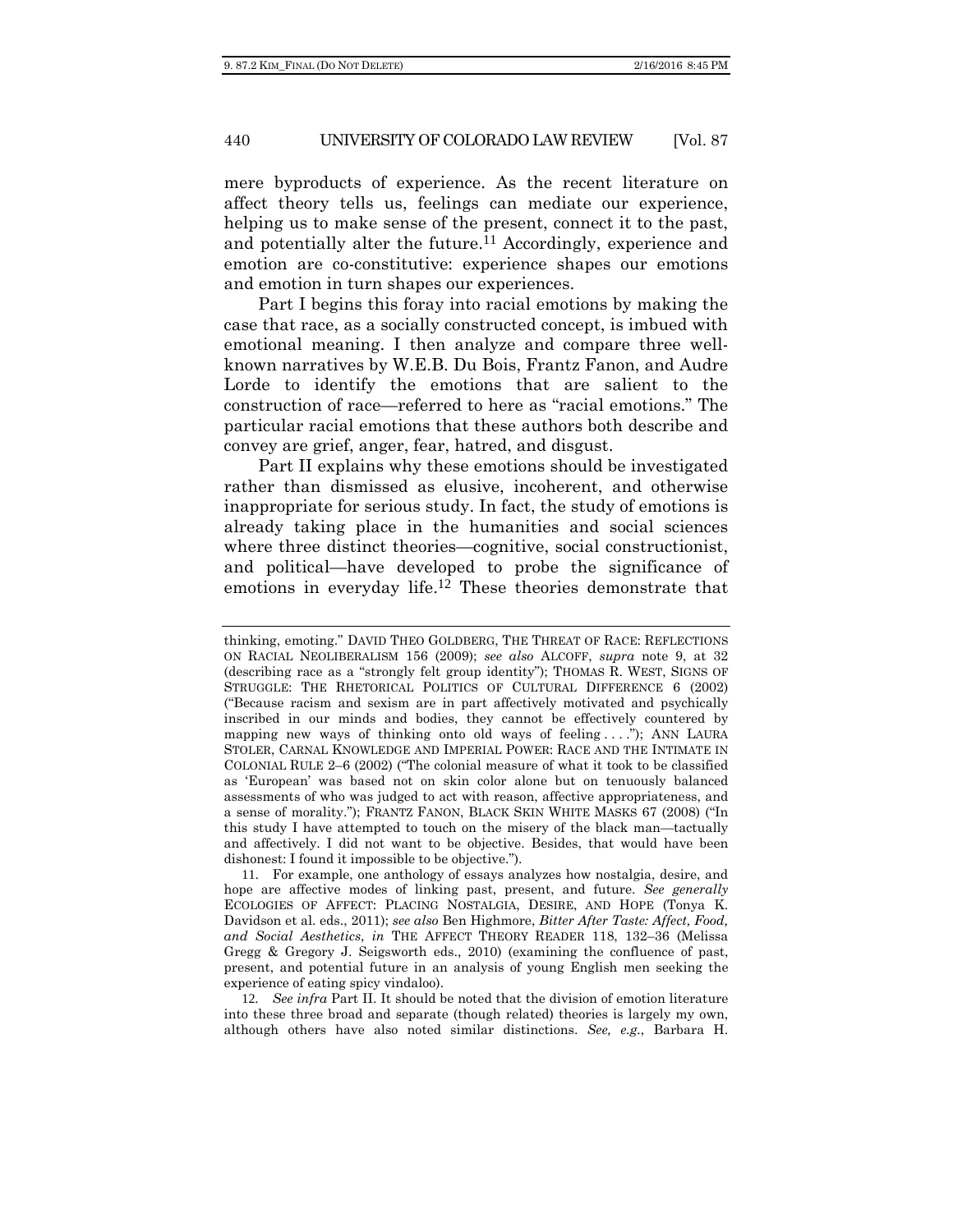emotion is not merely idiosyncratic and personal but has social and political meaning and function. Accordingly, they provide the critical lenses through which we can understand and evaluate not only racial emotions themselves but also the individuals and groups that feel them.

I conclude by exploring the implications of racial emotions on the idea of equality. I suggest that the failure to recognize the emotional dimension of race will lead to a timid and impoverished understanding of equality. In short, the conclusion proposes that part of *being* equal is *feeling* equal.

#### I. THE EMOTIONS OF RACE

It is likely that most people have, at some point in their lives, experienced racial emotion. A security guard who kept following you in a department store may have made you angry. Or you may have been afraid to drive in certain "inner-city" neighborhoods. Perhaps you celebrated the O.J. Simpson verdict, or were outraged instead.13 Despite widespread familiarity with racial emotion (our own as well as others'), it has gone largely unexamined as an analytical concept that can contribute to our understanding of race.

This Part seeks to lay the foundation for such an examination, piece by piece. Accordingly, I begin Section A below with an overview of the concept of emotion generally, with a particular emphasis on how emotion helps to define objects in the world. One such object, I argue, is race, and a brief definition of race also follows. Section B then brings the two pieces together to explore the idea of racial emotion, using narratives by W.E.B. Du Bois, Frantz Fanon, and Audre Lorde to more specifically identify five distinct emotions that I believe are central, or paradigmatic, to the conceptualization of race. This Part then concludes with a discussion of how the narratives depict the development and experience of racial emotion, the role that such emotion plays in social life, and its

Rosenwein, *Worrying About Emotions in History*, 107 AM. HIST. REV. 821, 836–37 (2002) (distinguishing between cognitive and social constructionist models of emotion). I cannot say whether the theorists I cite to in this Article would agree with my classification of their works or even with the categories themselves, especially in light of the significant overlap among the theories.

<sup>13</sup>. For those who are too young to have experienced the O.J. Simpson case, you might consider your feelings regarding the recent grand jury decision in the Michael Brown case in St. Louis County, Missouri.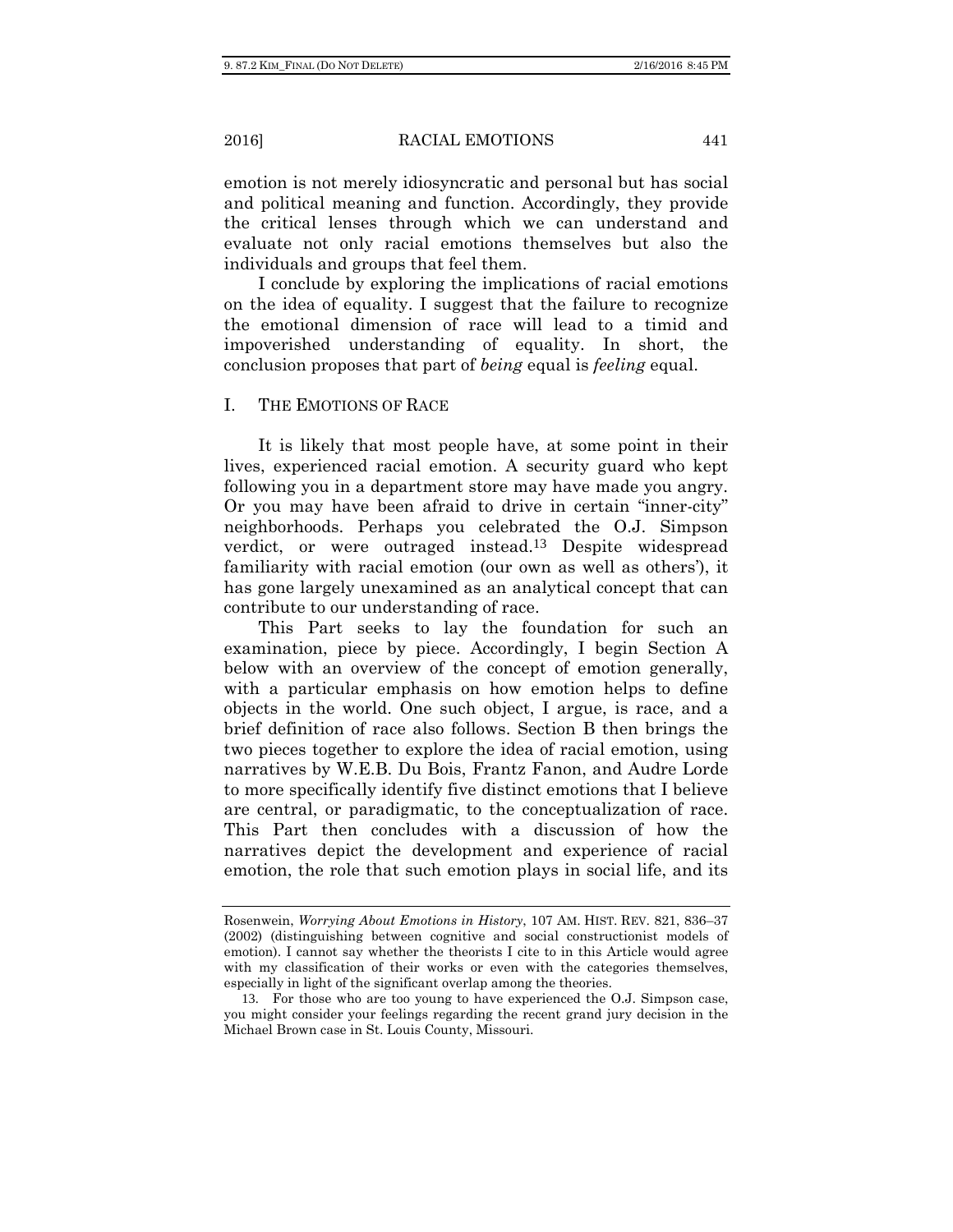ultimate delegitimation in public discourse.

# *A. What Is Emotion? What Is Race?*

It would seem imperative to begin exploring the emotional dimension of race by first defining the term "emotion." Unfortunately, no clear definition of emotion exists. According to psychologist Jerome Kagan, the classical view considered emotions to be "appraisals of consciously detected feeling states named with familiar words."14 Recent advances in neuroscience have challenged this understanding of emotions, emphasizing changes in brain activity over what one might call the activity of the mind.15 Yet as Kagan and others have observed, a physiological change in brain state is a necessary but insufficient basis for identifying, let alone understanding, emotions.16 An fMRI may indicate whether a person feels an emotion by measuring blood flow in the brain, but it cannot tell us what kind of emotion he feels—at least, not yet.17

If science so far fails to unveil the whole picture of emotions, so does language. In fact, the words we use to describe emotions—e.g., sad, happy, afraid—are extremely limited approximations of the content of emotions. For example, Kagan notes that the English language, like many others, ignores the reasons that underlie emotions when naming them.18 We use the same word, "anger," to describe "a justified anger provoked by an insult or the inappropriate behavior of another and the less justifiable state that accompanies dislike of another, the accidental behavior of another, or a personal mistake."19 Kagan's observation

17*. See* KAGAN, *supra* note 14, at 80–83.

<sup>14</sup>*. See* JEROME KAGAN, WHAT IS EMOTION?: HISTORY, MEASURES, AND MEANINGS 5 (2007).

<sup>15</sup>. More accurately speaking, neuroscientists would not privilege the brain but would likely reject the dualism of mind and brain as imaginary because there is no mind apart from the brain. *See, e.g.*, Joshua Greene & Jonathan Cohen, *For the Law, Neuroscience Changes Nothing and Everything*, *in* WHY PUNISH? HOW MUCH?: A READER ON PUNISHMENT 293, 301 (Michael Tonry ed., 2011).

<sup>16</sup>*. See* KAGAN, *supra* note 14, at 1; *see also* MARTHA C. NUSSBAUM, UPHEAVALS OF THOUGHT: THE INTELLIGENCE OF EMOTIONS 25 (2001) (describing the "bodily" view of emotions as adversarial to the "mental" view).

<sup>18</sup>*. See id.* at 60. Kagan observes that there are other cultures with languages that show greater sensitivity to such reasons. Accordingly, he writes that English emotion words show a "primary concern . . . with the agent's feeling rather than the provocative setting or the consequence of the state." *See id.* at 59.

<sup>19</sup>*. See id*. at 58.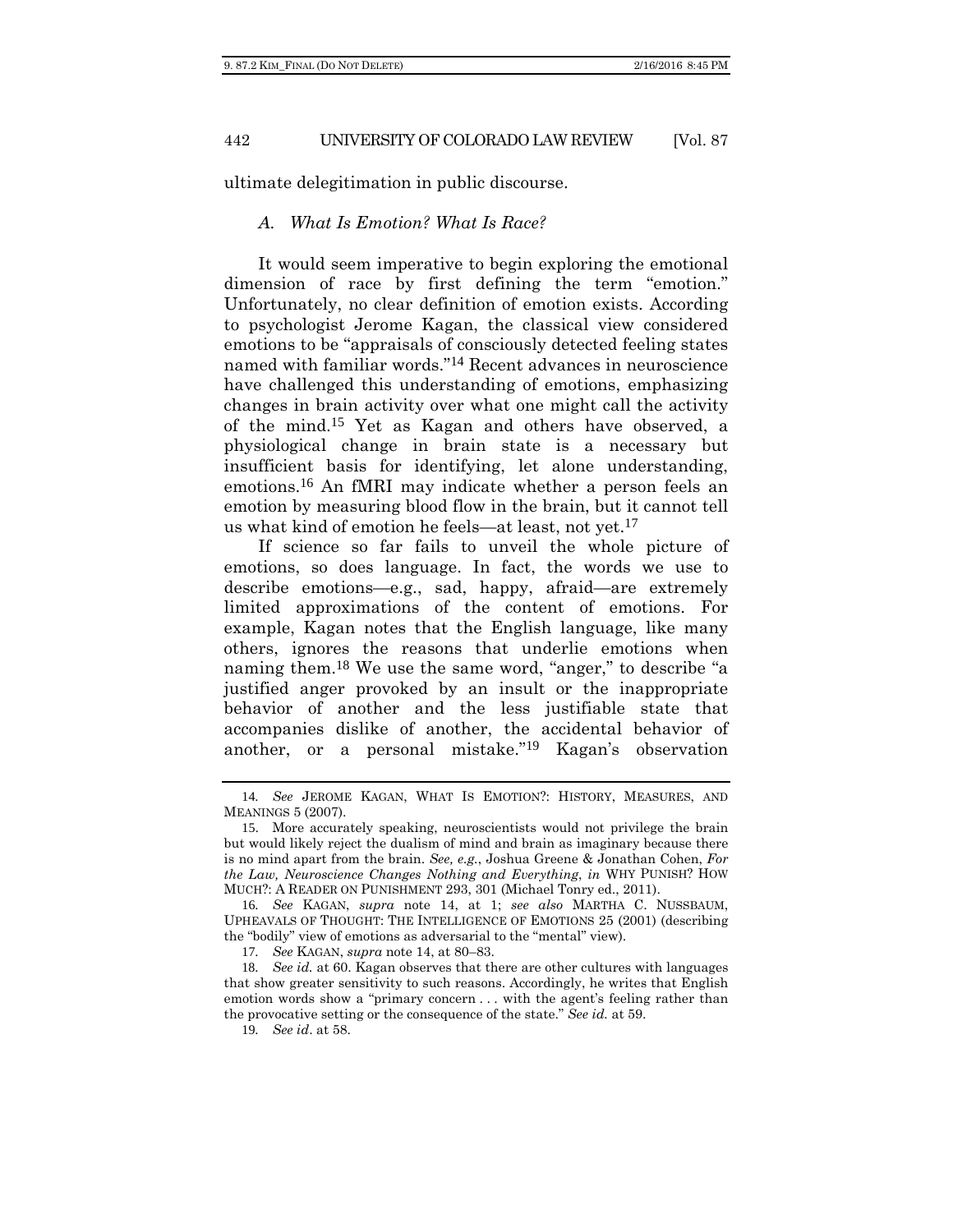illuminates more than a matter of mere curiosity about why we feel certain emotions. The reasons for emotions are important because they enable judgment. We often evaluate emotions as appropriate or inappropriate, and even go further to judge people by the emotions they experience, according to reasons.20 Yet despite the significant role such judgments have in social life, their bases are largely obscured in our emotional vocabulary. We are left adrift when we are told "X is angry," and worse, may be misled into making poor judgments about the emotion or X's character based on this statement alone.<sup>21</sup>

Adding to the uncertainty involved in thinking about emotions is the fact that they are rather subjective. Whether an individual feels any particular emotion depends on personal history as well as biology and external stimulus. Many scholars of emotion acknowledge that one's prior experiences and social background are very likely to influence both the perception of, and the emotional response to, an event (e.g., the death of a loved one).<sup>22</sup> For example, Martha Nussbaum argues that emotions are "appraisals or value judgments, which ascribe to things and persons outside the person's own control great importance for that person's own flourishing."23 Nussbaum's definition of emotion emphasizes subjectivity in at least two ways. First, it rejects the idea that emotions are universal

<sup>20</sup>. Notice that Kagan's discussion of anger's origin not only describes the differing reasons behind anger but also judges its character as "justified" or "less justifiable." *See id.* On evaluating not only the emotion but also the emoting subject, *see* NUSSBAUM, *supra* note 16, at 162 (discussing how the heat of passion doctrine defines the "reasonable man" as one who becomes violently angry only upon adequate provocation).

<sup>21</sup>. To see this point more clearly (and humorously), contrast the influx of information one receives when one replaces the word "angry" in the statement with the newfangled word "hangry." Defined as angry or irritable due to hunger, "hangry" provides us with both reason for the anger (hunger) and even its physiological cause (drop in blood sugar). *See Hangry: A Stupid Made-Up Word for Being Hungry and Angry at the Same Time?*, GUARDIAN (April 15, 2014, 7:40AM), http://www.theguardian.com/science/shortcuts/2014/apr/15/hangrystupid-made-up-word-angry-hungry [http://perma.cc/3EUT-PQ99].

<sup>22</sup>. Sara Ahmed names "knowledge, experience, imagination, [and] history" as elements that affect emotional response. SARA AHMED, THE CULTURAL POLITICS OF EMOTION 7 (2004); *see also* KAGAN, *supra* note 14, at 1–2 ("The specific emotion that emerges depends on the setting and always on the person's history and biology."); NUSSBAUM, *supra* note 16, at 140 ("Human beings experience emotions in ways that are shaped both by individual history and by social norms.").

<sup>23</sup>. NUSSBAUM, *supra* note 16, at 4. In a similar vein, the philosopher David Haekwon Kim posits that emotions signify our vulnerability to the external world. *See* David Haekwon Kim, *Contempt and Ordinary Inequality*, *in* RACISM AND PHILOSOPHY 108, 113 (Susan E. Babbitt & Sue Campbell eds., 1999).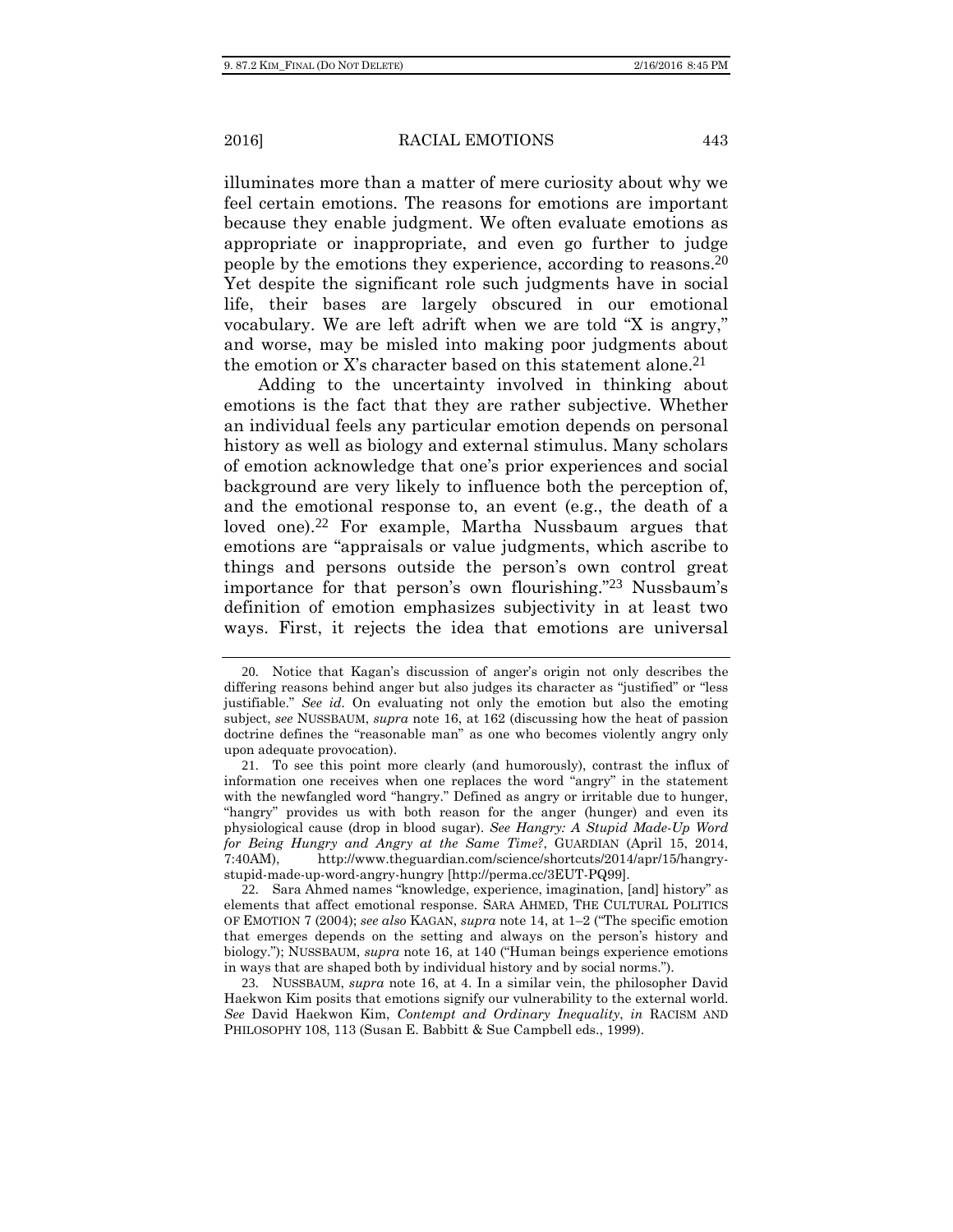rather than specific. As she describes it, Nussbaum's reaction to the death of her mother is different from her sister's reaction, even though the reason for their grief (i.e., loss of mother) is the same.<sup>24</sup> This is because each sister had a unique personal history with their mother: while Nussbaum lived far away from her mother and saw her only occasionally, her sister lived close by and saw her every day.25 In addition, Nussbaum's definition of emotion is highly subjective in the sense that the self is central to the development of emotions; that is to say, one gets emotional about precisely those things that are important to one's *own* flourishing.26 Accordingly, both these features of subjectivity render emotion difficult to define or predict with much specificity.

Nevertheless, the apparent difficulty in establishing a definition of emotion does not undermine our collective sense that emotions not only exist but also can be identified and categorized. We all understand generally what it means to be sad, happy, or afraid, often because we have experienced these feelings and have come to recognize them readily.27 One could say, then, that it is precisely emotion's subjectivity that enables us to make sense of its reality and nuances in ways that more objective methods, such as brain scans and even language, cannot. This is not to say that brain scans and language do not add to our knowledge of emotions—for they surely do. Instead, the point is that subjectivity is critical—not antithetical—to understanding emotions, even while it thwarts our efforts at defining them. This is why those who study emotions often describe them as "intentional," which refers not only to the identity of the object of the emotion but also to the emoting subject's relation to that object.<sup>28</sup> We cannot fully understand,

<sup>24</sup>*. See* NUSSBAUM, *supra* note 16, at 21. Nussbaum explains that although the sisters loved their mother "equally," her own grief was "less chaotic" than that of her sister. *Id.* On the other hand, Nussbaum believes she experienced a feeling of disconnectedness that her sister did not. *Id.*

<sup>25</sup>*. Id.*

<sup>26</sup>*. Id*. at 4.

<sup>27</sup>*. See id.* at 9; *see also* KAGAN, *supra* note 14, at 118–19 (noting that prior experience, or lack thereof, affects one's understanding of emotions); KEITH OATLEY, BEST LAID SCHEMES: THE PSYCHOLOGY OF EMOTIONS 54–61 (1992) (reviewing research that identifies "basic" emotions, such as happiness and anger).

<sup>28</sup>*. See* AHMED*, supra* note 22, at 6–8; NUSSBAUM, *supra* note 16, at 27–28. For Nussbaum, intentionality includes the identity of the object and the way in which the object is seen or interpreted by the subject. *See id.*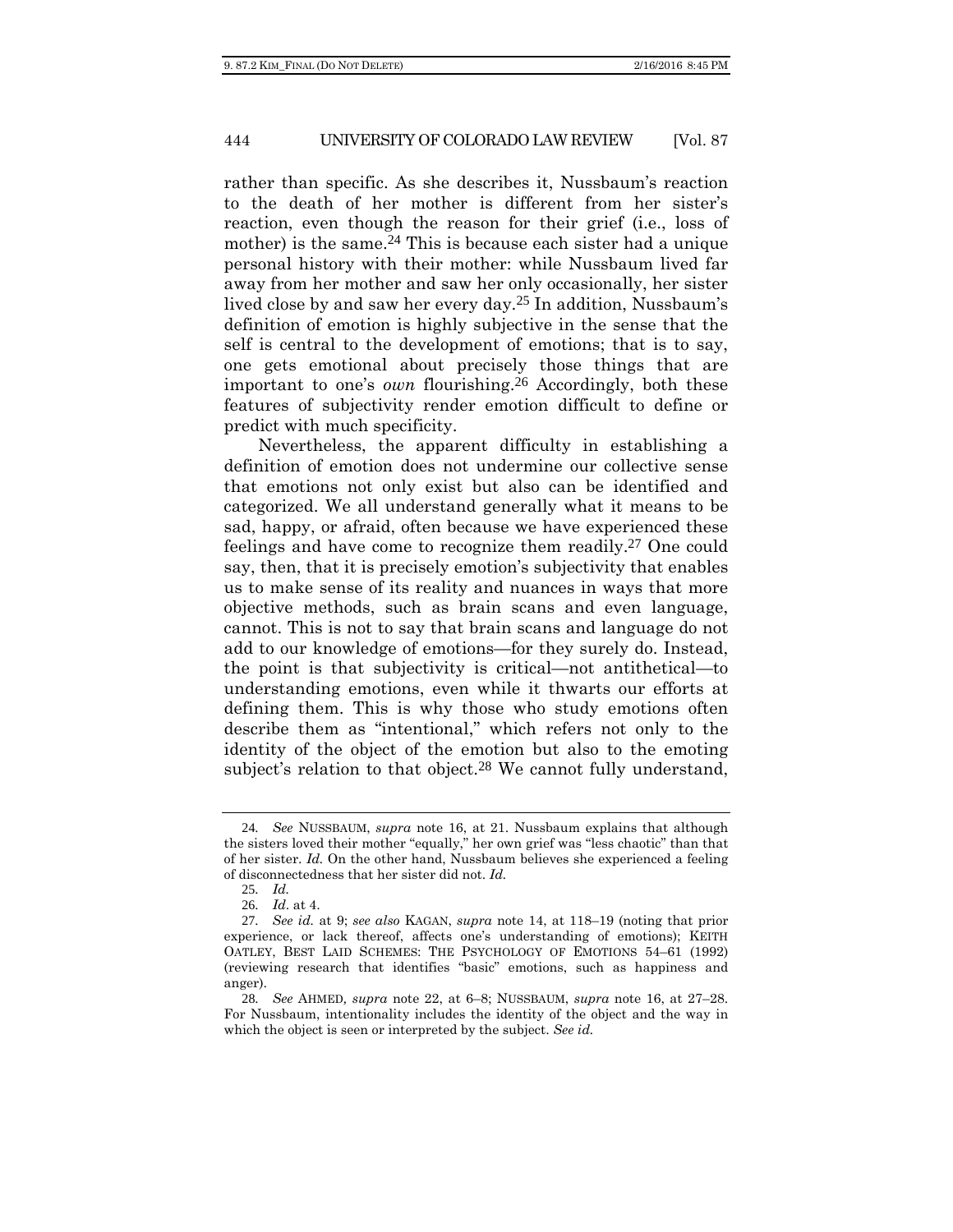for example, the grief that Nussbaum describes without knowing that the woman she grieves for is her mother.

Recognizing the importance of reasons and intentionality in defining or understanding emotion reveals how emotion, in turn, can help to define and give meaning to its object. Returning to the example of Nussbaum's grief, the emotion tells us something about its object: namely, that it is griefworthy. Or, to put it in a less clumsy but perhaps more complicated way (because it involves another emotion), grief reveals that its object is loved.29 This is true in both particular and generic senses. When Nussbaum writes about her grief for her mother, she confirms her love for her mother and the close relationship they had (again, one that is different from the close and loving relationship her mother shared with her sister). At the same time, Nussbaum also acknowledges that her grief is shaped "by norms about the proper way to mourn the loss of a parent."30 By this she is referring not only to the expression of grief—e.g., crying, wearing black—but also to the experience of grief itself.31 In other words, Nussbaum recognizes that one is supposed to grieve for a mother, and thus it feels right to do so because a mother is a lovable and grievable object.32

This generic attachment between emotion and object seems to exist in many cases. Just as death is often linked with sadness and grief, parents (especially mothers) are often associated with love,  $33$  waste products with disgust,  $34$  wild bears with fear,<sup>35</sup> and so on.<sup>36</sup> To be sure, such attachments are not perfect; not everyone feels grief over the death of a parent. But because such attachments generically exist, the failure to feel the "right" emotions about them can itself feel wrong.

Like "mother," race has an emotional dimension. And like

<sup>29</sup>. On the attachment of emotions to objects, *see* AHMED, *supra* note 22, at 8, 11–12; DAMASIO, *supra* note 7, at 133–34.

<sup>30</sup>. NUSSBAUM, *supra* note 16, at 140.

<sup>31</sup>. Sociologist Lyn Lofland makes the distinction between "mourning" and "grief," the former being what one does and the latter referring to what one feels. Lyn H. Lofland, *The Social Shaping of Emotion: The Case of Grief*, 8 SYMBOLIC INTERACTION 171, 173 (1985).

<sup>32</sup>*. See* NUSSBAUM, *supra* note 16, at 47.

<sup>33</sup>*. See* KAGAN, *supra* note 14, at 123.

<sup>34</sup>*. See* MARTHA C. NUSSBAUM, HIDING FROM HUMANITY: DISGUST, SHAME, AND THE LAW 72 (2004).

<sup>35</sup>*. See* AHMED, *supra* note 22, at 8.

<sup>36</sup>*. See id.* at 13 (noting that emotions "stick" to its objects).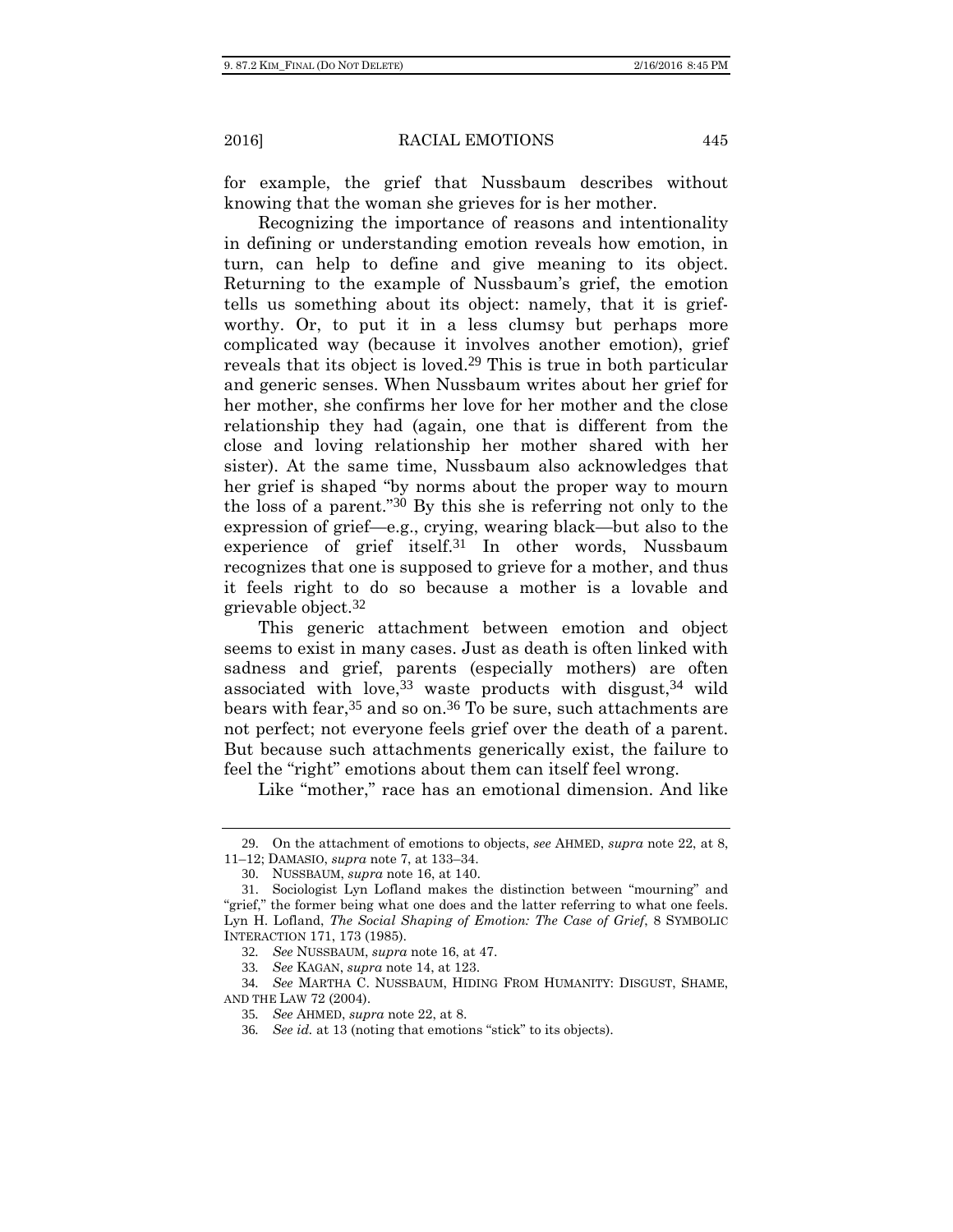"mother," race has a distinct emotional dimension, meaning that there are certain emotions that are particularly salient to the concept of race. This is not to say that race is categorically limited to a finite and fixed set of emotions. Instead, my claim is that there are specific emotions that have historically emerged to become generic or paradigmatic to race.<sup>37</sup> Relatedly, because emotions often contribute to how objects are defined (e.g., neither "person who gave birth to you" nor "caregiver" can fully capture the affective meaning or significance of "mother"), how we *feel* about race can affect what race *is.*

An exploration of the emotional dimension of race also demands a definition of "race". On this, we are on surer ground as there now exists a fairly robust consensus that race is a constructed concept.38 This view argues that although race is popularly understood to be identifiable through biological features such as skin color, hair texture, eye shape, and so forth, this understanding is the product of a social choice to make such features defining.<sup>39</sup> If, in the future, we decided to make hair and eye color, blood type, and second-toe length meaningful in marking race, it would be no more or less valid as a way of classifying people into various groups and would continue to appear biologically rooted. It may strike us as ridiculous that the latter set of features should matter in human classification, but this is only because we have become habituated or enculturated to the idea that skin color counts and toe length does not.

Thus, race is better understood according to the social conditions that pertain to its classifications.40 Racial

<sup>37</sup>. Accordingly, this Article does not purport to present a comprehensive list of racial emotions but instead limits the analysis to paradigmatic emotions that are identified from three well-known narratives. In any case, any list of racial emotions—comprehensive or not—would also be subject to change as the times change. *See* KAGAN, *supra* note 14, at 168 ("Few cultural values are permanent.").

<sup>38</sup>*. See* Osagie K. Obasogie et al., *Race in the Life Sciences: An Empirical Assessment, 1950-2000*, 83 FORDHAM L. REV. 3089, 3090–91 (2015). This article warns, however, that a biological understanding of race persists in medical and genetic research. *See id.* at 3113.

<sup>39</sup>*. See* Laurence M. Thomas, *Split-Level Equality: Mixing Love and Equality*, *in* RACISM AND PHILOSOPHY 189, 190 (Susan E. Babbitt & Sue Campbell eds., 1999).

<sup>40</sup>. I have made this argument more fully elsewhere. *See generally* Janine Young Kim, *Postracialism: Race After Exclusion*, 17 LEWIS & CLARK L. REV. 1063 (2013).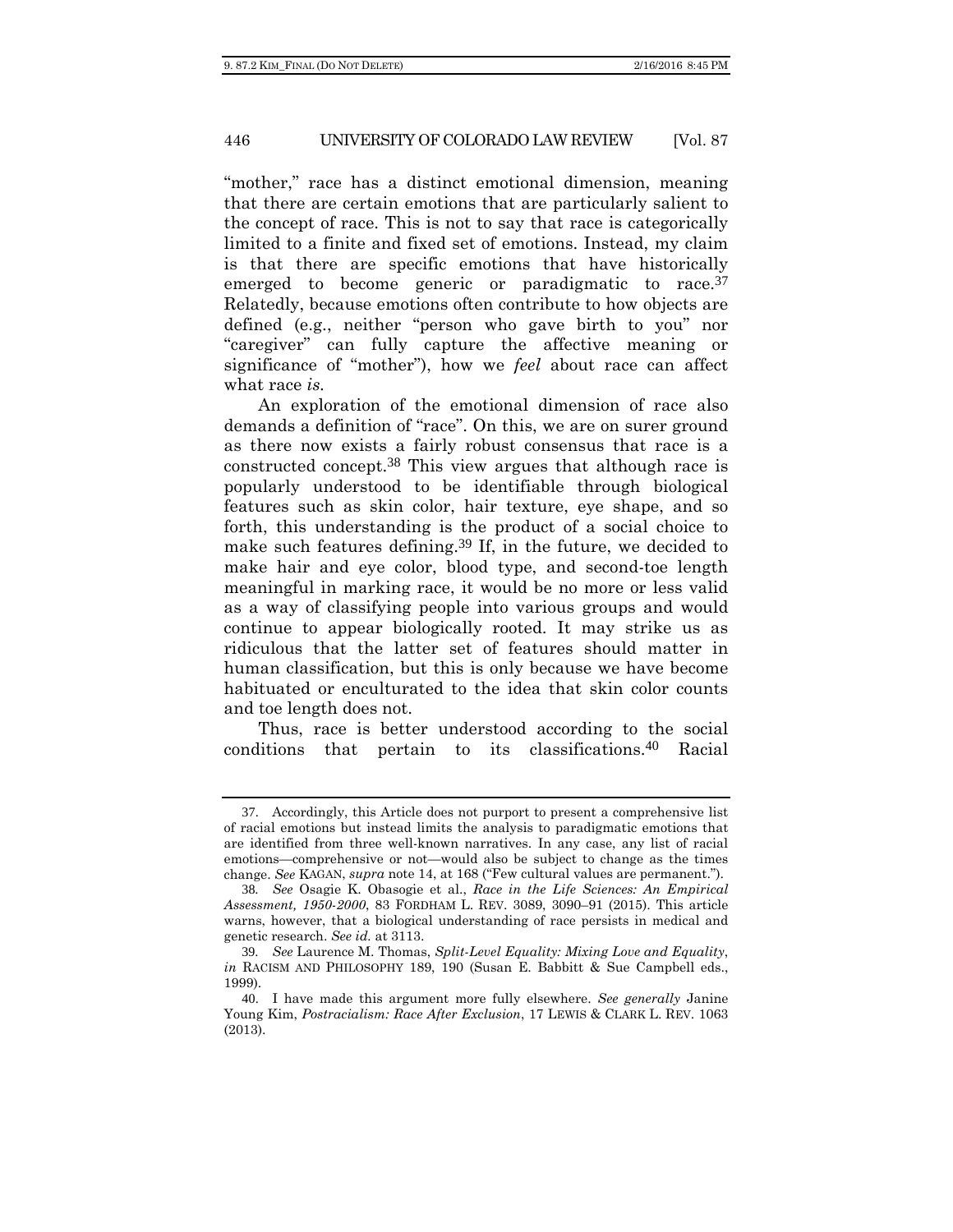classifications have been used to accord differential status and treatment to human beings. Such social conditions of race are what have had a real impact in creating groups out of individuals that identify and are identified as both cohesive and similarly situated. To study the paradigmatic emotions of race, then, this Article necessarily emphasizes those emotions that are associated with group identity and conflict—that is, the emotions that tend to define the group as different and that are used by the group to understand itself within existing relations of hierarchy. Thus, I extend Ian Haney López's definition of the social construct of race to comprise elements of the physical, the social, the material, *and the affective*.41

So what are the emotions of race? To answer this question, I cannot rely solely on my own experience or intuitions. The premise that race is constructed through social conditions that vary according to classification suggests that the experiences of racial groups may be divergent and, thus, both what Kagan calls the "preparedness" to feel an emotion as well as the reason behind the emotion are likely to differ—perhaps vastly—between groups.42 We often express this fact by complaining that others "don't get it" and maybe never will. I understand this statement as speaking not to a lack of intelligence or receptiveness but rather to an abundance of difference, especially relating to one's perspective or situatedness that is often socially conditioned.

Instead of personal experience, then, this Article relies on others' narratives to discuss the salience of emotions to race. As critical race theory long ago recognized, narratives can help bridge the gap in experience that arises when people are differently situated, and especially when they are hierarchically arranged.<sup>43</sup> In the course of this investigation into racial emotions, three narratives—by W.E.B. Du Bois, Frantz Fanon, and Audre Lorde—have stood out because I have encountered them over and over again in various analyses of race and racism and in writings across multiple disciplines. No doubt, they continually resurface because they are written

<sup>41</sup>*. See* IAN F. HANEY LÓPEZ, WHITE BY LAW: THE LEGAL CONSTRUCTION OF RACE 14 (1996).

<sup>42</sup>. On the factors that contribute to emotional preparedness, *see supra* text accompanying note 22.

<sup>43</sup>*. See, e.g.*, Mari Matsuda, *Looking to the Bottom: Critical Legal Studies and Reparations*, 22 HARV. C.R.-C.L. L. REV. 323 (1987) (urging the importance of attending to, and learning from, narratives of marginalized people).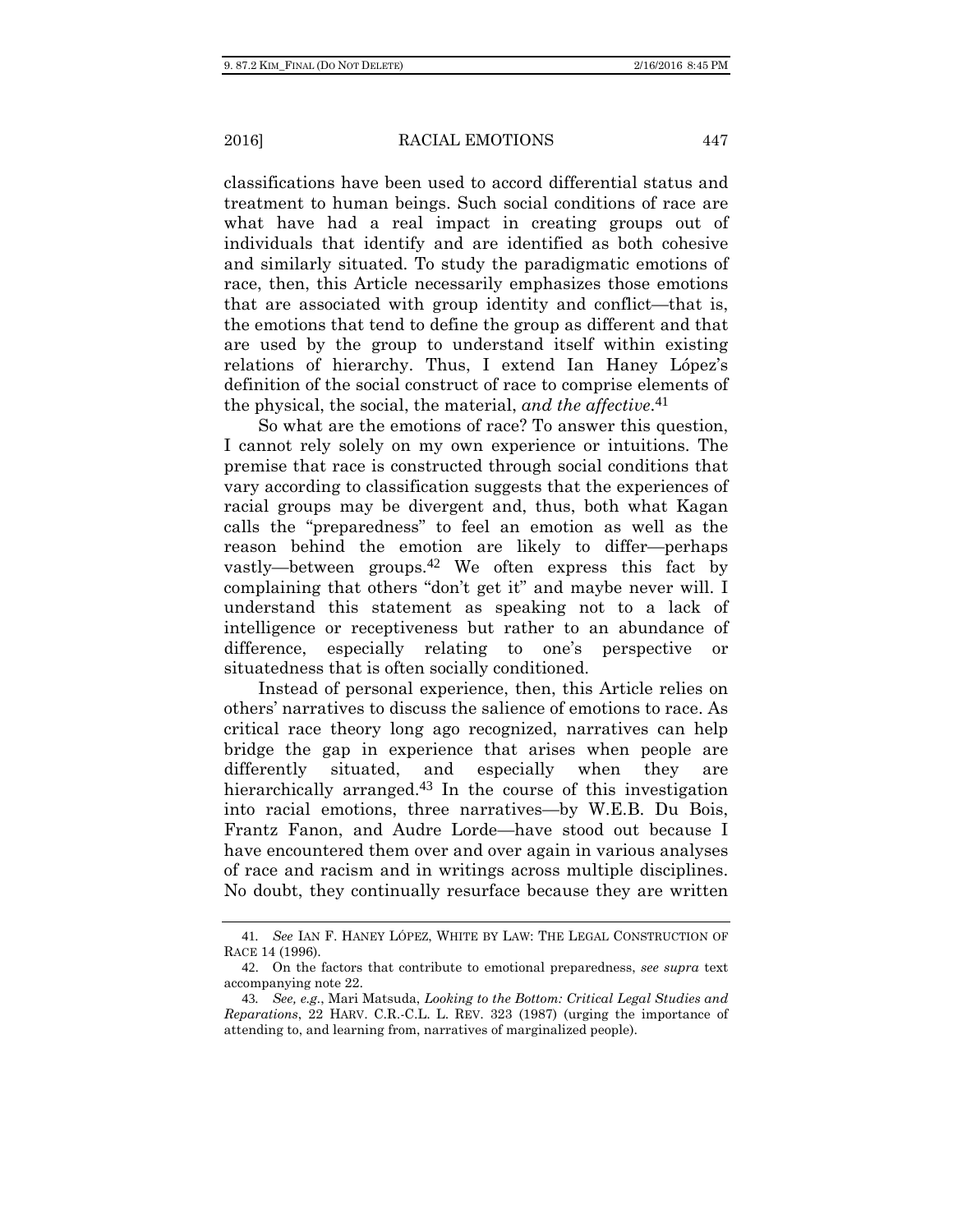by three canonical figures in the field of US race studies. But the fact that so many commentators have lingered over these narratives also suggests that there is something representative and significant about these stories that make them worth repeated examination. Thus, they are ideal candidates for this exploration into the paradigmatic emotions of race.<sup>44</sup>

# *B. Paradigmatic Racial Emotions*

#### 1. W.E.B. Du Bois and the Death of His Son

In 1903, with the publication of *The Souls of Black Folk*, W.E.B. Du Bois famously diagnosed the problem of the new century as the problem of the color line.45 While the idea of the color line was used to broadly describe "the relation of the darker to the lighter races," Du Bois often turned to the metaphor of the "Veil" to explain his personal experience of living behind the color line.46 Perhaps Du Bois's most poignant use of the Veil metaphor is in his recounting of the birth of his first child:

Within the Veil was he born, said I; and there within shall he live,—a Negro and a Negro's son. Holding in that little head—ah, bitterly!—the unbowed pride of a hunted race, clinging with that tiny dimpled hand—ah, wearily!—to a hope not hopeless but unhopeful, and seeing with those bright wondering eyes that peer into my soul a land whose freedom is to us a mockery and whose liberty a lie. I saw the shadow of the Veil as it passed over my baby  $\dots$ .<sup>47</sup>

<sup>44</sup>. I recognize that all three narratives are written by black authors and that this may, for some readers, undermine my claim that they can speak to the emotions of race generally. I do not intend to claim that narratives of black experience can stand in for the experience of other racial groups. Indeed, I do not even claim that these narratives of black experience can stand in for the experience of other blacks. However, I believe that in a project that seeks to explore *paradigmatic* racial emotions, emphasis on these particular narratives is justified for the reasons given.

<sup>45</sup>. W.E.B. DU BOIS, THE SOULS OF BLACK FOLK 17–18 (Simon & Schuster 2005) (1903).

<sup>46</sup>*. See id.* at 4 (explaining that the book represents a raising of the Veil so that readers "may view faintly its deeper recesses,—the meaning of its religion, the passion of its human sorrow, and the struggle of its greater souls").

<sup>47</sup>*. Id.* at 202.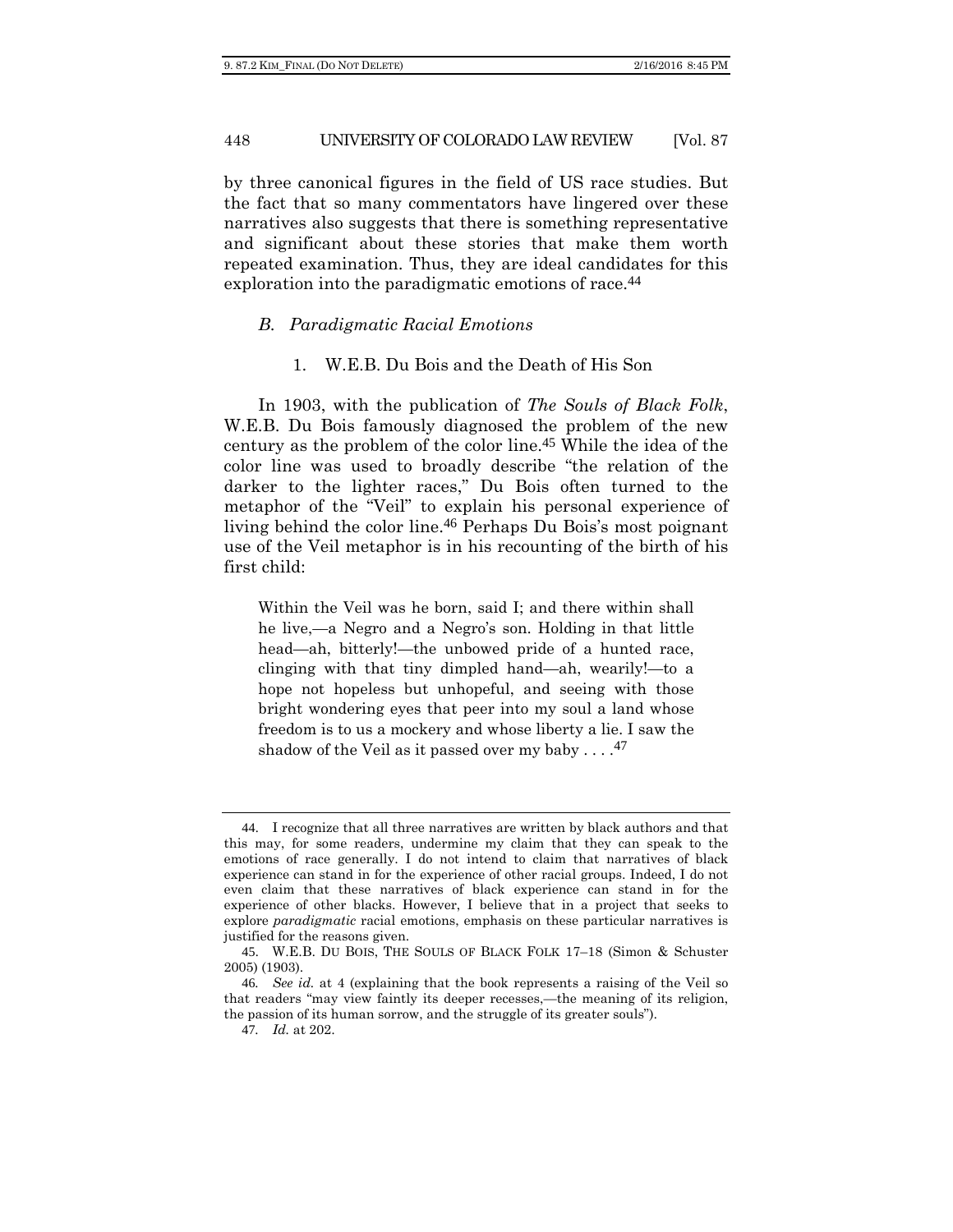For Du Bois, what ought to be days of joy are turned bittersweet as he considers the child's terrible future in a racist nation, a future that in turn leaves Du Bois terror filled.48 Already in his infant son Du Bois sees the man who will come to feel the bitter weariness of being black in the United States, projecting, perhaps, his own feelings about life "[w]ithin the Veil"—Du Bois is, after all, also defined as "a Negro and a Negro's son." The inevitability of this future renders it present even in the baby, an always-already fact of his blackness. Thus, Du Bois begins to grieve for the newborn whose innocence will soon be lost and whose race is a mark of social death. Accordingly, signs of death and grief mute the father's joy: a birth marked by the passing shadow, a life of (ghostly) invisibility lived "[w]ithin the Veil," together with evocations of struggle and aging.

Several paragraphs later, Du Bois describes his son's premature death from an unnamed illness. Just as with the child's birth, Du Bois's feelings about his death are mixed. He mourns the baby but he is also glad:

All that day and all that night there sat an awful gladness in my heart;—nay, blame me not if I see the world thus darkly through the Veil,—and my soul whispers ever to me saying, "Not dead, not dead, but escaped; not bond, but free."49

Through the baby's physical death, Du Bois is finally able to see (albeit "darkly") his child for what he is and will remain.50 The boy is no longer the bitter man-to-be but a happy and loved baby who never knew of his own existence behind the Veil.51 Du Bois grieves, but his grief is now untouched by the terror of a racial destiny that may, in many ways, be worse

<sup>48</sup>*. See id.* ("I held my face beside his little cheek, showed him the starchildren and the twinkling lights as they began to flash, and stilled with an evensong the unvoiced terror of my life."). Du Bois also acknowledges the normal fear and anxiety of new fatherhood, but the terror he experiences in contemplating the child's future is distinctly related to race. *See id.* at 200–01. Indeed, it is as Du Bois is thinking about the child's olive complexion, dark gold hair, and brown-blue eyes—markers of race mixture that signifies a painful history—that he "sees" the shadow of the Veil fall over the baby. *See id.* at 201.

<sup>49</sup>*. Id.* at 205.

<sup>50</sup>*. Id.*

<sup>51</sup>. Earlier in the book, Du Bois writes that the only time he has not been seen as "a problem" is "in babyhood and in Europe." *See id.* at 6.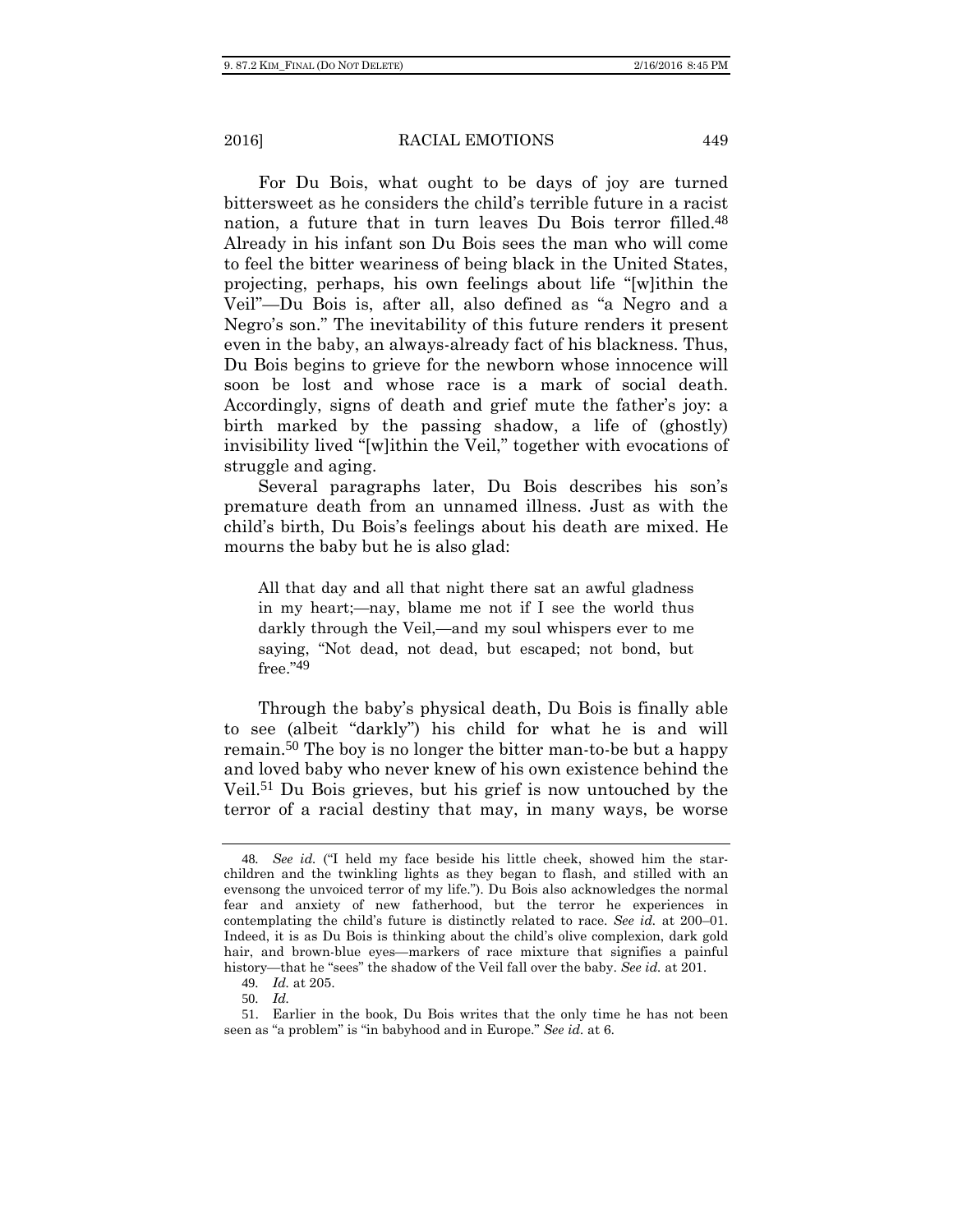than death.52 What haunts about this narrative is not the fact of a child's birth followed by a too-early death (which, sadly, happens often) but the complexity of Du Bois's emotions about these events. It is his emotions that transform this story, which might otherwise be described as "poignant and unchallenging . . . a dollop of newsless news,"53 into one that confronts the reader with the cruelty of a social system that would cause a father to experience grief along with joy at birth, and joy along with grief at death.

#### 2. Frantz Fanon and the Boy on the Train

In the fifth chapter of his influential book *Black Skin White Masks*, Frantz Fanon describes an encounter on a train with a white boy and his mother. When the boy sees Fanon, he reacts: "'*Maman*, look, a Negro; I'm scared!'"54 Fanon goes on to write: "Scared! Scared! Now they were beginning to be scared of me. I wanted to kill myself laughing, but laughter had become out of the question."55

It is a short, but powerful, vignette that communicates a number of salient emotions relating to a key moment of racialization—the moment Fanon decides "[he] couldn't take it any longer."56 On the one hand, there is the fear expressed by the boy, a fear that is at the same time confident about the identity of its object (compare: "Look, a wild bear!"). The exclamation, "[L]ook, a Negro," indicates that the boy believes he knows and can define what "a Negro" is. But for Fanon, the boy's emotion does not identify but instead transmogrifies. He is not seen only as a man with dark skin but as a dangerous man, a *fear*some man—someone that is quite unrecognizable to

<sup>52</sup>. Du Bois writes that the baby's death saved him from a "sea of sorrow," a description that evokes grief for both father and son. *See id.* at 206. Nevertheless, it should be noted that Du Bois's story of his son is not so simplistic as to end with this small measure of comfort that the baby's "freedom" brings to the father. Du Bois goes on to wonder whether the child might have "borne his burden more bravely than we,—aye, and found it lighter too, some day; for surely, surely this is not the end. Surely there shall yet dawn some mighty morning to lift the Veil and set the prisoned free." *Id.*

<sup>53</sup>. Trent Masiki, *Whiskey Under the Mattress, Playboy on the Porch*, SOLSTICE (Spring 2014), http://solsticelitmag.org/content/whiskey-mattressplayboy-porch/ [http://perma.cc/P7HT-XJG5].

<sup>54</sup>. FANON, *supra* note 10, at 91.

<sup>55</sup>*. Id.* 

<sup>56</sup>*. Id*. at 92.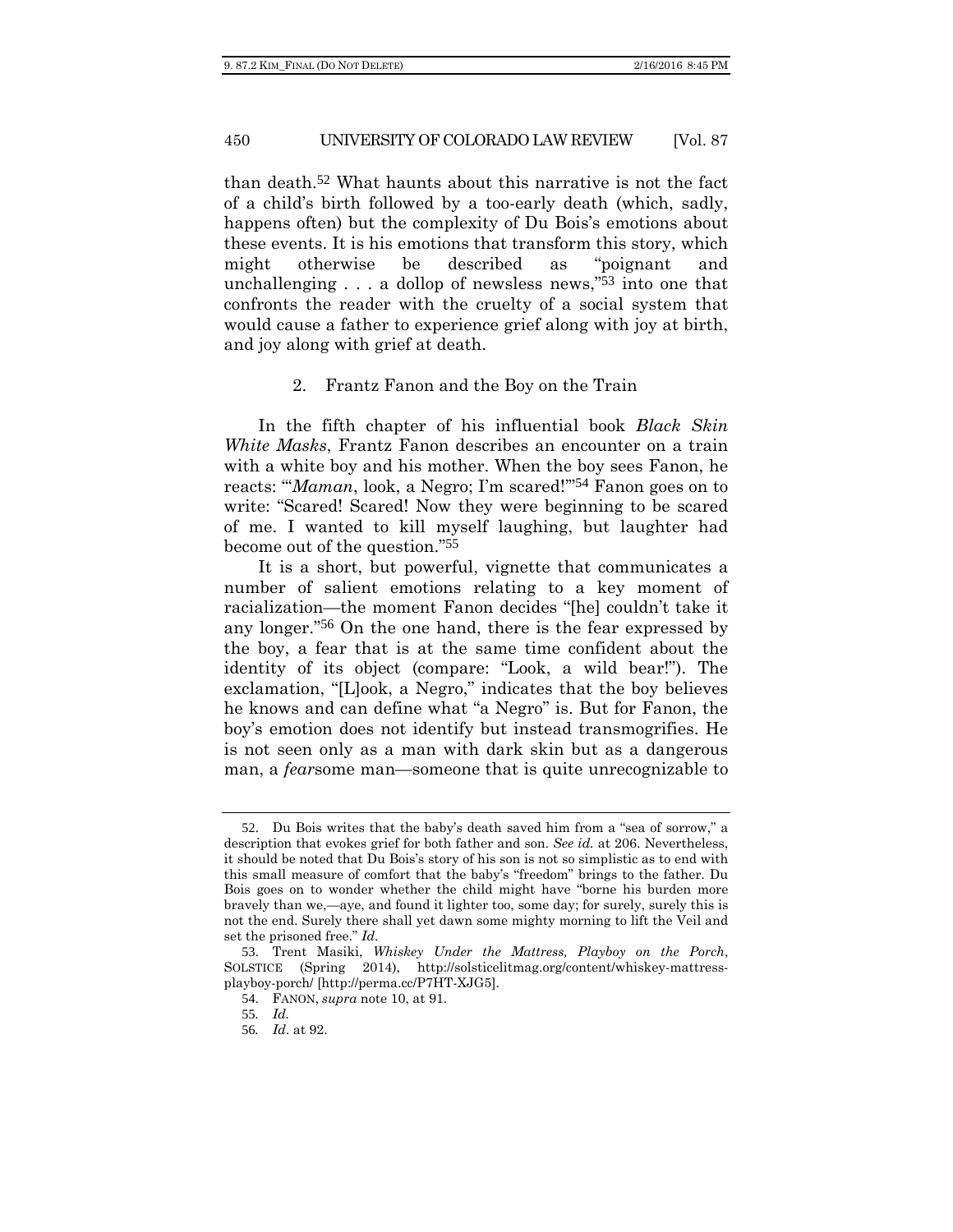Fanon himself.57 Fanon writes:

My body was returned to me spread-eagled, disjointed, redone, draped in mourning on this white winter's day. The Negro is an animal, the Negro is bad, the Negro is wicked, the Negro is ugly; look, a Negro  $\dots$ .<sup>58</sup>

As Fanon continues to analyze this (mis)recognition of blackness, which he—like Du Bois—describes as a kind of death, he identifies another emotion at play: hatred. It is hatred that explains why, despite ample evidence to the contrary, whites continue to regard all blacks as "savages, morons, and illiterates."59 In this narrative, white fear and hatred are of a piece. Both emotions seek and exercise control over not only racialized bodies (Fanon alludes to slavery as well as colonization and labor exploitation $60$  but also the meaning of race—here, blackness—itself.

For his part, Fanon considers the "[s]hame and selfcontempt" that the boy's cry triggers about his blackness; he looks at his "livery" and observes that it is indeed ugly.<sup>61</sup> But at other points, he suggests that he is in fact being disfigured by white racism—he variously describes himself as amputated, hemorrhaging, disjointed, a dissected corpse instead of a living human being.62 If there is shame (or grief), however, it passes quickly, for what is most notable about Fanon's own emotional state in this narrative is not shame but his passionate indignation, his anger at the fear and hatred that the boy and others direct toward him. Once shame turns into anger, Fanon no longer sees himself as ugly. Instead, he is (or would be, but for the distortion of racism) "young and sleek," "a man among men."63 It is in this state, he writes, that he would enter "our

<sup>57</sup>*. See* Shiloh Whitney, *The Affective Forces of Racialization: Affects and Body Schema in Fanon and Lorde* 4, http://www.academia.edu/ 7960493/\_The\_Affective\_Forces\_of\_Racialization\_Affects\_and\_Body\_Schemas\_in\_ Fanon\_and\_Lorde [http://perma.cc/T6HJ-5PSA]. Fanon refers to racialization as a "thematization" of himself. *See* FANON, *supra* note 10, at 92; *cf.* AHMED, *supra* note 22, at 13 (discussing how emotions are sticky, attaching to the object of hate to change it into a "hateful" object).

<sup>58</sup>. FANON, *supra* note 10, at 93.

<sup>59</sup>*. Id.* at 96.

<sup>60</sup>*. See id.* at 92–93.

<sup>61</sup>*. See id.* at 94.

<sup>62</sup>*. See id.* at 92–93.

<sup>63</sup>*. Id.* at 92.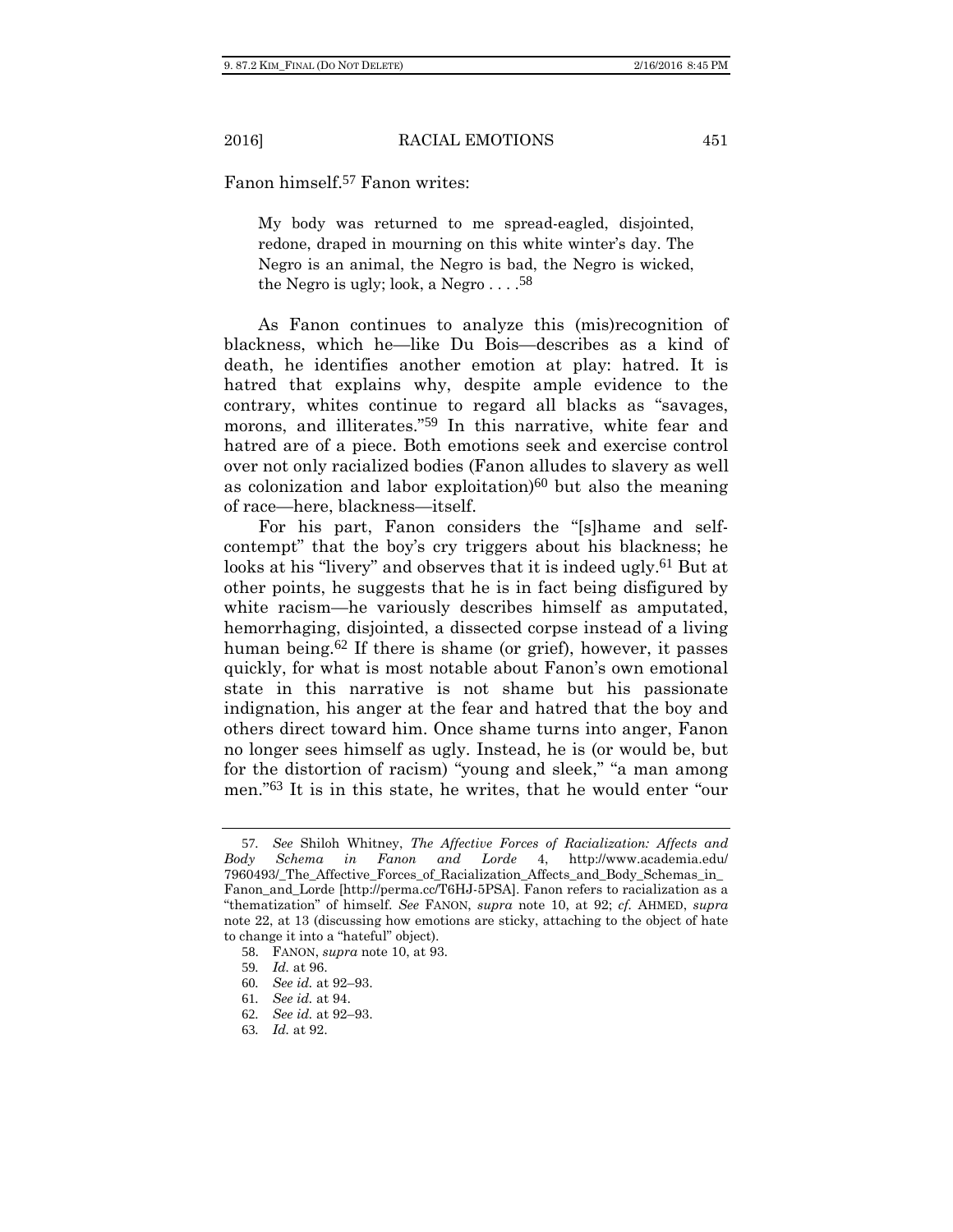world  $\ldots$  a world we could build together."<sup>64</sup> In a way, then, one can say that Fanon is rehabilitated—both physically and psychically—by his anger.

3. Audre Lorde on the New York Subway

In her essay, *Eye to Eye: Black Women, Hatred, and Anger*, the poet and activist Audre Lorde also tells a short story about a wintry encounter on a train.65 Lorde, age five, is with her mother on the subway heading to Harlem and finds an "almost seat" next to a white woman in furs. After she sits down, she notices that the woman is staring at her, looking down, and pulling her fur coat closer to herself. Thinking that perhaps there is a cockroach between the two of them, Lorde also tries to scoot away. But there is nothing there:

When I look up the woman is still staring at me, her nose holes and eyes huge. And suddenly I realize there is nothing crawling up the seat between us; it is me she doesn't want her coat to touch . . . . No word has been spoken. I'm afraid to say anything to my mother because I don't know what I have done. I look at the side of my snowpants, secretly. Is there something on them? Something's going on here I do not understand, but I will never forget it. Her eyes. The flared nostrils. The hate.<sup>66</sup>

Lorde speaks here of the woman's hate, but the woman's emotional response is probably better characterized as disgust.67 Roaches and other vermin are more disgusting than hateful because they are "border objects," threatening to crawl onto, and inside, our bodies and thereby transgress the

<sup>64</sup>*. Id.*

<sup>65</sup>. Audre Lorde, *Eye to Eye: Black Women, Hatred, and Anger*, *in* SISTER OUTSIDER: ESSAYS AND SPEECHES 145, 147–48 (2007).

<sup>66</sup>*. Id.*

<sup>67</sup>*. See, e.g.*, Angela Harris, *Foreword* to *LOVING V. VIRGINIA* IN A POST-RACIAL WORLD: RETHINKING RACE, SEX, AND MARRIAGE, at xvi (Kevin Noble Maillard & Rose Cuison Villazor eds., 2012) (relating the incident to "feelings of revulsion and horror" at the realization "that the line between me and not-me is permeable"); *see also* Sara Ahmed, *The Skin of the Community: Affect and Boundary Formation*, *in* REVOLT, AFFECT, COLLECTIVITY: THE UNSTABLE BOUNDARIES OF KRISTEVA'S POLIS 95, 106–07 (Tina Chanter & Eva Plonowska Ziarek eds., 2005) (interpreting Lorde's story through a discussion of disgust).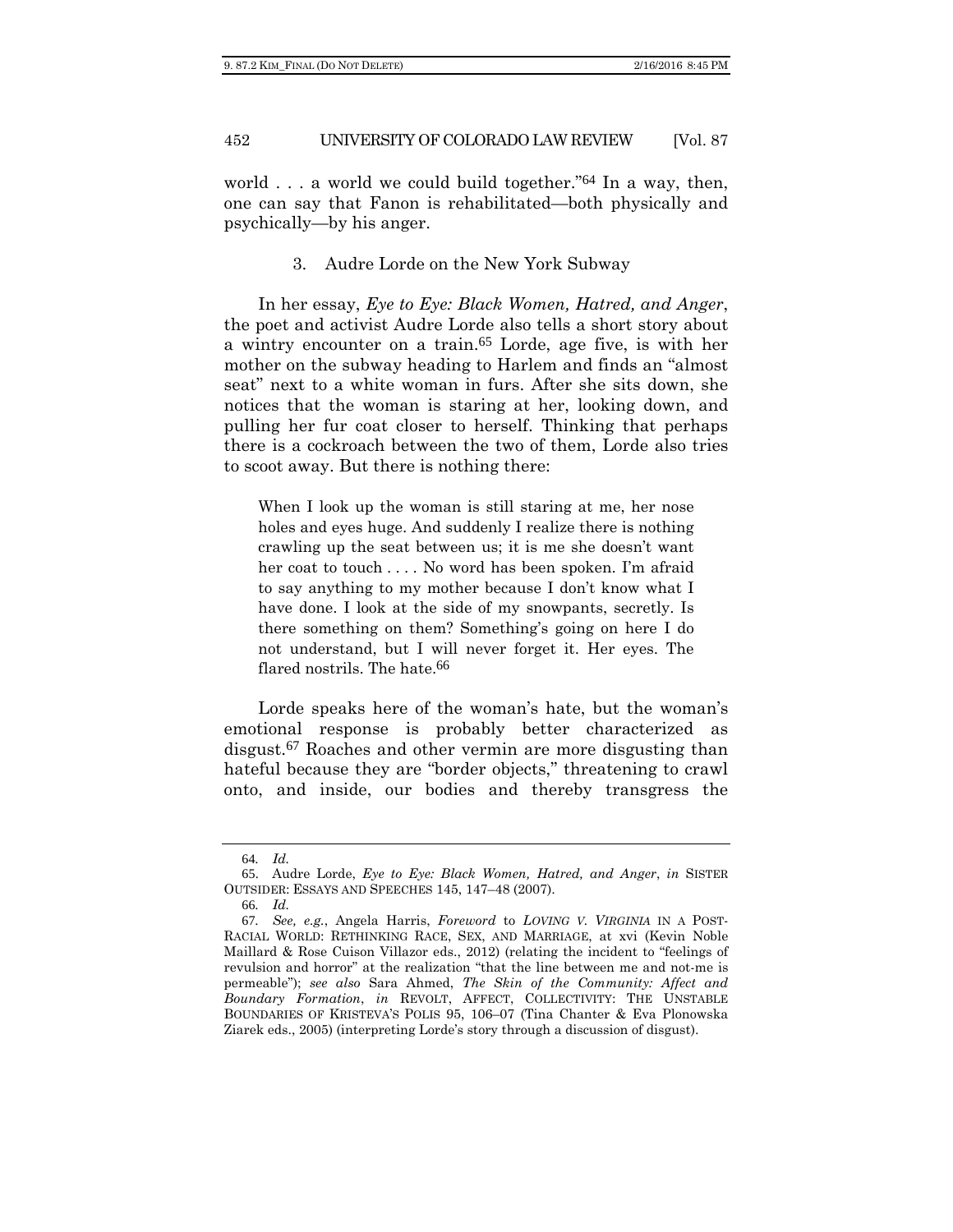boundaries of our selves.68 Thus, while hatred and disgust are both feelings of aversion, the latter is the emotion that more clearly conveys the idea of its object as something low, contaminating, and untouchable.

Lorde's narrative presents a scene of the child looking up, the woman "staring" down—a function of the two people's difference in physical height, no doubt. But the downward gaze also reflects the age, race, and class difference between them, i.e., differences that matter to one's status and power in society. Indeed, the white woman's relative authority is felt by Lorde when, instead of asking what the woman's problem is, the child wonders what she might have done to offend her. Lorde's reaction in this story is an unsurprising blend of confusion and shame.

Lorde's emphasis on the woman's "nose holes and [huge] eyes," as well as her attempt to avoid physical contact, also tends to suggest the presence of disgust.69 As Martha Nussbaum explains, the "classic stimulants" of disgust "are vile odors and other objects whose very appearance seems loathsome."70 What does the woman see with her huge eyes? What are her flared nostrils inhaling? What could be on Lorde's little snowpants, so close to her furs, that repulses the woman so? Unlike hatred, which calls for distance from its object, the woman on the subway simultaneously takes in and expels Lorde in her gestures of disgust.

This early moment of racialization, Lorde writes, is unforgettable. It is offered as part of an explanation of the anger that Lorde comes to embrace in the face of such disgust. Shamed as a child, Lorde as a woman looking back feels anger about the episode and all of the other, similar episodes before

<sup>68</sup>*. See* Ahmed, *supra* note 67, at 102; *see also* NUSSBAUM, *supra* note 34, at 87 (describing one definition of disgust as "'[r]evulsion at the prospect of (oral) incorporation of an offensive object"). Sara Ahmed's analysis of Lorde's story relies on Julia Kristeva's theory of abjection and disgust. *See* Ahmed, *supra* note 67, at 102–03. Border objects both threaten and (re)constitute the border between self and other, inside and outside, through affect. *Id.* For example, finding a hair in one's food typically triggers disgust, which is not only a reading of the potential oral incorporation of the other but simultaneously the consciousness of the boundaries of one's self. *Id.* Common border objects, according to Kristeva, are excrement and menstrual blood, both of which occupy a liminal position between inside and outside, me and not me. *Id*.

<sup>69</sup>. Lorde, *supra* note 65, at 147.

<sup>70</sup>. NUSSBAUM, *supra* note 34, at 87.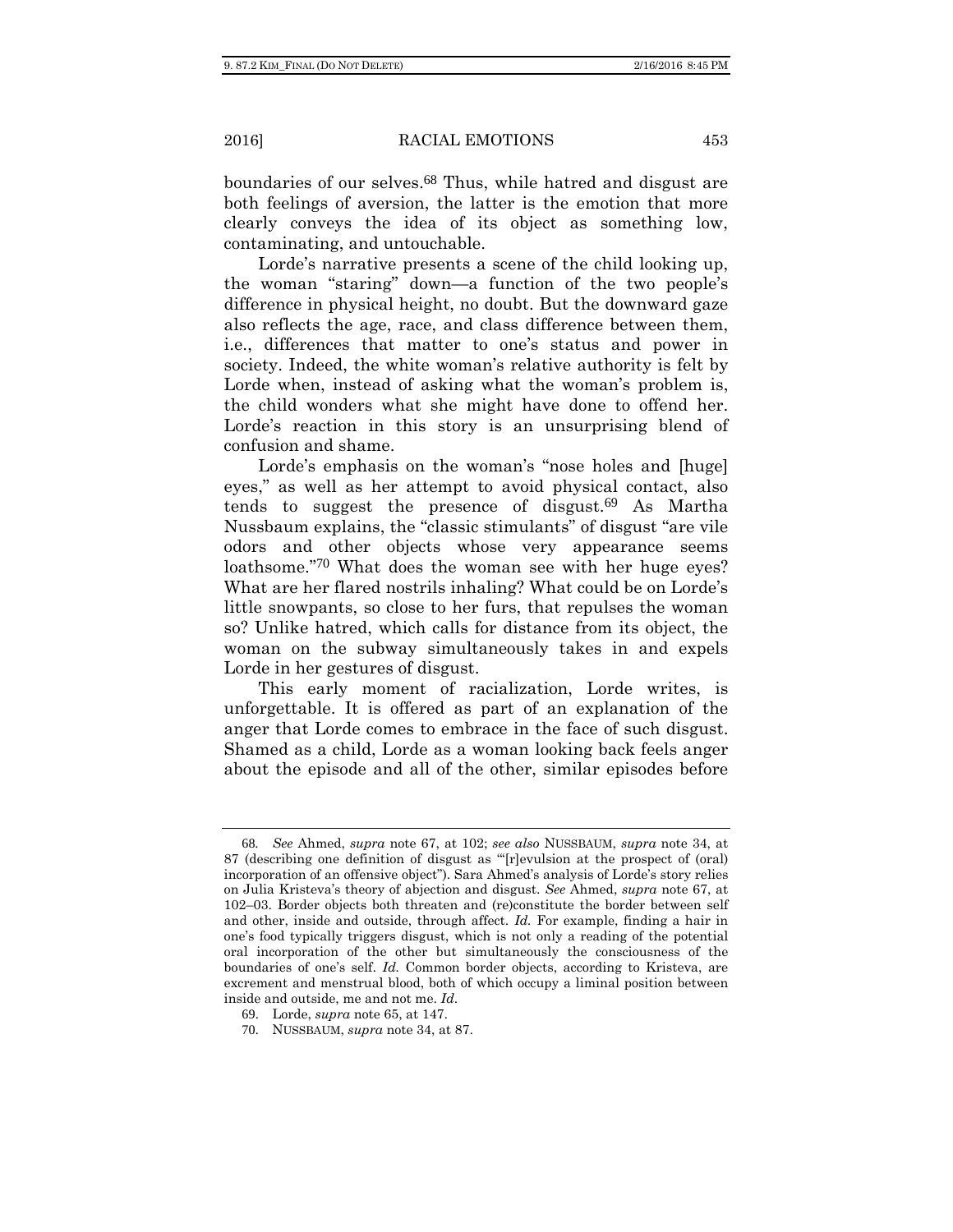and after that train ride.71

\* \* \*

These three stories taken together resonate in ways that mutually reinforce the authenticity and representativeness of the emotions they contain. It is evident that while each story highlights specific emotions, the five emotions in fact overlap among the stories. For example, Du Bois's narrative tends to focus on grief but also conveys the father's fear that the hatred of the white world will eventually destroy his child. Fanon, in describing his anger, can be seen to also grieve for the person he might have been had he not been grotesquely disfigured by racial fear and hatred. Lorde's story of disgust also contains elements of hatred, fear, and anger.

Not only do these narratives, written by different people in different places at different times, show remarkable consistency in the racial emotions they discuss, but they also depict a similar developmental trajectory for racial emotions. Indeed, all three involve an interaction between a child and an adult at varying moments of racialization, demonstrating that racial emotions often begin to be acquired in childhood as kids begin to acquire racial knowledge and experience racial power. For Du Bois, his grief is immediate as he, standing in the stead of whites, racializes his son: "Within the Veil was he born, said I; and there within shall he live . . . ."72 Du Bois's grief comes from the knowledge that his son's bitterness and sorrow is as inevitable as the fact that the boy's little head and dimpled

<sup>71</sup>. Later in the essay, Lorde writes: "If I'd been grown, I'd probably have laughed or snarled or been hurt, seen it for what it was. But I am five years old.' Lorde, *supra* note 65, at 172. The adult reaction Lorde describes here is not unlike Fanon's reaction(s) to the white child's exclamation. *See infra* note 77 (full sequence of "Look a Negro!"). Indeed, in a 1981 speech called "Uses of Anger," Lorde recounts an experience in Eastchester, New York, that is remarkably similar to Fanon's story of the train. In it, Lorde is wheeling her two-year-old daughter in a shopping cart at a supermarket: "[A] little white girl riding past in her mother's cart calls out excitedly, 'Oh look, Mommy, a baby maid!' And your mother shushes you, but does not correct you." Audre Lorde, *Uses of Anger: Women Responding to Racism*, *in* SISTER OUTSIDER: ESSAYS AND SPEECHES 124, 126 (2007).

<sup>72</sup>. DU BOIS, *supra* note 45, at 202. This passage is an example of Du Boisian "double consciousness," i.e., the ability to see not only through one's own eyes but also through the eyes of white others that "look $\parallel$  on in amused contempt and pity." *See id.* at 7.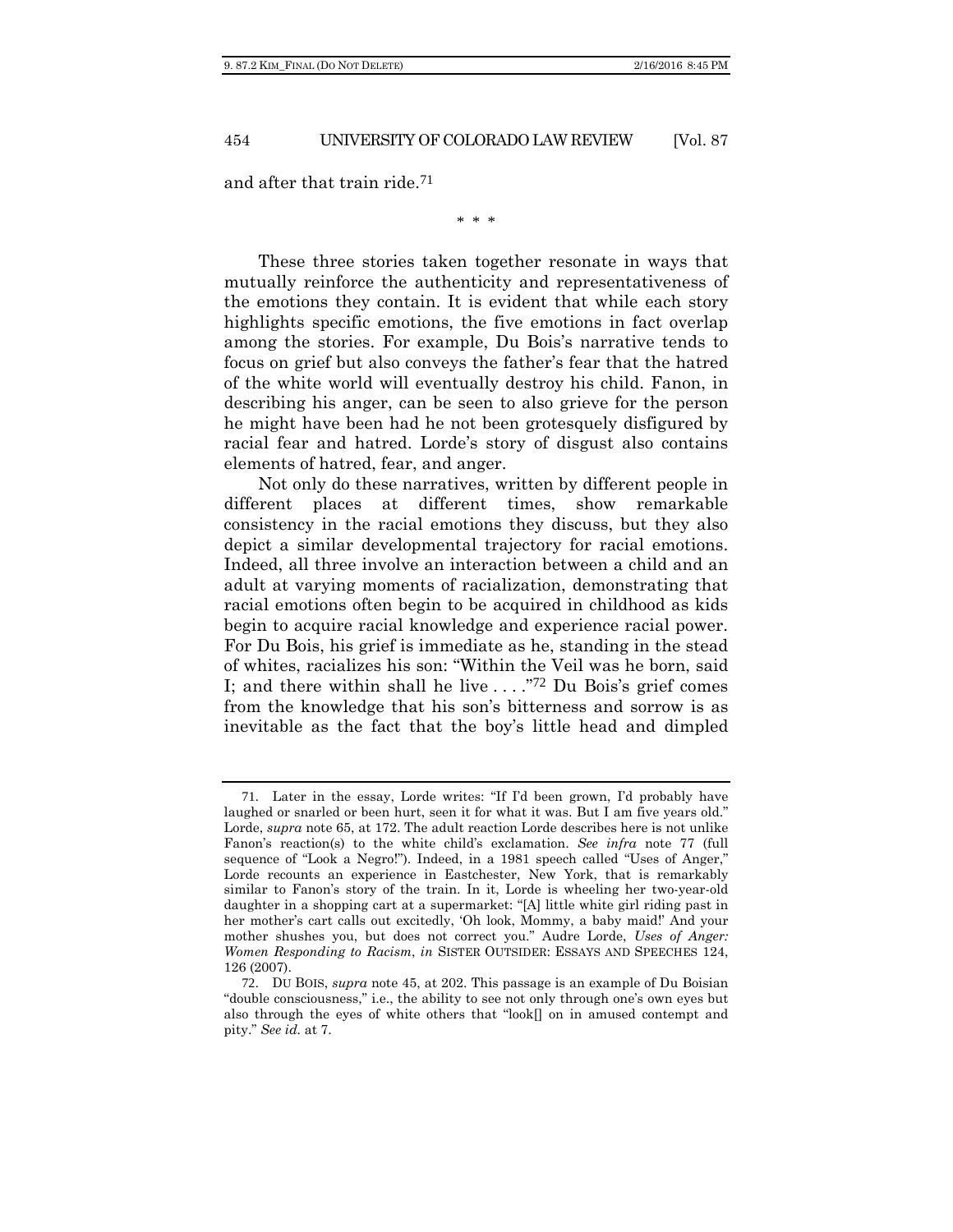hands will change and grow.<sup>73</sup> It is only the child's death which halts all change—that stops this future from coming into being.

The development of racial emotions is also an integral part of Fanon's and Lorde's stories. Lorde's story, in particular, appears to pick up where Du Bois left off and fulfills his prevision of the impact of race and its emotions on a developing black child. Although the five-year-old Lorde does not fully understand the meaning of her encounter with the white woman in furs, she already knows enough not to forget it. Moreover, Lorde, even as a child, has felt the woman's power to make her confused and ashamed despite knowing she has done nothing wrong.74 This episode, together with other incidents of racialization in the course of her life, becomes part of the arc of Lorde's emotional development from shame to anger.75 Indeed, *Eye to Eye* is less about white people's racism and more focused on how such racism is internalized, or, as Lorde writes, "metabolized," by blacks into an anger that distorts not only interracial but also intraracial social relations.76

For Fanon, who describes being racialized by a white child, we see in the story that this is not the first time that he has heard the words "Look, a Negro!"<sup>77</sup> In Fanon's story, racialization itself is static in the sense that it is the same, whoever the source; it is always in the form of the

<sup>73</sup>. Elsewhere in the book, Du Bois writes that he began to understand and experience racialization and its emotions in "the early days of rollicking boyhood." *Id.* at 6.

<sup>74</sup>*. Cf.* GEORGE YANCY, LOOK, A WHITE!: PHILOSOPHICAL ESSAYS ON WHITENESS 2 (2012) ("IT his is what it means to be a Negro—to have done something wrong.").

<sup>75</sup>. In addition to the story on the subway train, Lorde recalls an incident with white doctors when she was three, as well as subsequent racializing encounters with blacks and whites as a child and an adult woman. *See* Lorde, *supra* note 65, at 148–49, 154.

<sup>76</sup>*. See id.* at 152. Accordingly, it is not the white woman but the little black girl who must incorporate into her body an unwanted object: racial hatred and disgust.

<sup>77</sup>. Fanon leads up to the story of the little boy on the train as follows:

<sup>&</sup>quot;Look! A Negro!" It was a passing sting. I attempted a smile.

<sup>&</sup>quot;Look! A Negro!" Absolutely. I was beginning to enjoy myself.

<sup>&</sup>quot;Look! A Negro!" The circle was gradually getting smaller. I was really enjoying myself.

<sup>&</sup>quot;Maman, look, a Negro; I'm scared!" Scared! Scared! Now they were beginning to be scared of me. I wanted to kill myself laughing, but laughter had become out of the question.

FANON, *supra* note 10, at 91.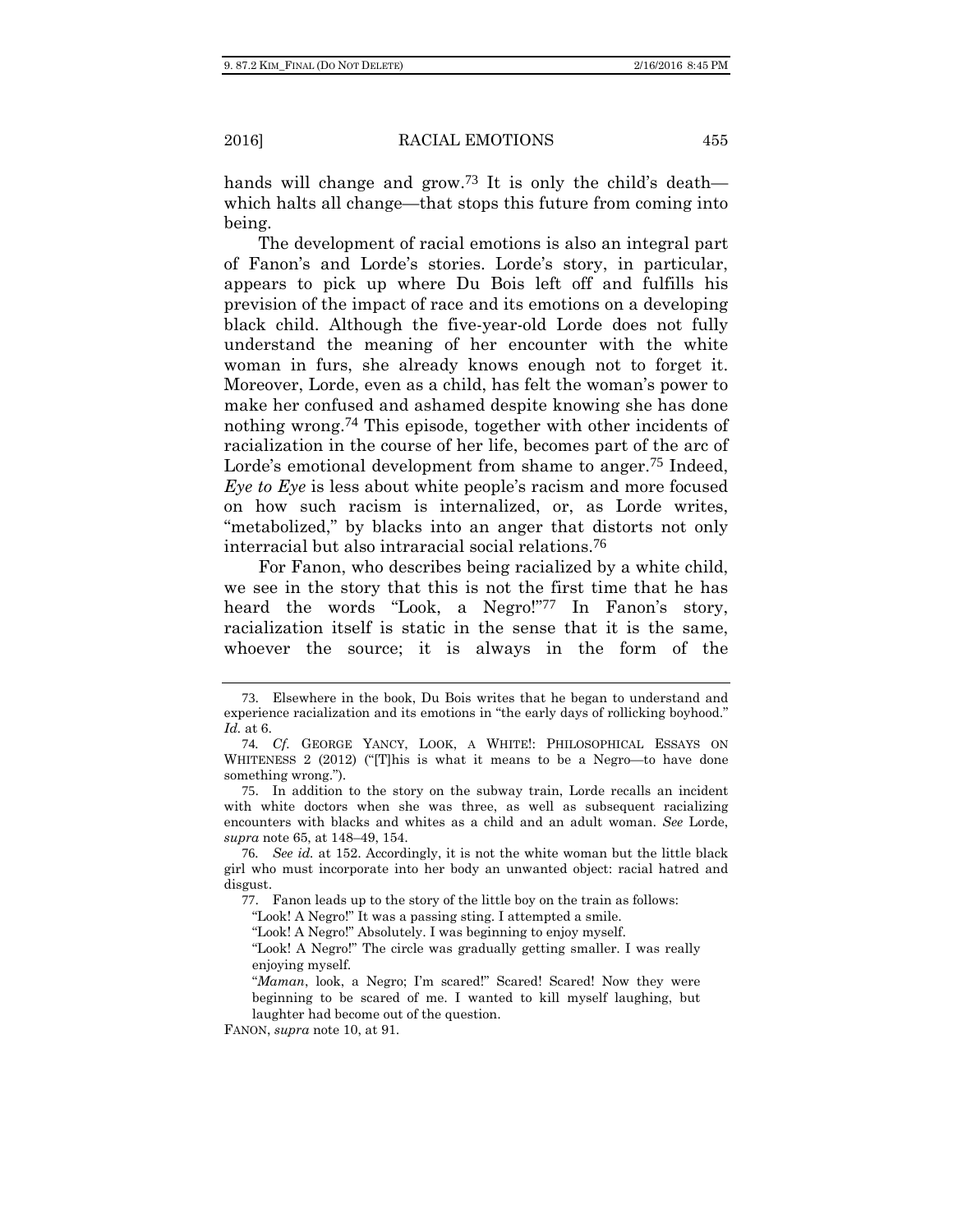interpellation, "Look! A Negro!"78 Instead, it is Fanon's emotional reaction that changes over time, progressing from what may be described as hurt/shame that builds to anger.<sup>79</sup> Fanon's story shows that the development of racial emotions is not limited to childhood. But as the philosopher George Yancy points out, Fanon's story also suggests a parallel development occurring in the white boy.80 While the reader can almost see the fear-stricken child pointing his finger at Fanon, his words are not directed at Fanon at all but rather at the mother.81 The boy is, in one sense, sure that Fanon is an object of fear; but in another sense, he is still only a child learning how to navigate his world. In calling out, the boy not only seeks physical protection but also social knowledge.82 He will need his mother (or other adults) to either confirm or dispel his beliefs and accompanying emotions about the fearsomeness of the black stranger on the train.<sup>83</sup> Thus, the narrative describes not only

- 79*. See supra* note 77.
- 80*. See* YANCY, *supra* note 74, at 2–3.

81. Yancy's analysis of this story refers to the "collective white gaze," which is likely to be both literal and figurative. It is literal in the sense that other whites on the train who hear the boy's cry will also turn to look at Fanon; Yancy describes the boy as having "triggered something of an optical frenzy." *See id* at 2. It is also figurative in invoking the historical phenomenon of the objectification of blacks; Yancy says that Fanon "has become a peculiar *thing*." *Id.*

82. The boy can also be described as engaged in the act of creating and performing his whiteness through both naming difference and emoting fear. Yancy argues that the boy's accusatory finger carries "the performative force" that brings the imaginary feared object into being. *See id.* at 2–3.

83*. Cf. id.* at 3. Indeed, texts about antiracist whites often speak of "unlearning" the racist beliefs that have been inculcated over a lifetime. *See* LARA TROUT, THE POLITICS OF SURVIVAL: PEIRCE, AFFECTIVITY, AND SOCIAL CRITICISM 20 (2010); *see also* MATTHEW W. HUGHEY, WHITE BOUND: NATIONALISTS, ANTIRACISTS, AND THE SHARED MEANINGS OF RACE 60 (2012) (quoting a member of a white antiracist group saying, "you have to keep digging into yourself, expelling the bad ways of viewing the world, healing yourself, becoming more human, less white"); IMANI PERRY, MORE BEAUTIFUL AND MORE TERRIBLE 7 (2010) (observing that "practices of inequality" are the result of "negative

<sup>78</sup>. Many commentators have noted that Fanon's story is an instance of Althusserian interpellation whereby social relations determine identity rather than the other way around. *See, e.g.*, Ghassan Hage, *Fanon and the Affective Politics of Racial Mis-Interpellation*, 27 THEORY, CULTURE, AND SOC'Y 112, 121 (2010) (observing that Althusser defined racism as "a process of constructing racialized subjects"). As soon as Fanon is thus *hailed* as a "Negro," he writes: "I couldn't take it any longer, for I already knew there were legends, stories, history, and especially the *historicity* that Jaspers had taught me. . . . I was responsible not only for my body but also for my race and my ancestors. I cast an objective gaze over myself, discovered my blackness, my ethnic features; deafened by cannibalism, backwardness, fetishism, racial stigmas, slave traders, and above all, yes, above all, the grinning *Y a bon Banania*." FANON, *supra* note 10, at 92.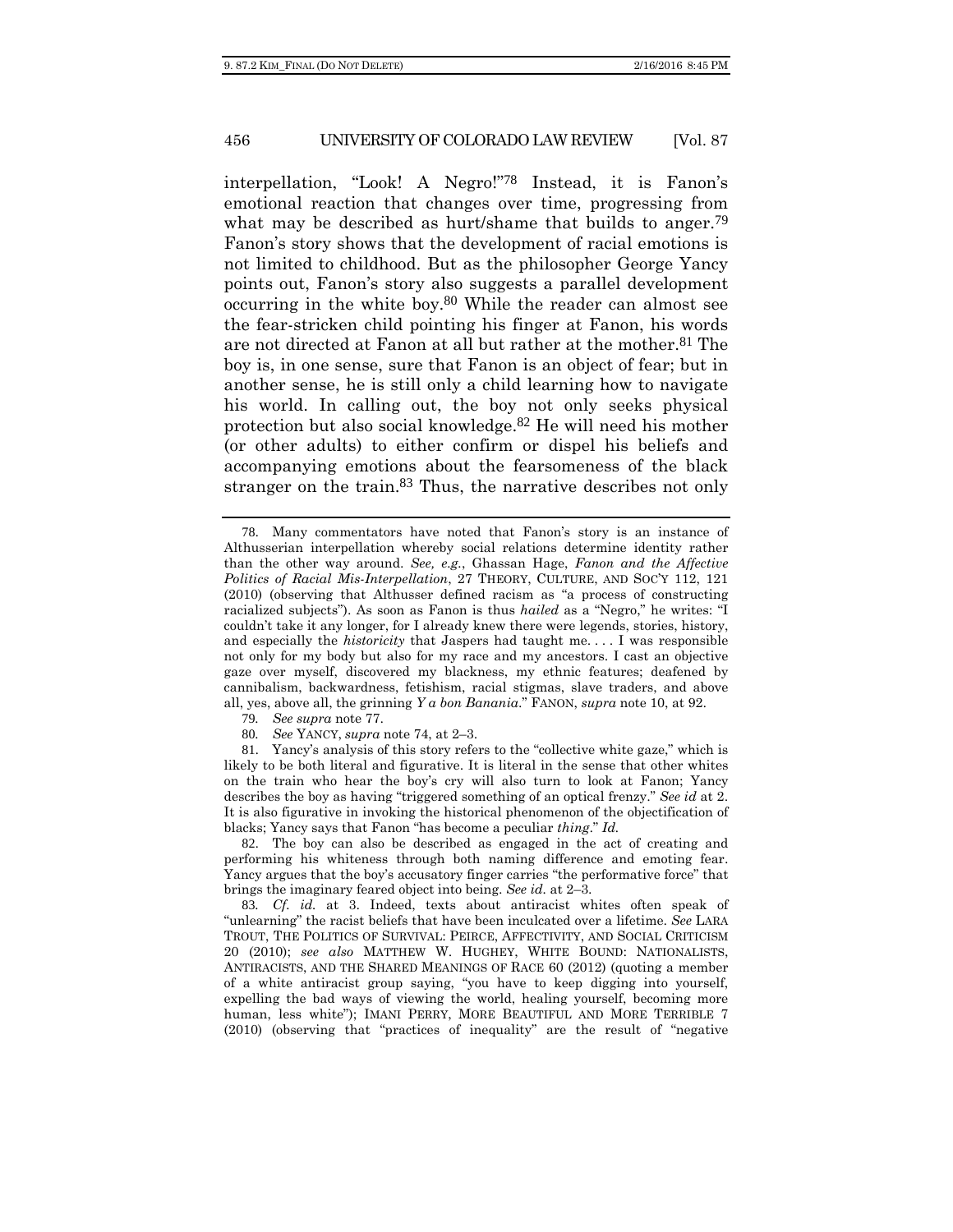Fanon's racialization but also the racialization of the little boy who is coming to understand his whiteness through learning about blackness.

The three narratives also echo in common the idea that emotions are not only personal but also social. Emotions are not simply feelings that are generated inside an individual and remain within; instead, they emerge to affect surrounding people and spaces.84 For Du Bois, racism completely alters the landscape of black existence, which is covered by a Veil and blanketed with grief. The pervasiveness and inevitability of this emotion is evident when Du Bois mourns the death of his son but also observes that living would have meant "bitter meanness . . . shall sicken his baby heart till it die a living death."85 While he thus sees his child escaped from this fate, he also laments for himself ("Why may I not rest me from this restlessness and sleep from this wide waking?") and for the "wretched of my race that line the alleys of the nation."86 Despite being "like . . . in heart and life and longing," Du Bois writes that blacks must live within the Veil that signifies both the divide between black and white and the denigration that such racial segregation entails.<sup>87</sup> Indeed, white hatred and disgust not only divides the world along the color line; it also divides Du Bois's soul ("[o]ne ever feels his twoness").88

Emotions emerge and move among the people and spaces of Fanon's story as well. As discussed above, the boy's fear prompts a cry that elicits a variety of emotional responses in Fanon. It also draws a nervous answer from his mother, who shushes the boy and warns, "You'll make him angry."89 These emotions also affect the spatial arrangement on the train and

socialization").

<sup>84</sup>. As Antonio Damasio points out, the word "emotion" literally means "movement out." DAMASIO, *supra* note 7, at 139; *see also* AHMED, *supra* note 22, at 59 (observing that emotions acquire meaning and value through circulation).

<sup>85</sup>*. See* DU BOIS, *supra* note 45, at 205.

<sup>86</sup>*. See id.* at 206. Du Bois's lament echoes an earlier passage in the book describing his own first encounter with racism and identity when he talks of the "other black boys" whose "strife," unlike his own, "was not so fiercely sunny: their youth shrunk into tasteless sycophancy, or into silent hatred of the pale world about them and mocking distrust of everything white; or wasted itself in a bitter cry, Why did God make me an outcast and a stranger in mine own house?" *Id.* at 7.

<sup>87</sup>*. See id.* at 6.

<sup>88</sup>*. Id.* at 6–7.

<sup>89</sup>*. See* FANON, *supra* note 10, at 93. In this way, the boy's mother implicitly affirms the child's fear as valid.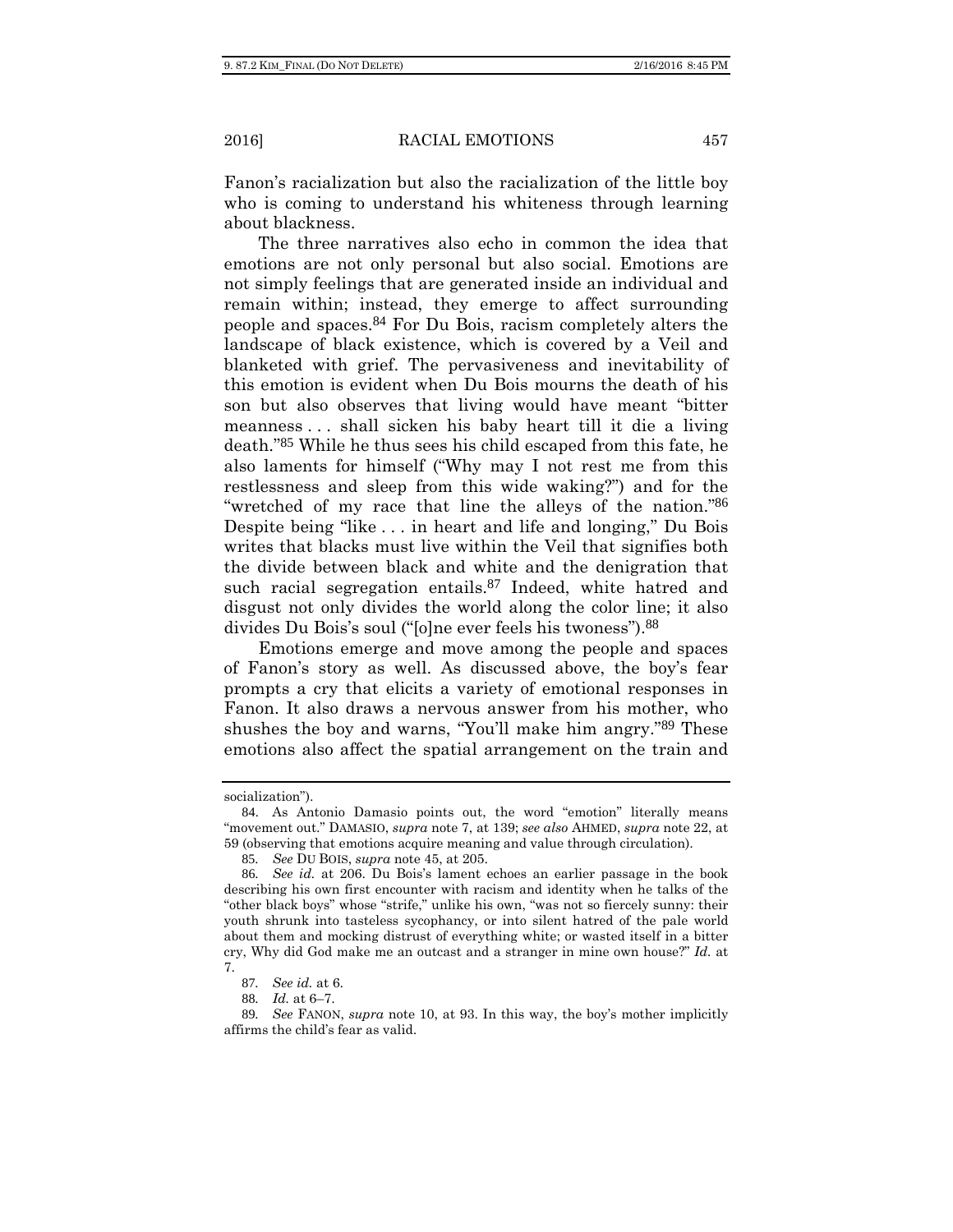Fanon's experience of space. Fanon observes that "[i]n the train, instead of one seat, they left me two or three."90 Such physical distancing is an obvious manifestation of the racial fear and hatred that inhibits the feeling of warmth one associates with human contact. Accordingly, Fanon describes a coldness that leaves him shaking, which has its own affective consequence: "[T]he Negro is trembling with cold, the cold that chills the bones, the lovely little boy is trembling because he thinks the Negro is trembling with rage, the little white boy runs to his mother's arms: '*Maman*, the Negro's going to eat me.'"91

Similarly, emotions circulate among the spaces and people of the train in Audre Lorde's story. Like Fanon, Lorde is given extra space when the white woman vacates her seat. This racio-spatial dynamic, we can see by now, is recurring.<sup>92</sup> Lorde's emphasis, however, is on the impact of racial disgust on people rather than spaces. In her narrative, the white woman does not simply feel disgust; without saying a word, Lorde writes, "she has communicated her horror to me."93 The woman's unconcealed emotion evokes in Lorde feelings of shame and confusion, which she dares not share even with her mother. Instead, she writes how the woman's disgust is quietly internalized so that Lorde becomes, in turn, consumed by selfhatred and anger. These emotions then continue to circulate beyond Lorde and the train to everyone that she subsequently encounters.94

<sup>90</sup>*. See id.* at 92. Consequently, Fanon writes that he exists "in triple," a characterization that in turn evokes Du Bois's description of the feeling of "twoness" among American blacks. *See* DU BOIS, *supra* note 45, at 7. Both writers seem to be writing about a condition of conspicuous invisibility, in which they are hyper-visible yet not seen for their actual selves, simultaneously noticed and unseen.

<sup>91</sup>*. See* FANON, *supra* note 10, at 93.

<sup>92</sup>. In addition to Fanon and Lorde, Stephen Carter has written about the extra seat on a commuter train, *see* Stephen Carter, *The Black Table, the Empty Seat, and the Tie*, *in* LURE AND LOATHING: ESSAYS ON RACE, IDENTITY, AND THE AMBIVALENCE OF ASSIMILATION 55, 62 (Gerald Early ed., 1993), and Frank Wu has recently described an analogous incident on a Muni train in San Francisco, *see* Frank H. Wu, *Riding Race*, HUFFINGTON POST (Mar. 14, 2013), http://www.huffingtonpost.com/frank-h-wu/riding-race\_b\_2837556.html [http:// perma.cc/YV2J-E4QV]. *See also* Ellen Hostetter, *The Emotions of Racialization: Examining the Intersection of Emotion, Race, and Landscape Through Public Housing in the United States*, 75 GEOJOURNAL 283, 283 (2010) ("I argue that emotion—specifically disgust and fear—racializes the public housing landscape.").

<sup>93</sup>*. See* Lorde, *supra* note 65, at 147.

<sup>94</sup>*. See supra* text accompanying note 76.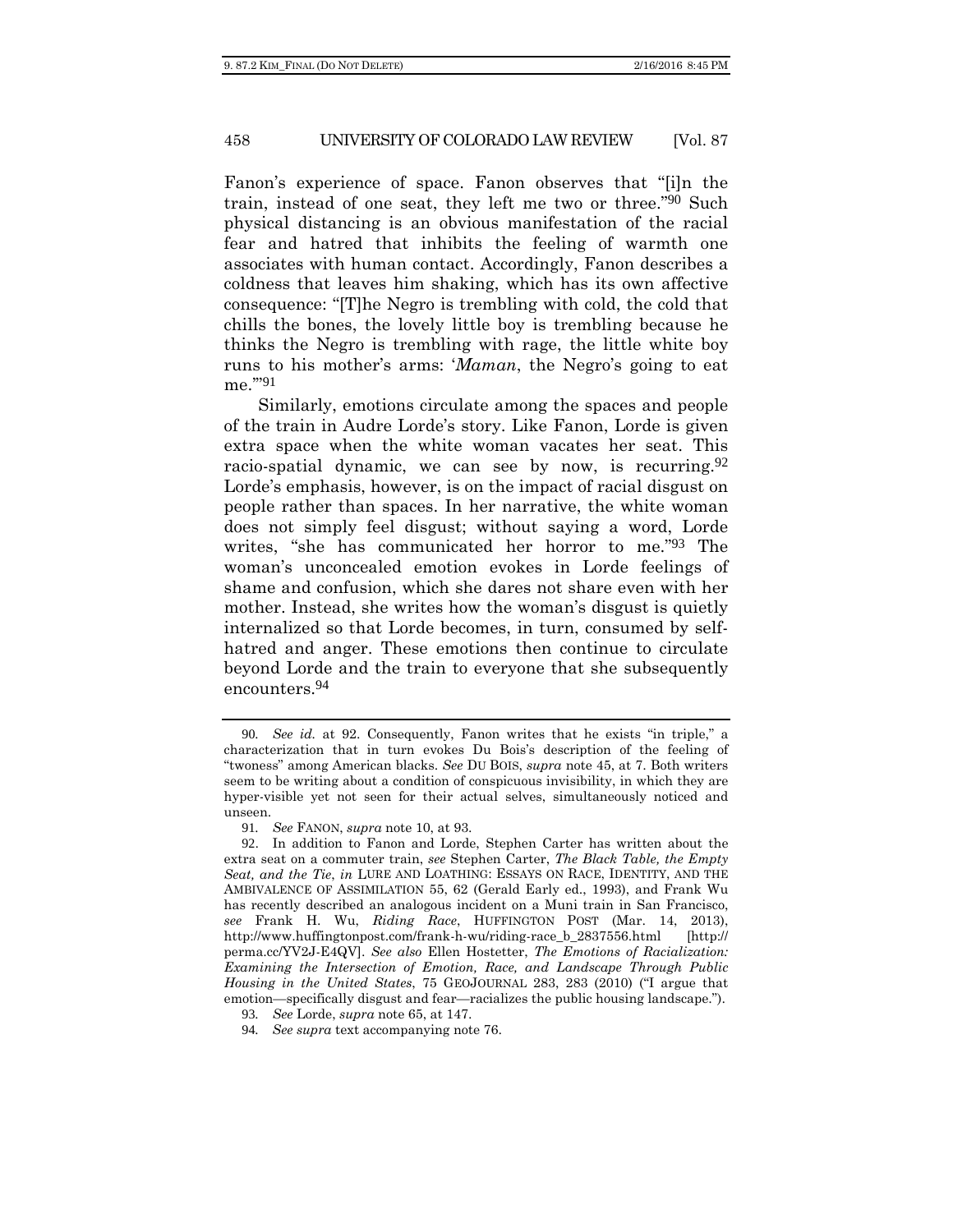Finally, the emotions present in all three stories share a negative valence.95 Fear, anger, hatred, disgust, grief—these are the prevailing emotions linked to race, and, for the most part, they are understood to be unpleasant and undesirable. Indeed, these emotions are described as blocking more positive emotions, such as joy and love, that might otherwise exist (i.e., grief that mars joy in Du Bois, the "amputation" of enthusiasm in Fanon, love and sisterhood lost for Lorde).96 This is true regardless of whether the person feeling these emotions is black or white (i.e., the little boy's fear and the woman's disgust are also presumably unpleasant to them). The exception here is anger in Fanon's story, which he uses to combat the shame and self-loathing expected of blacks under a racist social system. But anger is, at best, ambivalent. Lorde, who agrees that anger is a powerful "fuel," also concludes that it is ultimately corrosive to genuine human connection and progress.97 Fanon, too, at the end of his book, appears to move away from anger into what might be described as a posture of hope and desire.<sup>98</sup>

That race is linked to, and even defined by, such negative emotions is not surprising given the history of racial exclusion in this country (and globally).99 Regardless of whether one is being excluded or doing the excluding, the relationship of racial exclusion, and the social system that patterns of such exclusion inscribe, cannot but generate negative, antagonistic feelings on

<sup>95</sup>. Kagan writes that "valence" refers to the pleasant or unpleasant, desirable or undesirable, quality of emotions. KAGAN, *supra* note 14, at 95.

<sup>96</sup>. In Lorde's story, however, love and joy are also blocked by sexism. Her story is not one in which a child's happy train ride is disrupted by a woman's racist gestures. Instead, Lorde's sense of joy seems to be already diminished by the fact of her needing to be a proper little girl. In *Eye to Eye*, Lorde describes how she was deemed "untidy . . . noisy . . . rowdy . . . dark. Bad, mischievous, a born troublemaker if ever there was one." *See* Lorde, *supra* note 65, at 149. When the train incident occurs, she seems as afraid of her mother's expectations about her behavior as she is afraid of the white woman in furs. *See id.* at 148.

<sup>97</sup>*. See id.* at 152 (calling anger "a blind force which cannot create the future").

<sup>98</sup>. He writes: "Both [black and white] have to move away from the inhuman voices of their respective ancestors [master and slave] so that a genuine communication can be born. . . . Superiority? Inferiority? Why not simply try to touch the other, feel the other, discover each other?" FANON, *supra* note 10, at 206.

<sup>99</sup>. It should be noted that Fanon, unlike Lorde and Du Bois, is not an American writer and was writing about the colonial and postcolonial experience in France and his native Martinique. His thoughts on race, however, have been applied more broadly to all types of racism and his work has been deeply influential to American scholars of race.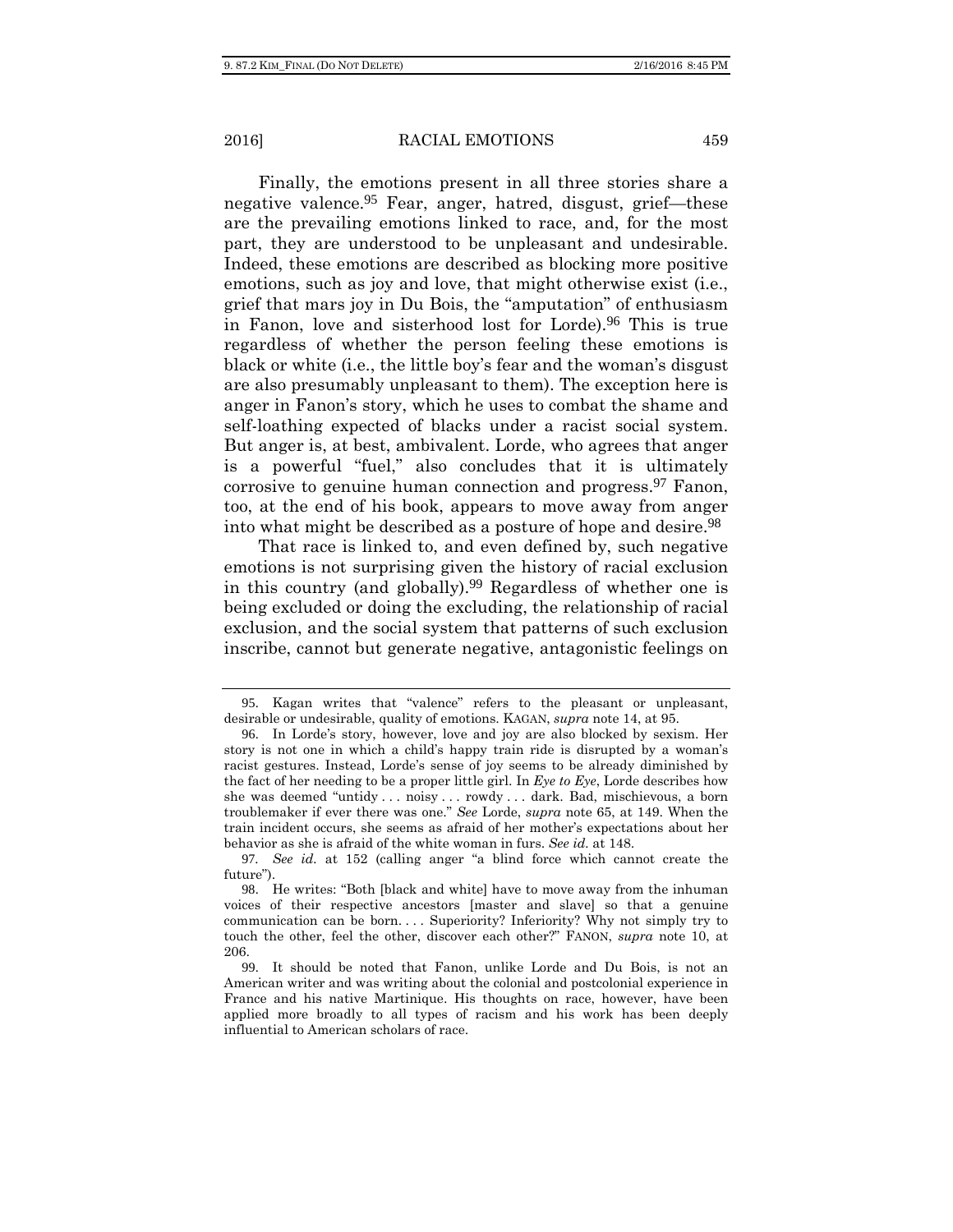both sides. This dynamic was obvious very early on in our history. Thomas Jefferson, for example, clearly referred to the emotions of race to oppose emancipation (and, in the alternative, promote colonization) because coexistence would inevitably lead to a race war:

Deep rooted prejudices entertained by the whites; ten thousand recollections, by the blacks, of the injuries they have sustained; new provocations; the real distinctions which nature has made; and many other circumstances, will divide us into parties, and produce convulsions which will probably never end but in the extermination of one or the other race.100

Such negative racial emotions continue to be felt today, one of their clearest manifestations being the riots and protests that have occurred over the past several decades triggered by police violence against minorities. The sense that law enforcement remains affected by racial hatred, fear, and disgust, and that minority communities are grief-stricken and angry, cannot seriously be denied in light of recent events in places like Ferguson, Missouri, and Staten Island, New York.101

But while the negativity of racial emotions is wellrecognized, their underlying reasons are more often than not

<sup>100</sup>. THOMAS JEFFERSON, NOTES ON THE STATE OF VIRGINIA 229 (1787). Jefferson's beliefs about racial incompatibility endure. According to Matthew Hughey's research, white nationalist groups claim to favor segregation not because people of color are inferior but because separation will lead to peace. *See* HUGHEY, *supra* note 83, at 39–40.

<sup>101</sup>. On July 17, 2014, forty-three-year-old Eric Garner was killed in Staten Island, New York, when an officer used an illegal chokehold during Garner's arrest for selling untaxed cigarettes. Less than a month later, an unarmed eighteen-year-old named Michael Brown was fatally shot by a police officer in Ferguson, Missouri, during an encounter that began on suspicion of shoplifting. In both cases, the victims were black and the officers were white. Neither officer was indicted, prompting nationwide protests. Since then, several more incidents involving violence by police officers against black citizens have occurred, including the shooting death of twelve-year-old Tamir Rice in Cleveland, Ohio, the shooting death of Walter Scott in North Charleston, South Carolina, and the death of Freddie Gray in Baltimore, Maryland, while in police custody. Unlike the cases involving Garner and Brown, the police officers involved in the deaths of Scott and Gray have been indicted for the killings, while the Rice case remains under investigation as of this writing. *See Freddie Gray Death: Protesters Highlight Other Police Deaths*, BBC NEWS (Apr. 28, 2015), http://www.bbc. com/news/worldus-canada-30341927 [http://perma.cc/5CZV-SBVL].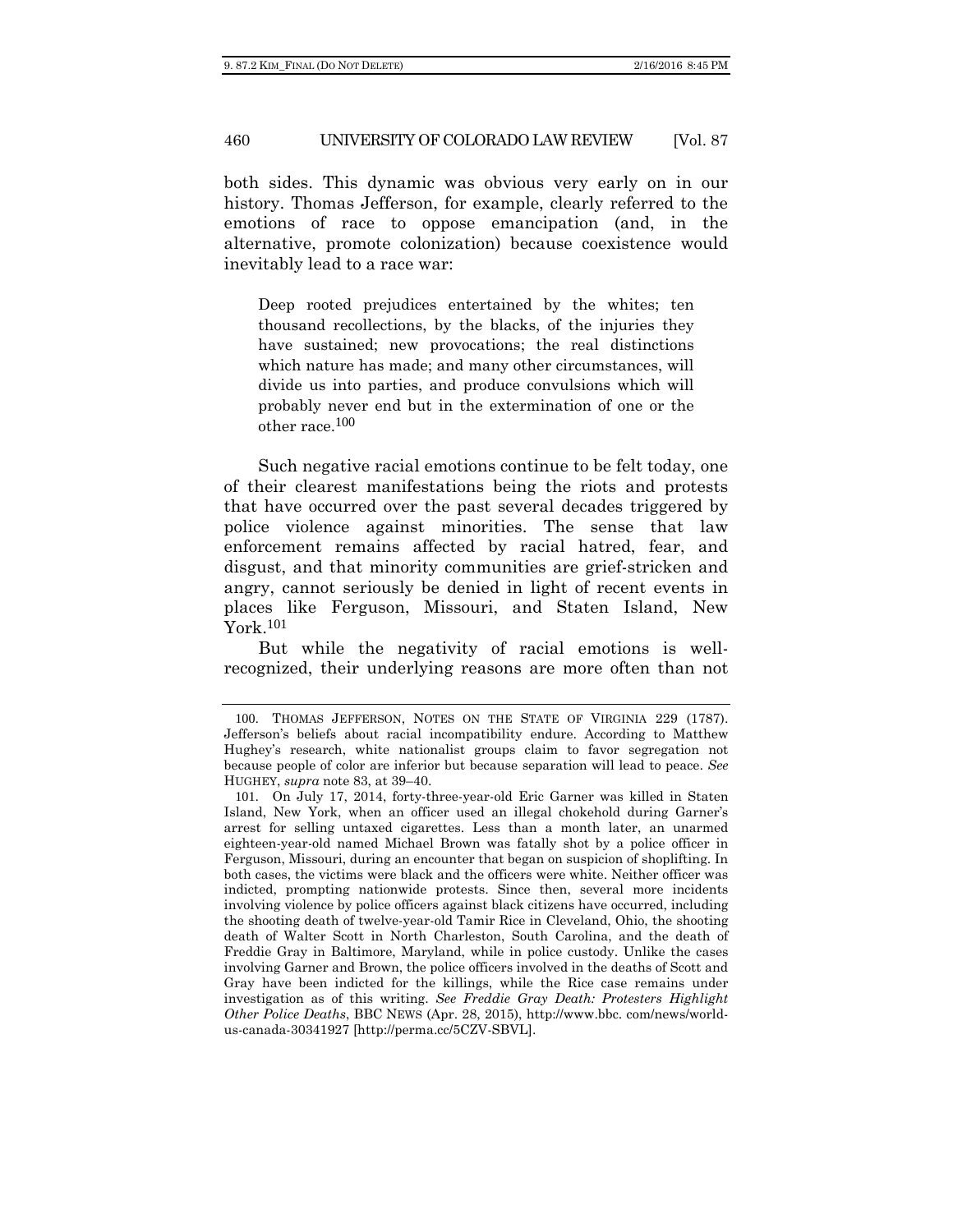denied. This, too, appears to have early origins. According to Mario Barnes, Erwin Chemerinsky, and Trina Jones, racial grievance among blacks was delegitimized soon after slavery was abolished.102 Each civil rights victory, small or large, has been used as an argument against the rationality of racial anger.103 At the same time, the reasons for racial hatred and disgust have also been largely rejected since at least the middle of the 20th century, a shift that was heavily influenced by the Second World War.104 Once claims of biological inferiority and impurity were discredited, the foundations for racial hatred and disgust seemed to crumble.

The fact that racial emotions are now largely viewed as groundless has not, of course, stopped people from actually feeling them. The aforementioned emotions of anger, hatred, fear, grief, and so forth continue to affect negatively the way we define ourselves, others, and the space between us. Rather than eradicating racial emotions, belief in their irrationality has led to the assumption that it is pointless to talk about them. Indeed, talking about race itself appears risky as it can trigger these salient emotions. This in turn feeds the preference to segregate ourselves so that we can avoid the encounters that may lead us into emotionally difficult situations. Moreover, their irrationality may mean that any productive conversation about race is impossible.105 Unsurprisingly, then, racial emotions are conceived to be problematic—because they are viewed as irrational and also because they appear to create an impediment to a robust race discourse.

The following Part offers a challenge to these assumptions about racial emotions and proposes that a more methodical

<sup>102</sup>*. See* Mario L. Barnes, Erwin Chemerinsky & Trina Jones, *A Post-Race Equal Protection?*, 98 GEO. L.J. 967, 973 (2010). To be sure, even during slavery, the South attempted to propagate the myth that slaves were actually leading contented, pastoral lives. *See* KENNETH M. STAMPP, THE PECULIAR INSTITUTION: SLAVERY IN THE ANTE-BELLUM SOUTH 86–87 (1968); *see also* ELLIS COSE, THE END OF ANGER 27 (2011) (quoting W.E.B. Du Bois: "They tell us in these eager days that life was joyous to the black slave . . . [The Negro spirituals] are the music of an unhappy people, of the children of disappointment; they tell of death and suffering and unvoiced longing toward a truer world.").

<sup>103</sup>*. Cf.* Barnes et al., *supra* note 102, at 977.

<sup>104</sup>*. See* Howard Winant, *Race and Race Theory*, 26 ANN. REV. SOC. 169, 177 (2000).

<sup>105</sup>*. Cf.* YANCY, *supra* note 74, at 55 (describing how academics typically view the body and its passions as an obstacle to learning).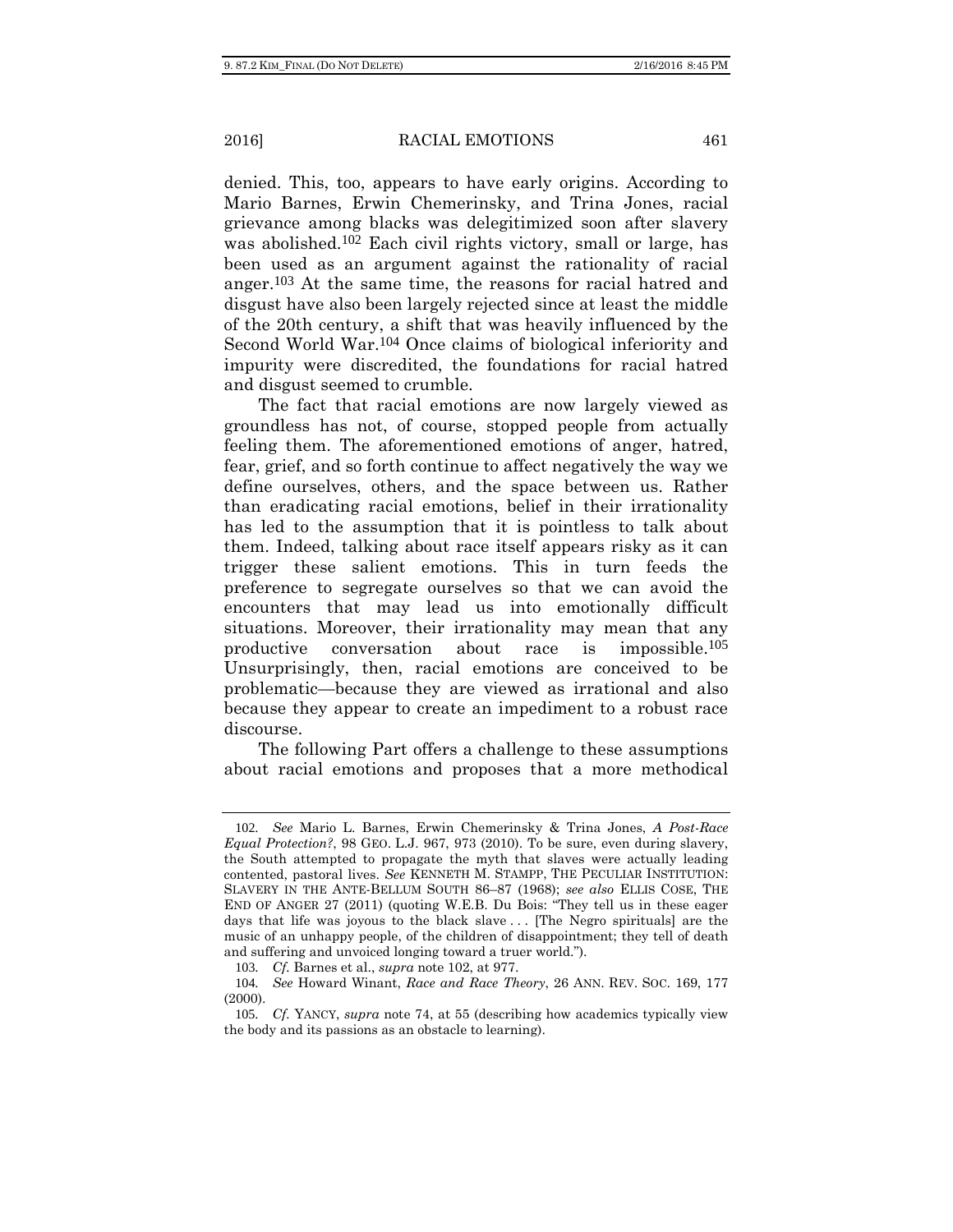approach is possible by applying three theories of emotions cognitive, social constructionist, and political—that have developed in the humanities and social sciences disciplines. These theories reveal a much more complex and rigorous picture of racial emotions, whose legitimacy depends on various factors including perception, values, culture, status, and political aims.

# II. RACIAL EMOTIONS AS A PROBLEM: THREE THEORIES OF EMOTION

*The interviews . . . revealed that talking about race in America is a highly emotional matter. Almost all the respondents exhibited a degree of incoherence at some point or other in the interviews.* 

– Eduardo Bonilla-Silva106

*Emotions are not just the fuel that powers the psychological mechanism of a reasoning creature, they are parts, highly complex and messy parts, of this creature's reasoning itself.* 

 $-$ Martha C. Nussbaum<sup>107</sup>

Can emotions be rational or productive? Do *racial* emotions fail particularly in this regard? Obviously, we do not find all emotions problematic; we exercise judgments about which emotions are appropriate and which are not. Indeed, no emotion is considered categorically bad or wrong.<sup>108</sup> Even negative emotions like anger and hatred can be appropriate in context. For example, a crime victim's anger or even hatred toward an offender is generally thought to be not only

<sup>106</sup>. EDUARDO BONILLA-SILVA, RACISM WITHOUT RACISTS 71 (2003).

<sup>107</sup>. NUSSBAUM, *supra* note 16, at 3.

<sup>108</sup>*. But see* NUSSBAUM, *supra* note 34, at 14 (arguing that disgust is more or less categorically bad when it plays a role in public decision making, including in the law). Melanie Klein's psychoanalytic understanding of envy appears to be another example of an inherently bad/destructive emotion. *See* Simon Clarke, *Envy and Ressentiment*, *in* EMOTION, POLITICS AND SOCIETY 70, 71 (Simon Clarke et al., eds. 2006).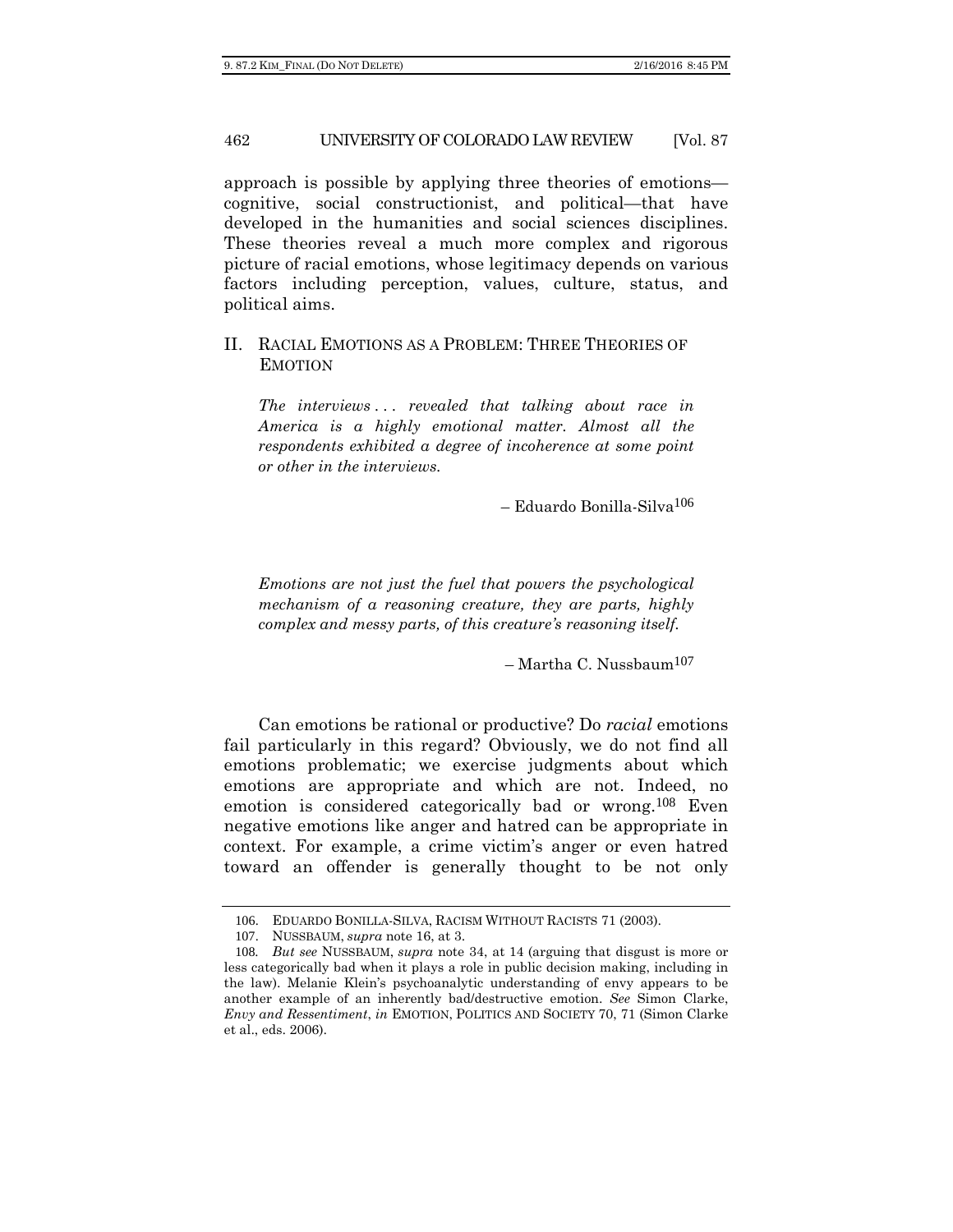understandable but legitimate, especially if the offense is severe. As discussed above, grief over the death of a parent is culturally accepted and even expected. Moreover, both of these statements remain true whether these feelings are held in private or shared in public. So what is it about *racial* emotions that make us wary of them? How are they being evaluated as problematic?

The study of affect is currently in vogue within a variety of academic disciplines, not only in expected areas such as psychology but in less obvious fields such as history and the law.109 This "affective turn" across disciplines suggests a move away from thinking about emotions as singular, irrational, and thus unworthy of study other than as pathology or for therapy. Rather, the growing literature on affect argues that it can be generalized, analyzed, and perhaps even used toward social transformation.110

To be clear, "affect" is not necessarily synonymous with "emotion," which is the topic of this Article. Affect refers to a broad set of feelings or states-of-being, including instinct, interest, sentiment, and habit—feelings and states that mark the fact of our relations or contacts with other persons and things in the world.111 Thus, affect theory studies a wide array of feelings beyond emotion, and tends to emphasize the role of the body (that is, our embodied-ness/materiality) in social life.112 Emotion, by contrast, refers to the more limited subset of conscious "manifestation or interpretation" of such feelings—

<sup>109</sup>*. See* Vanessa Agnew, *History's Affective Turn: Historical Reenactment and Its Work in the Present*, 11 RETHINKING HISTORY 299 (2007) (discussing the role of affect in historical reenactments); Bandes, *supra* note 6, at 1 ("Emotion pervades the law.").

<sup>110</sup>*. See, e.g.*, Kathryn Abrams & Hila Keren, *Law in the Cultivation of Hope*, 95 CALIF. L. REV. 319 (2007) (discussing the possibility of cultivating hope through law to foster social change); Anne Winkler, *Nostalgia for East Germany and Its Politics*, *in* ECOLOGIES OF AFFECT: PLACING NOSTALGIA, DESIRE, AND HOPE 19–42 (Tonya K. Davidson et al., eds. 2011) (analyzing East German *Ostalgie* as a "collective sense of loss and dislocation" that the author describes as deeply political because it subverts history and romanticizes a totalitarian past); AHMED, *supra* note 22, at 9 (defining emotions as "social and cultural practices" rather than "psychological states").

<sup>111</sup>*. See* TROUT, *supra* note 83, at 9 (listing kinds of affect); *see also* Gregory J. Seigworth & Melissa Gregg, *An Inventory of Shimmers*, *in* THE AFFECT THEORY READER 1 (Seigworth & Gregg, eds. 2010) (defining affect broadly as "*force* or *forces of encounter*").

<sup>112</sup>*. See* Clare Hemmings, *Invoking Affect: Cultural Theory and the Ontological Turn*, 19 CULTURAL STUDIES 548, 552–53 (2005); Highmore, *supra* note 11, at 119.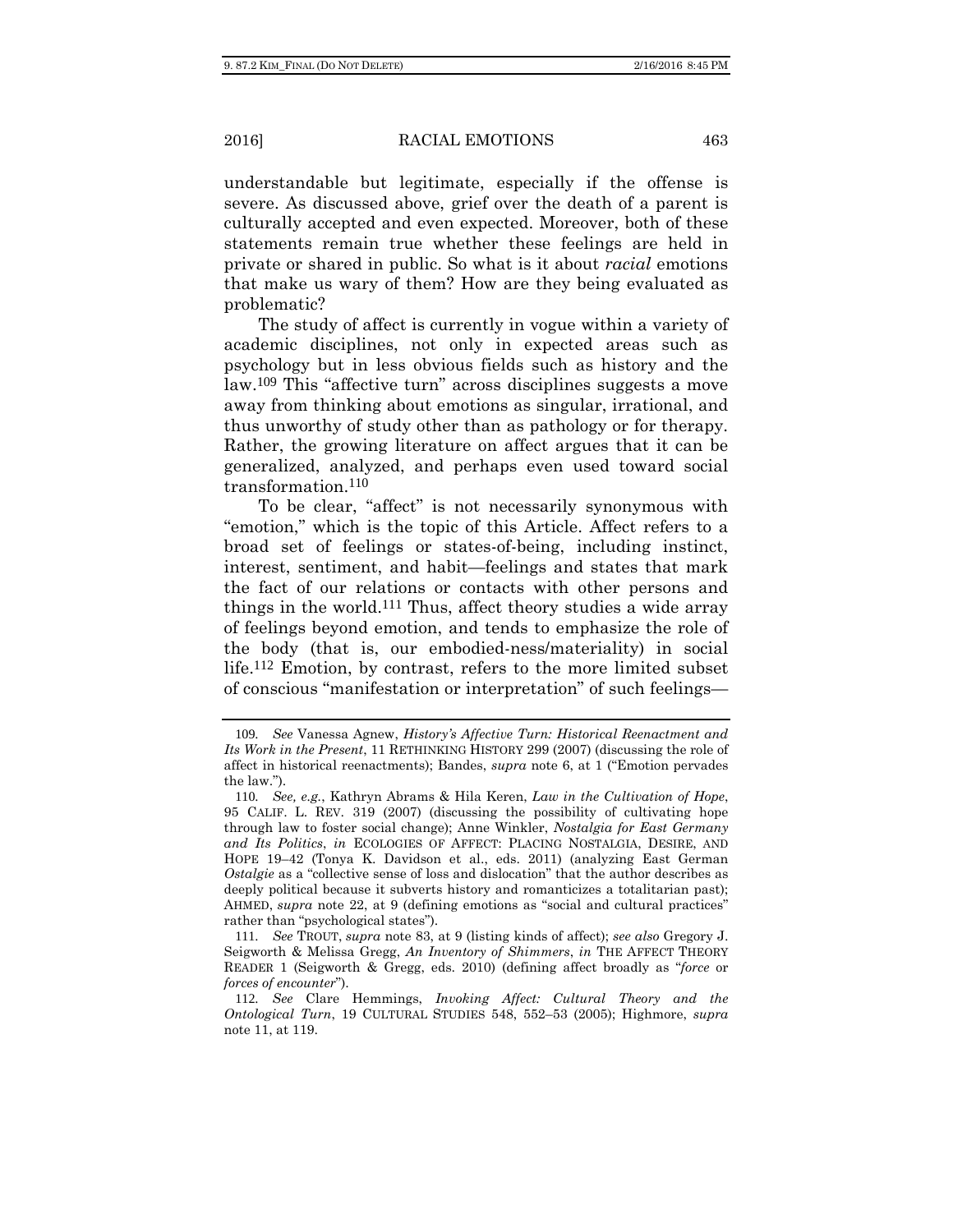a definition that sheds light on the role of the mind in the feelings we experience.113 Nonetheless, the affective turn in academia has revitalized and enriched the study of emotions as personal, social, and political phenomena.

The two epigraphs above exemplify this turn in our thinking about affect and emotions. In the first, Eduardo Bonilla-Silva links emotions with incoherence; indeed, the passage suggests that incoherence alone may be taken as proof or sign of the emotionality of race. Here, emotion is set against reason and the two are mutually exclusive—a classic dichotomy that mimics the traditional distinction between body and mind.114 This dichotomy makes emotions easier to dismiss; after all, what useful thing is there to say to someone whose judgment is so obviously clouded by his feelings? How can we take his views seriously?

Martha Nussbaum, by contrast, connects emotions with reason and argues for what she calls "a cognitive/evaluative theory of emotions" that has wide-ranging implications for social, ethical, and political thought.<sup>115</sup> As the second epigraph indicates, Nussbaum posits that reason is a constituent part of emotion in the sense that emotions are a type of judgment

<sup>113</sup>*. See* Hemmings, *supra* note 112, at 551; *see also* TROUT, *supra* note 83, at 82 (referring to emotions as "disruptive"); ROBERT SOLOMON, THE PASSIONS 188 (1976) ("Emotions are self-involved and relatively *intense* evaluative judgments."). Although some theorists closely attend to the distinctions among emotion, feeling, and affect, such precision is not necessary for purposes of this Article and the terms will be used more or less interchangeably.

<sup>114</sup>*. See* AHMED*, supra* note 22, at 5. Ahmed observes that the emotion/reason dichotomy also differentiates the feminine from the masculine. *See id.* at 3, 170; *see also* Mustafa Emirbayer & Chad Alan Goldberg, *Pragmatism, Bourdieu, and Collective Emotions in Contentious Politics*, 34 THEORY & SOC'Y 469, 474 (2005) (expanding the dichotomy as "theoretical/practical; spiritual/natural; ordered/chaotic; intentional/spontaneous; certain/uncertain; intellectual/passional, mental/bodily, and male/female"). The classical view of emotion is also characterized by the assumption that "passions" are interior and involuntary. *See*  Claire Armon-Jones, *The Thesis of Constructionism*, in THE SOCIAL CONSTRUCTION OF EMOTIONS 32, 40 (Rom Harré, ed. 1986). *Cf.* NUSSBAUM, *supra* note 16, at 26 (observing that any good theory of emotion must account for the fact that emotions sometimes do feel overwhelming and beyond our control); OATLEY, *supra* note 27, at 9 (acknowledging aspects of emotion that are involuntary). Note that even though affect theory privileges the body and its sensations, it does not espouse this classic view. The affects studied, such as interest and sentiment as well as emotion, involve more than purely bodily sensations like pain and hunger. Instead, according to Lara Trout, affect theory asserts the "continuity of the human individual's body and mind, self and society, and inner and outer worlds." TROUT, *supra* note 83, at 25.

<sup>115</sup>*. See* NUSSBAUM, *supra* note 16, at 3.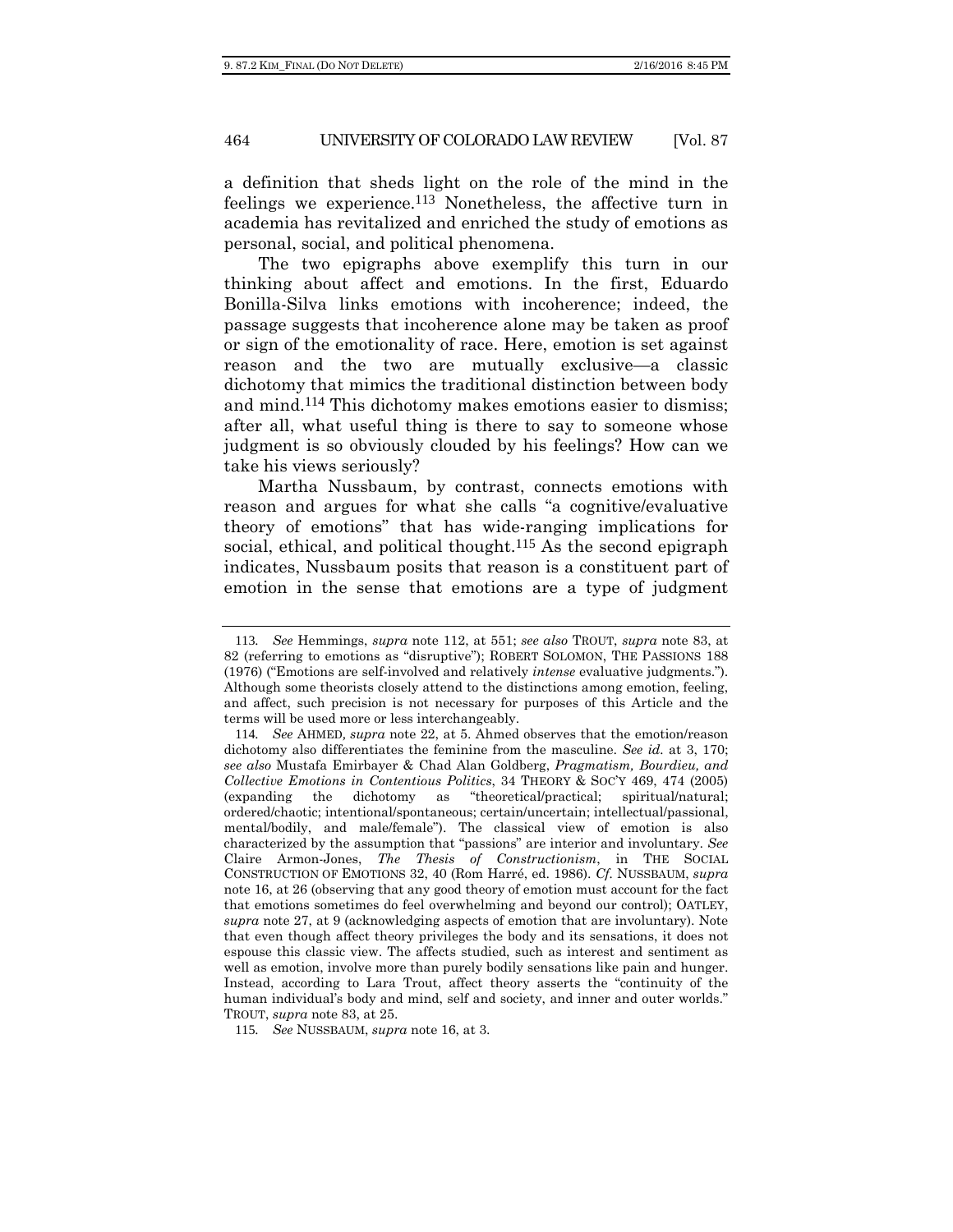about one's relations with the external world.116 As such, they not only are coherent but can provide insight into how and why we value persons and things, i.e., the objects of our emotions. This view also suggests that emotions are susceptible to change (since they are intelligent), which in turn raises questions about how we ought to cultivate healthy emotional development and toward what end.117 Thus, Nussbaum's account argues not only that we can take emotions seriously, but also that we should.<sup>118</sup>

Although Bonilla-Silva and Nussbaum disagree about the status and significance of emotions, they are both correct in their own ways—race is an intensely emotional matter, *and* there is cognitive content to racial emotions that lends them more coherence than we usually allow. Indeed, the cognitive view of emotions has been dominant since the 1960s and has burgeoned into various, more complex, theories that emphasize distinct aspects of emotion, such as the role of culture in our perceptions of value and the utility of emotion in politics.119 A brief overview of three theories of emotions—cognitive, social constructionist, and political—follows. These theories demonstrate that whether emotions should be considered problematic or not depends on the lens through which we view them. When applied to the racial emotions discussed in Part I above, they can help us evaluate such emotions more rigorously to understand their significance in social and political life.

#### *A. Cognitive Theory of Emotion*

The cognitive theory of emotions posits that, contrary to

<sup>116</sup>*. See id.* at 4. Another way to put this is to say that reason is a necessary, but not sufficient, element of emotion. *See* Armon-Jones, *supra*, at note 114, at 41. Others, like cognitive psychologist Keith Oatley and neuroscientist Antonio Damasio, have made the claim that human reason—in the sense of one's ability to make not only logical but also meaningful and appropriate decisions—is impossible without emotion. *See* OATLEY, *supra* note 27, at 3, 44; DAMASIO, *supra*  note 7, at 51.

<sup>117</sup>*. See* NUSSBAUM, *supra* note 16, at 3.

<sup>118</sup>. Nussbaum writes that a theoretical understanding of emotion "has large consequences for the theory of practical reason, for normative ethics, and for the relationship between ethics and aesthetics. Such an account has consequences for political thought as well: for understanding the relationship between emotions and various conceptions of the human good will inform our deliberations as we ask how politics might support human flourishing." *Id.*

<sup>119</sup>*. See* Rosenwein, *supra* note 12, at 836.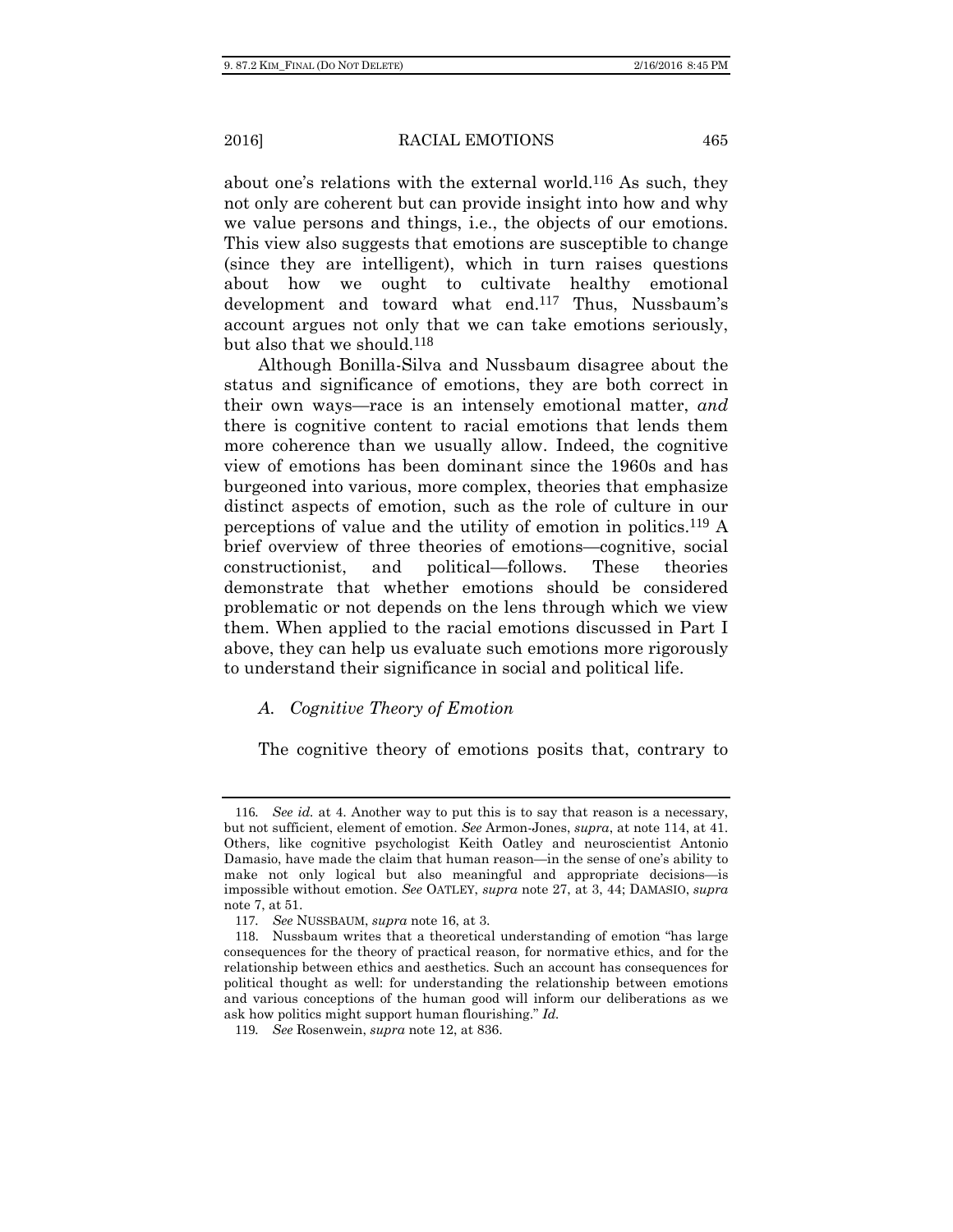the classical view, emotions are grounded in rational thought. Or, as Martha Nussbaum puts it, emotions are intelligent*.*120 While the word "intelligence" may suggest a relatively high level of cognitive function or skill, Nussbaum specifies that "by 'cognitive' [she means] nothing more than 'concerned with receiving and processing information.'"121

That said, there is clearly more to be gleaned from the cognitive view than merely the notion that feelings are based on data. Nussbaum in fact explains emotions as evaluations in her cognitive/evaluative theory of emotions.122 When Nussbaum writes that emotions are also evaluative, she means that emotions are essentially cognitive appraisals, i.e., a person's belief that something or someone outside of herself is important to her "flourishing" or her "scheme of goals" in life.123 Nussbaum's theory of emotion may appear to be somewhat egoistic in that one's own flourishing and goals are central to the development of emotions, but this need not always hold.124 For example, Elizabeth Spelman's exploration of compassion reveals that it can be an emotion that is based on beliefs about the importance of others for their own sakes.125 According to Keith Oatley, emotions arise from ongoing evaluations of the progress or frustration of our plans—plans which do not

<sup>120</sup>. The subtitle of Nussbaum's book is "The Intelligence of Emotions." NUSSBAUM, *supra* note 16.

<sup>121</sup>*. Id.* at 23.

<sup>122</sup>. This is also sometimes called a "judgment theory" of emotions. *See*  Gregory Johnson, *Theories of Emotion*, INTERNET ENCYCLOPEDIA OF PHILOSOPHY, http://www.iep.utm.edu/emotion/#SH4a [http://perma.cc/39E9-J7QF]; *see also*  Louis C. Charland, *Reconciling Cognitive and Perceptual Theories of Emotion: A Representational Proposal*, 64 PHIL. OF SCI. 555, 556 (1997) (observing that cognitive theories of emotion "generally assert" the requirement of evaluation or appraisal).

<sup>123</sup>. NUSSBAUM, *supra* note 16, at 4. Such beliefs about importance can also be called *desires*. *Cf.* Charland, *supra* note 122, at 564 (noting that "propositional attitudes, particularly belief and desire . . . are held to demarcate the 'cognitive' domain"); Armon-Jones, *supra* note 114, at 41 (discussing the role of both belief and desire in the process of judgment). The combination of belief and desire appear consistent with Nussbaum's observation that emotions are a response to the questions, "What is worth caring about?" and "How should I live?" *See*  NUSSBAUM, *supra* note 16, at 149.

<sup>124</sup>. Nussbaum prefers to call her view "self-referential" rather than "egoistic," since the latter suggests a selfish, instrumental attitude toward others. Her theory instead is premised on the idea of *eudaimonia* and encompasses the idea that others may become important to oneself, not because one can benefit but because one *cares* for the other in a way that matters to one's own happiness. *See*  NUSSBAUM, *supra* note 16, at 53.

<sup>125</sup>*. See* ELIZABETH V. SPELMAN, FRUITS OF SORROW 99–100 (1997).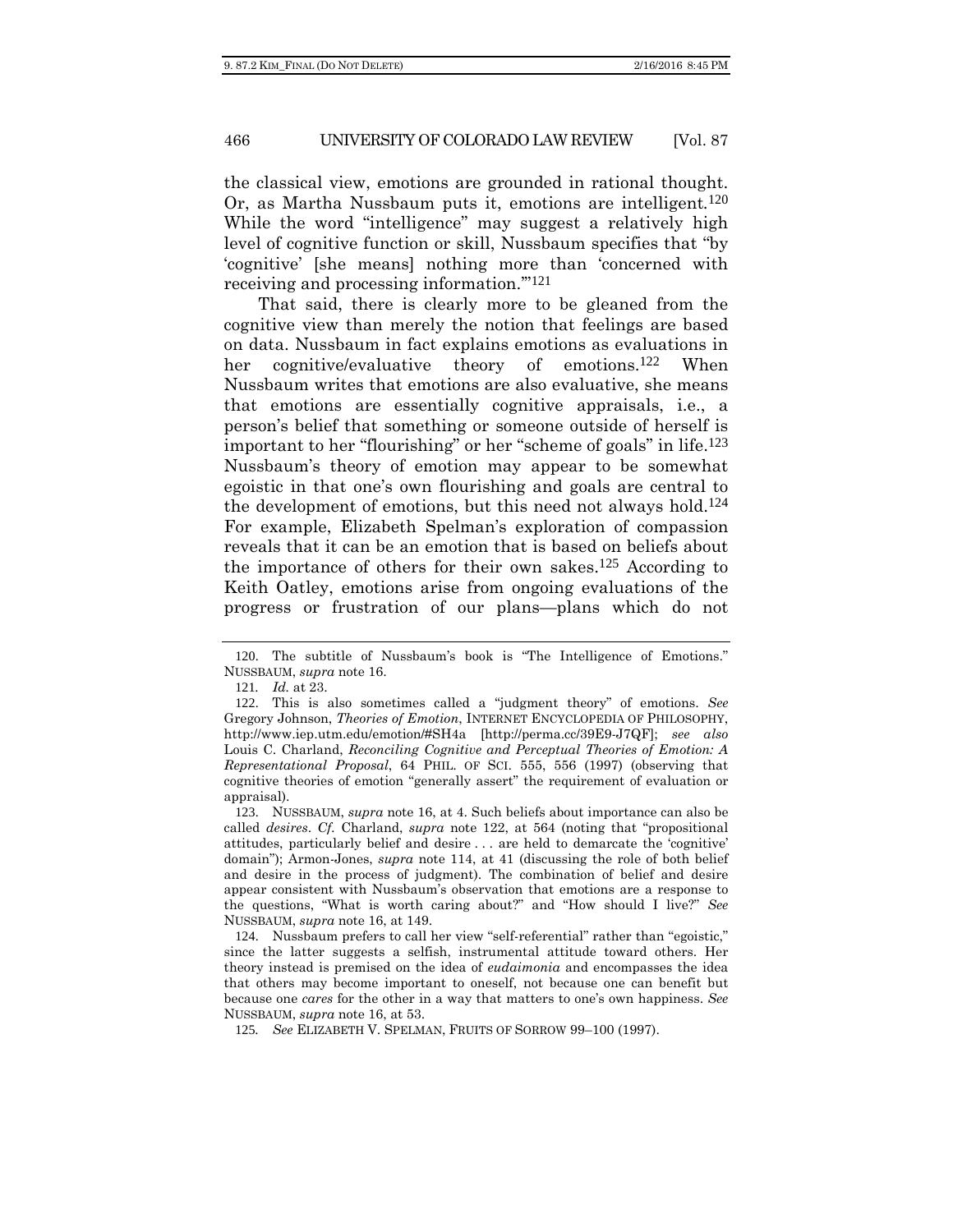necessarily entail the pursuit of our own selfish ends.<sup>126</sup> Despite these differences, all three explanations rely on the idea that the person feeling the emotions is engaged in both cognition and judgment about the world, weighing the importance of things and persons to his own conception of a good life, broadly speaking.

The cognitive theory affirms the highly subjective nature of emotion. But emotion is subjective in the sense that judgment is inevitably rendered by a subject, not in the sense that such judgments are inevitably correct. To be sure, genuinely felt emotions are what they are—we cannot dispute one's feeling of them. Especially in our therapeutic age, we probably incline toward validating rather than dismissing the emotions people feel. However, the cognitive theory enables us to not only understand but also evaluate emotions because it explains that emotions are dependent on facts and reasoning. If the subject's beliefs—which not only cause but also underlie and constitute his emotions—are false, it is possible for us to regard his emotions to be "mistaken' or 'inappropriate."<sup>127</sup> Thus, the cognitive view of emotions not only allows us to see how our emotions are bound up with the events and conditions of the external world, but it also enables us to make critical judgments about emotions based on those same events and conditions.

According to the theory, then, there are two places where a failure of cognition can occur to render the emotion problematic.128 The first is at the point where the subject receives the event that stimulates the emotion. The example Nussbaum uses to describe this failure is a case of wrong

<sup>126</sup>*. See* OATLEY, *supra* note 27, at 48–49.

<sup>127</sup>*. See* NUSSBAUM, *supra* note 16, at 47; John Deigh, *Cognitivism in the Theory of Emotions*, 104 ETHICS 824, 847 (1994). It is worth noting that while emotions are often defined as consciously experienced, their cognitive component (that is, beliefs and desires) need not be fully conscious. Louis Charland, for example, distinguishes between doxastic and infradoxastic states in order to advance his argument that cognitivists need not take such a strong stand on the necessity of "full-fledged propositional judgment." *See* Charland, *supra* note 122, at 564–68.

<sup>128</sup>*. See* NUSSBAUM, *supra* note 34, at 14. I use the terms "rational" and "irrational" to describe problematic emotions under the cognitive approach but cognitive psychologists are more likely to use those terms to describe the thought or belief that constitutes the emotions. As to the emotions themselves, they would be characterized as "adaptive" or "maladaptive" instead. I am grateful to Lucas Torres for pointing out this distinction.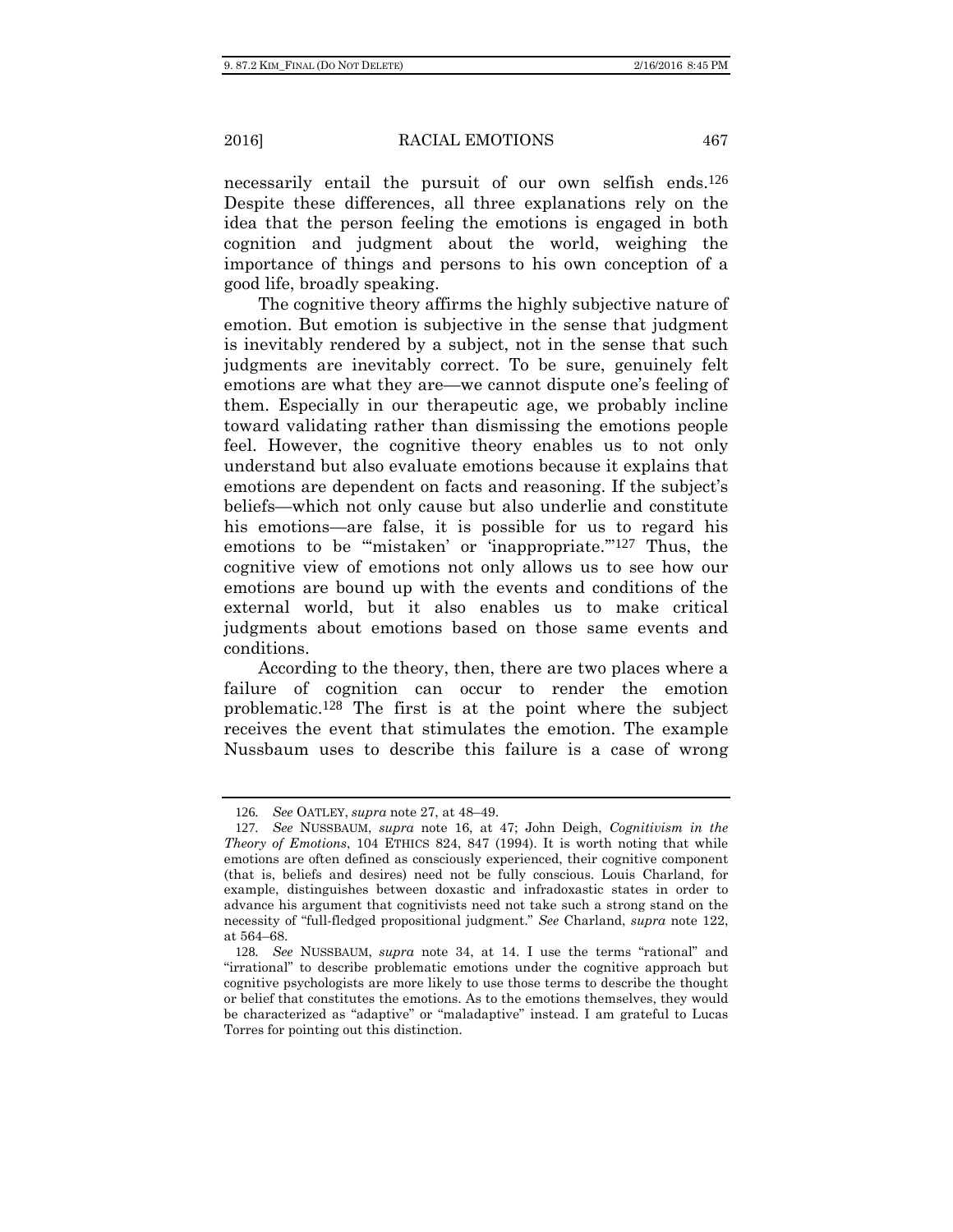information about the death of a loved one.129 If the griever is incorrect about the death—that is, the loved one is in fact still alive—then we may consider his grief irrational (in the sense of there being no reason to grieve) under the circumstances. In such a case, it is true that he feels the emotion sincerely, but the falseness of the belief component renders the emotion inappropriate. Knowing better, we might tell the subject that he should not feel grief because the loved one still lives.

The second place where cognitive failure can occur is at the point of judgment or appraisal. Let us assume that the death of a loved one did in fact occur, but that the object of grief is a dead plant. Again, we may not doubt the sincerity of the emotion (the subject is an avid plant lover) but we may question the appropriateness of the implicit judgment that the plant is indeed important to one's flourishing or conception of a good life. While some lesser degree of sadness might make sense, grief is likely to appear a disproportionate response to the event. The problem is one of overestimation of the object of the emotion; it appears irrational (in the sense of being unreasonable) to value a plant so highly in the scheme of things.

Of the two cognitive failures that can render emotion inappropriate, the second is obviously the murkier evaluation. The factual question of whether someone is alive or dead is usually easy to resolve, and even the griever would willingly (indeed happily) accede to the claim that the emotion was irrational once he discovers the truth of the matter. The second case relates not to conflicting facts but conflicting moral judgments; it is a matter of how we ought to value persons and things, which is often much harder to resolve among different people.130

We can extend the theory further to see how irrationality may be attributed not only to the emotion but also to the person who is experiencing the emotion. An observer who believes that grieving over a dead plant is irrational may also come to believe that the griever himself is an irrational person. This is, again, due in large part to the cognitive component of

<sup>129</sup>*. See* NUSSBAUM, *supra* note 16, at 46–47.

<sup>130</sup>. As I discuss below under the constructionist theory of emotion, adherence to social or cultural norms is one way that such conflicts may be resolved. *See infra* Section II.B. The political theory of emotion suggests that priority may also be given to values that further certain political aims. *See infra* Section II.C.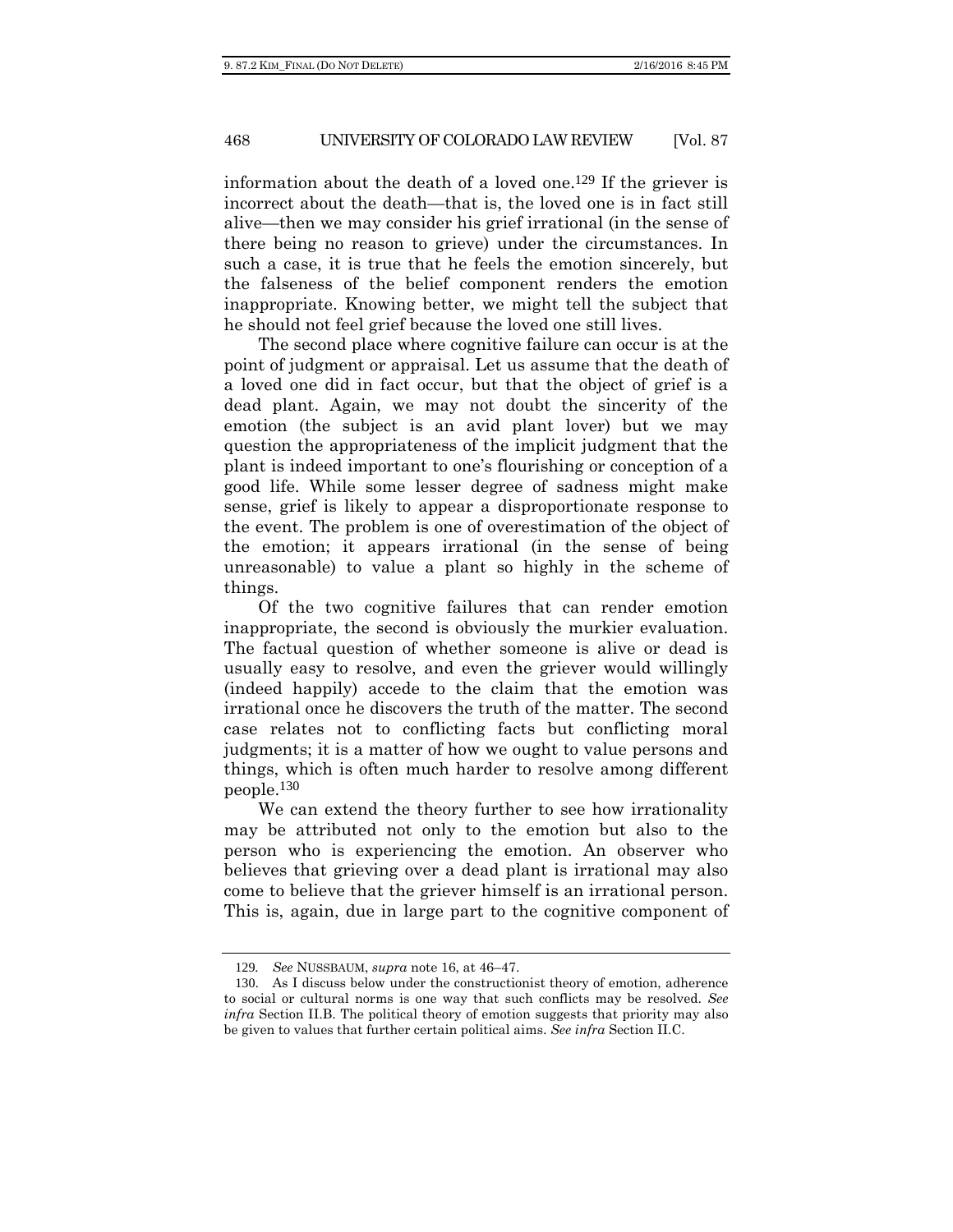emotion. Because a judgment about how things ought to be is a constituent part of emotion, the griever of a dead plant may be deemed not only to have made a poor judgment in this case, but also to be a person of poor judgment in general. The fault ascribed here is not in the feeling of the emotion but rather in the implicit priorities communicated by the emotion. Thus, when we deride a person as "emotional" in these kinds of cases, we are condemning that person not for having emotions but rather for the judgments he makes that give rise to his emotions.

Attribution of irrationality to persons based on emotions can also arise in the first type of cognitive failure. Reception of events in the world is an imperfect process and we are prone to make mistakes. Consider two instances of an irrational belief that a loved one has died. In the first, grief is triggered by an inaccurate obituary in a newspaper. The emotion is based on a mistaken fact and may be treated as irrational in the sense that there is no actual reason for the grief. But this is unlikely to be grounds for a charge of irrationality against the griever because it will probably be viewed as a reasonable mistake about how things are in the world. Now let us imagine a scenario where a father witnesses his child in a terrible car accident and begins to grieve at the hospital in the belief that no one could survive such severe injuries. It turns out he is wrong and the child lives. An observer might conclude in this case that not only is the emotion irrational (again, there is no actual reason for grief) but the father himself is irrational because his emotion reveals a faulty reception of events in the world. The problem is not that he made a mistake about whether his child is dead or alive but rather that he jumped to a false conclusion. This cognitive failure again suggests that the father may be a person of poor judgment, not about how he values the life of his child but in how he receives and interprets events in the world. Colloquially, we might say he became "emotional" instead of seeing things as they really are. But according to the cognitive theory of emotions, this saying tends to mislead us. Emotion is not impeding reason in the case of the mistakenly grieving father, for there would be no such emotion without some kind of reason and a dead child is surely a valid reason to grieve. The critique leveled against the emotional father is properly aimed at his flawed interpretation of the world, not his unwillingness to face facts.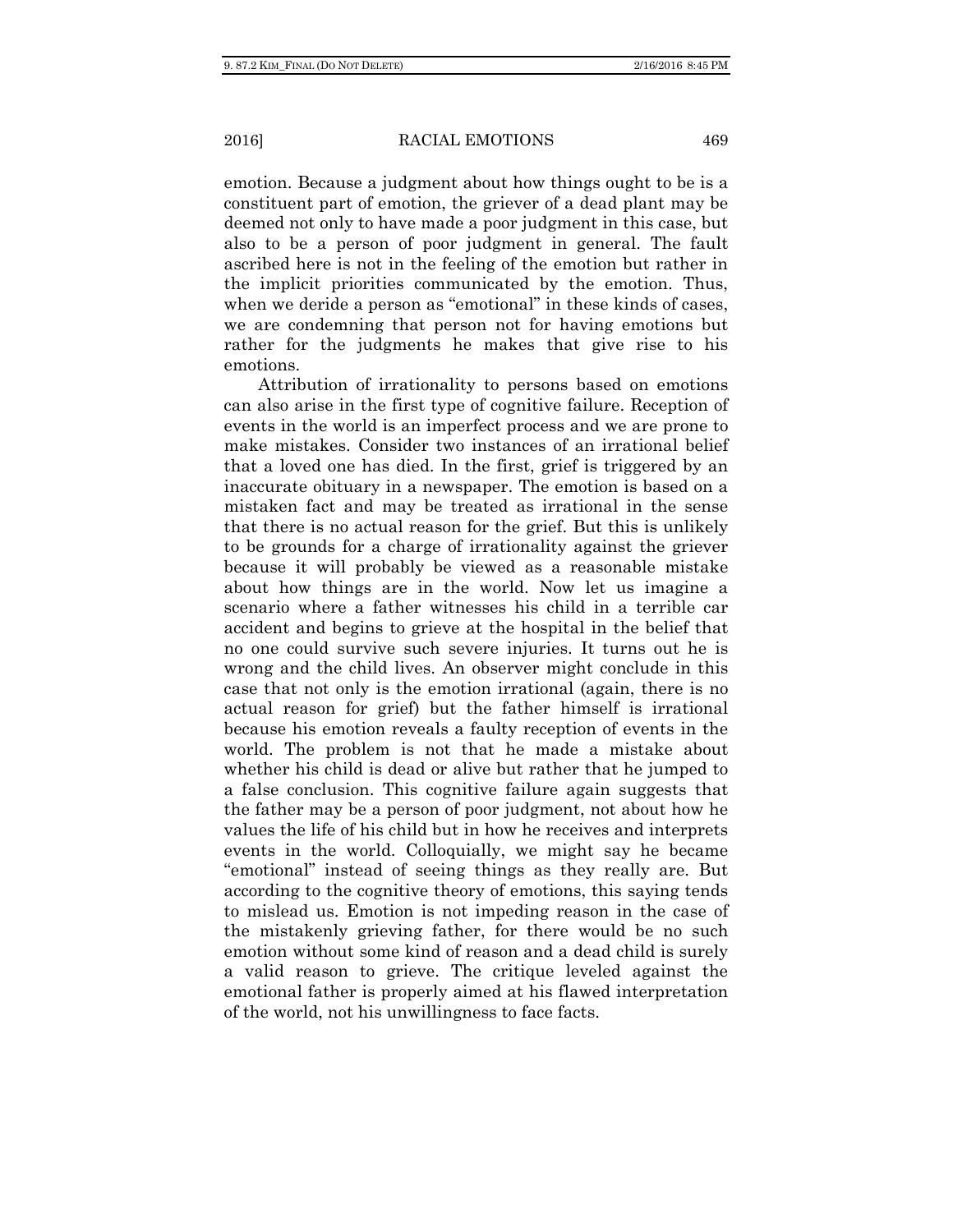Even from this admittedly basic outline of the cognitive theory of emotions, it is possible to evaluate racial emotions with significantly more rigor than before. Whether racial emotions are irrational should depend on whether one or more of the above-specified cognitive failures constitutes the emotion. Accordingly, the racial emotions I identified in Part I should be evaluated upon whether the underlying events or conditions in the world are true, and whether those events and conditions have been appropriately, or proportionately, valued in the scheme of things. It is now clear, too, why narrative is so important to both understanding and evaluating emotions. We cannot identify and weigh the reasons that lie at the core of emotions without knowledge of their context and interpretation.

Viewed through the cognitive lens, the narratives of Du Bois, Fanon, and Lorde all offer reasons for racial emotions. These narratives (1) provide the social context in which racial emotions arise, (2) explain how the event depicted is perceived and interpreted by the subject, (3) suggest the importance of the event to the subject, and (4) describe a specific emotion experienced by the subject. The broad and common social context in all three narratives is a society that is divided by racism. As discussed in Part I, they particularly describe incidents of racialization that deeply and negatively affect the subjects and play a significant role in the development and understanding of the subject's sense of self (e.g., as black or white, inferior or superior, dirty or clean) and place in the world (e.g., behind the Veil, taking up space, conspicuously out of place). Finally, the narratives explicitly link the interpretation of these events to the emotions experienced by the subjects. Anger, hatred, disgust, grief, and fear arise from the various subject's understanding that these seemingly everyday encounters actually construct the self and world.

It is no wonder, then, that race gets our emotions going. How can beliefs and judgments about who we are and where we belong *not* be, and feel, important to our flourishing, to our conception of the good life? The more difficult question, of course, is whether these racial emotions are appropriate in a less subjective sense. Here we may run into conflicts about both facts and judgments, although some of them can be relatively easily resolved. It seems that racial hatred, fear, and disgust would be widely condemned as irrational emotions. The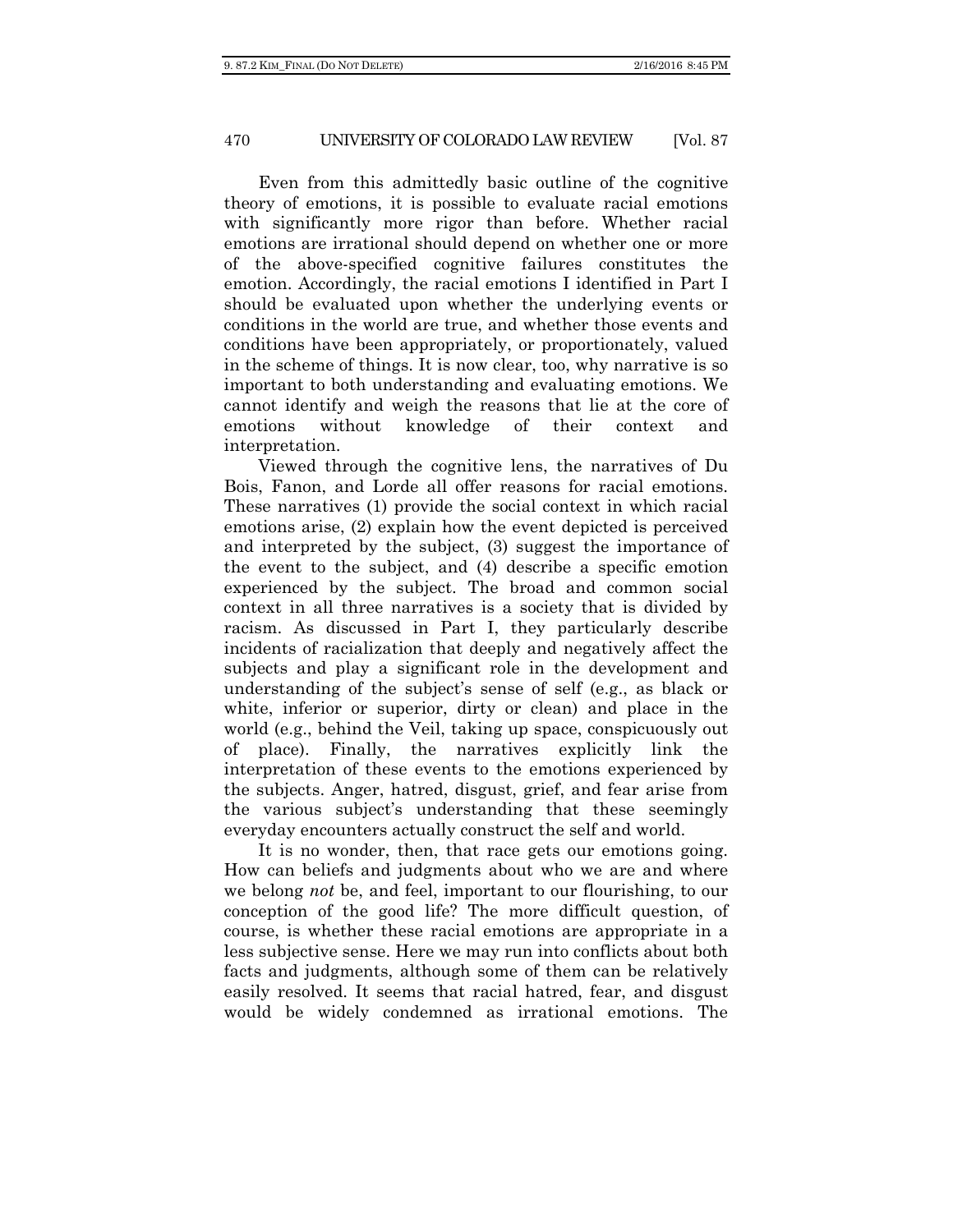reasons essential to these emotions—that people of color are, by virtue of race, inferior, dangerous, unclean, etc.—are not factually valid. This suggests a cognitive failure of the first kind. Similar to being mistaken about the death of a loved one, there is a mistake being made about the nature of nonwhiteness in these narratives.

This is also a case where the irrationality of the racial emotion often leads to the attribution of irrationality to the person. Here, we may criticize the subject for his persistence in holding fast to false beliefs about race despite widely-known evidence to the contrary. Indeed, we have a special name for this type of irrational person: racist. Like calling someone crazy, calling someone "racist" suggests the person fails or refuses to see things as they really are or imagines them to be something else.<sup>131</sup> Recall the little boy who fails to see that Fanon poses no threat to him and instead mistakes him to be a beast ready to eat him up. Consider how the woman on the subway refuses to recognize Lorde as an ordinary girl and instead fantasizes her as vermin—an absurd, Kafkaesque transformation of the child in the mind of the subject.132 Moreover, it would not be accurate to say that they are blinded by their emotionality to the true state of things. It is the false beliefs that stimulate the emotions, not the other way around. At best, it may be said that emotions like hatred create a desire to distance oneself from the hated object such that distancing impedes full knowledge. But this cannot be a complete explanation, for proximity is not the only, or even the best, way to acquire correct beliefs about race. A strong case, therefore, can be made that the racial emotions of hatred, fear, and disgust are irrational.

Let us now turn to racial anger and grief. Here, the conflict has been more difficult to resolve. On the one hand, these emotions may be relatively easy to accept as cognitively appropriate because the narratives contain descriptions of events long ago or far away. It is reasonable to expect that many people today would agree with the proposition that racism existed in the early- and mid-20th century in the United

<sup>131</sup>. This description may seem too mild because racists are often conceived to have not only cognitive failings but moral ones as well. I do not disagree. My point is simply that the essential starting point remains a cognitive one.

<sup>132</sup>*. See* FRANZ KAFKA, THE METAMORPHOSIS (1915); *see also* NUSSBAUM, *supra* note 34, at 14 (noting that disgust is often premised on "magical ideas").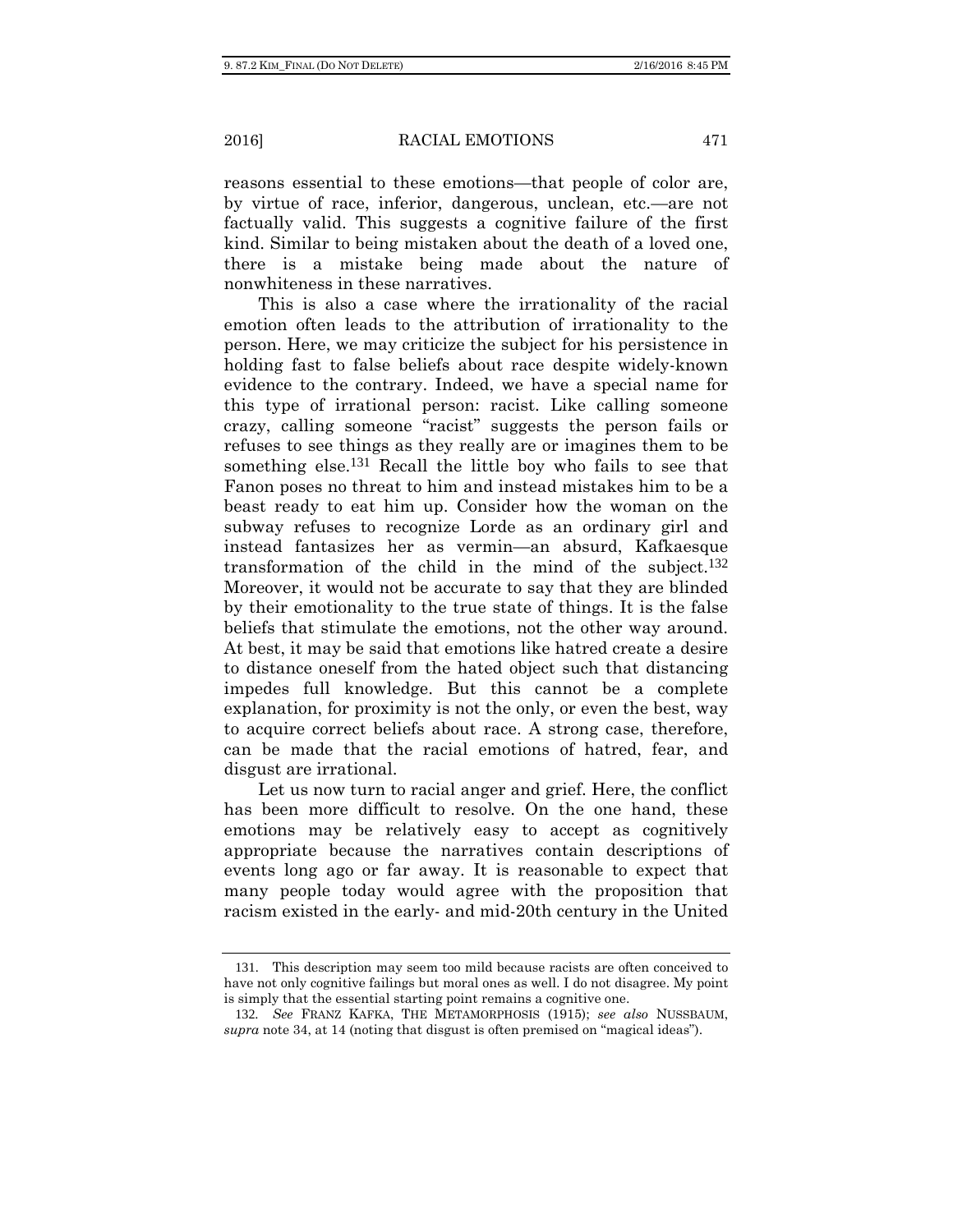States and in France and its colonies. Acquiescence to this historical context should lead to the conclusion that the narratives do indeed depict painful incidents of racialization. Thus, there is no cognitive failure of the first kind here.

Nor is there a cognitive failure at the level of judgment about the importance of racism in the lives of the three narrators. To be treated as a beast and vermin, and alienated from society, is obviously an obstacle to one's flourishing across many dimensions of social life. Accordingly, the anger and grief experienced by Du Bois, Fanon, and Lorde are not only sincerely felt, but they are also appropriate emotions under the cognitive theory.

That said, the difficulty lies in the experience of such emotions into the present. We appear to be less willing to admit that the present continues to be marked by conditions of racial inequality. In the United States, especially after 2008, there seems to be significant dissensus about how to characterize our society's racial progress.133 For those who believe that racism is no longer a significant threat to people's life chances, the kind of metabolized and transformative anger and grief that Du Bois, Fanon and Lorde write about are likely to appear irrational and overwrought. If racism is considered aberrant rather than normal in society, then one might expect a "get over it" and "where's your sense of humor?" type of response to these emotions.134

This "postracial" description of the United States is not uncontested. Racial anger and grief may still be explained by phenomena, such as police shootings and mass incarceration of racial minorities, that speak to the persistence of racism on a systemic scale.135 Such emotions may be further justified as

<sup>133</sup>. The debate over whether race still matters in the United States is one obvious manifestation. *See, e.g.,* Alice Speri, *Half of America Thinks We Live in a Post-Racial Society – The Other Half, Not So Much*, VICE NEWS (Dec. 9, 2014 2:45 PM), https://news.vice.com/article/half-of-america-thinks-we-live-in-a-post-racialsociety-the-other-half-not-so-much [https://perma.cc/6EL6-XSKK] (discussing divergent views in the wake of the non-indictments in the Michael Brown and Eric Garner cases).

<sup>134</sup>*. See, e.g.*, Sara Ahmed, *Happy Objects*, *in* THE AFFECT THEORY READER 29 (Seigworth & Gregg, eds. 2010) (describing how people who critique racism are sometimes portrayed as kill-joys unwilling to let go of the past).

<sup>135</sup>*. See, e.g.*, Speri, *supra* note 133 (describing studies demonstrating that most Blacks believe the criminal justice system is discriminatory). On incidents of police violence, see *supra* note 101 and accompanying text. On the issue of racially disproportionate incarceration rates, see MICHELLE ALEXANDER, THE NEW JIM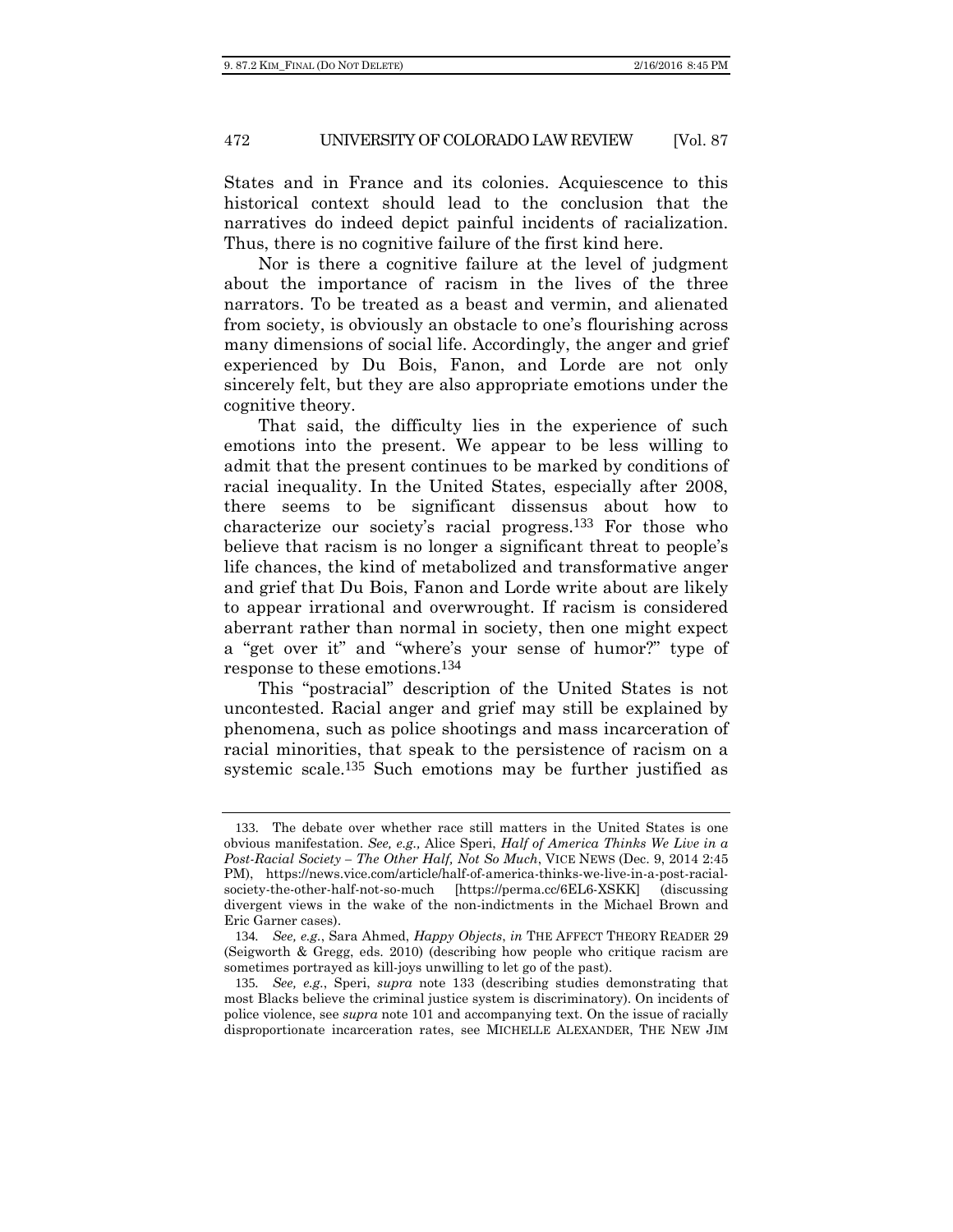being not only of personal importance but also of broader moral significance—i.e., that such phenomena are fundamentally antithetical to a *collective* conception of the good (and just) life. The cognitive theory of emotion does not resolve these disagreements but it does illuminate them. By doing so, it points to a way to talk about, rather than dismiss, the experience of these racial emotions.

The cognitive theory also demonstrates how racial anger has been used to attribute irrationality to those who feel it. If one believes that society is no longer racist, it is possible to say that angry nonwhites, like racists, are unreasonably holding on to beliefs about the nation that are not true. Such people may be characterized as people who exercise poor judgment. Interestingly, it appears that the attribution of irrational anger goes even beyond angry subjects to race itself, especially to blackness. The notion of "black rage" and "angry black men" are well-known motifs that describe anger as a property of blackness.136 Thus, appropriate or not, anger has become an important dimension in the conceptualization of race.

While I believe that racial anger and grief are in fact rational and appropriate emotions under the cognitive theory even today, arguing for that position is not the aim of this Article.137 I am interested, instead, in exploring the terms of the debate and the criteria used to evaluate racial emotions as problematic. It is for this reason that theories of emotion, such as the cognitive theory, are important to consider. They provide the analytical tools that enable us to understand the emotions that are aroused when we talk about race. Moreover, the cognitive theory of emotion argues that we can actually understand emotions because they are constituted by certain kinds of *knowledge*—i.e., beliefs and desires that are also judged to be important to the emoting subject. Accordingly, this theory suggests that emotions are not incoherent obstacles to rational discourse about race, but instead can serve as the groundwork for having such discourse.

CROW: MASS INCARCERATION IN THE AGE OF COLORBLINDNESS (2010).

<sup>136</sup>. Moreover, the attachment of anger to race increases the emotion's appearance of irrationality because it is thereby detached from reasons and context.

<sup>137</sup>. Others have provided evidence in support of this position. *See, e.g.*, HOWARD MCGARY, THE POST-RACIAL IDEAL 30 (2012) (providing statistics of racial disparities to demonstrate the persistence of institutional racism).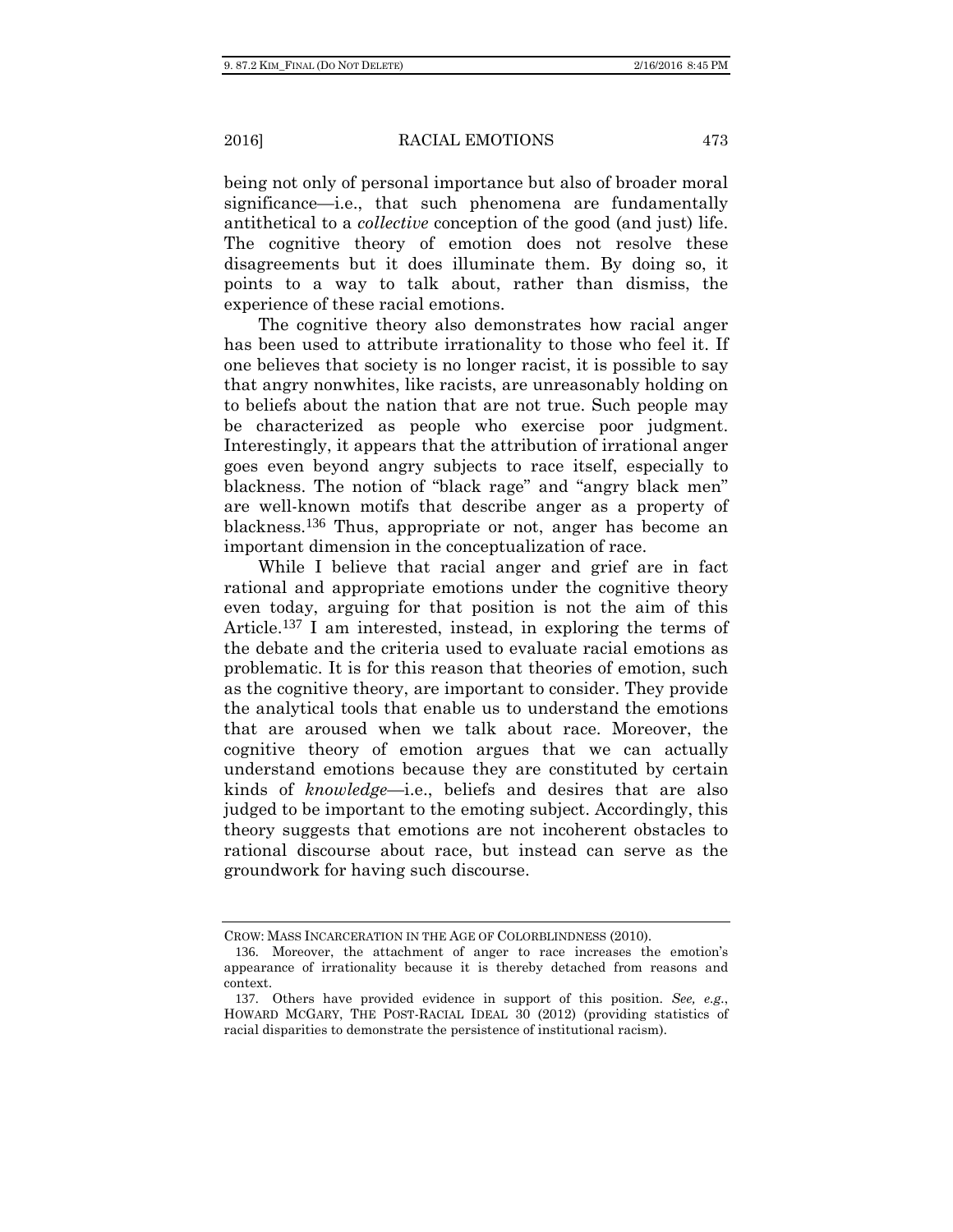#### *B. Social Constructionist Theory of Emotion*

The social constructionist theory of emotion views emotions not only as personal but also as socially-defined practices rooted in "local systems of rights, obligations, duties and conventions of evaluation."138 As is evident from this very brief definition, the social constructionist theory largely incorporates the premise that emotions involve cognitive appraisals.139 But the social constructionist approach builds on the cognitive theory to explain that such appraisals are informed and shaped by culture.140 Whereas cognitivists argue in opposition to a bodily theory of emotion, social constructionists challenge the notion that emotions are natural and spontaneous.141 Instead, they posit that emotions "require social validation or negotiation for their realization."<sup>142</sup> In other words, the beliefs and judgments that constitute emotions under the cognitive theory are themselves influenced by the norms and values of the community to which the emoting subject belongs.143

An example may be useful to clarify this approach. X says that he is angry at Y for sticking her middle finger out at him. Here, the constructionist would observe that the physical description of Y gesturing toward X with her middle finger is insufficient to understand X's explanation of his anger. What we also need to know is that the action of sticking one's middle finger out toward another is culturally construed to be an insult that justifies the emotion of anger.144 In certain cultures,

142. Catherine Lutz & Geoffrey M. White, *The Anthropology of Emotions*, 15 ANN. REV. ANTHROPOLOGY 405, 407 (1986).

143*. See* Armon-Jones, *supra* note 114, at 33.

<sup>138</sup>. Rom Harré, *The Social Constructionist Viewpoint*, *in* THE SOCIAL CONSTRUCTION OF EMOTIONS 2, 8 (Rom Harré, ed. 1986).

<sup>139</sup>*. See* Errol Bedford, *Emotions and Statements About Them*, *in* THE SOCIAL CONSTRUCTION OF EMOTIONS 15, 24 (Rom Harré, ed. 1986).

<sup>140</sup>. My reading of the works in this field suggests that the group I call social constructionists do not make clear distinctions between "social" and "cultural" but instead use the terms interchangeably. In describing their approach, I follow suit.

<sup>141</sup>*. See* Candace Clark, *The Social Construction of Emotions*, 94 AM. J. SOC. 415 (1988) (book review). Social constructionists do not necessarily deny that there are no "natural" emotions. Adaptive emotions, such as fear of wild animals, are generally acknowledged in the literature. However, constructionists argue that many, if not most, emotions do not fall into that category. *See* Armon-Jones, *supra* note 114, at 43–44.

<sup>144</sup>. In the United States, we use a unique descriptor of this action to convey its peculiar social meaning. Instead of saying "she stuck her middle finger out at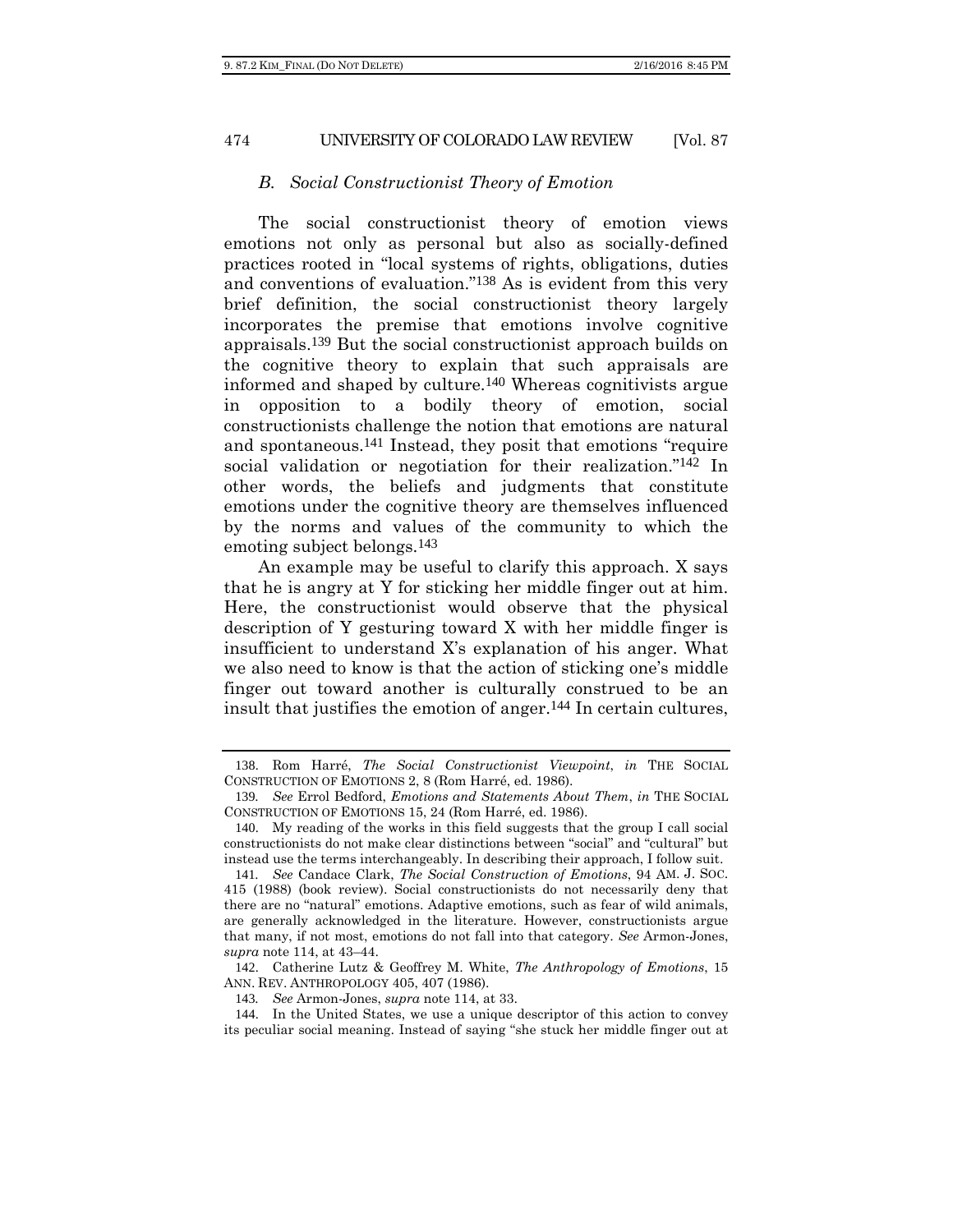this is true, while in others, it is not.

This example not only helps explain the role of culture in emotion's cognitive process, but it also highlights how the theory enables third parties to evaluate the appropriateness of an emotion. In particular, constructionism suggests that emotions may be evaluated according to their "social appropriateness"—i.e., whether the emotion accords with or deviates from the beliefs and values of the community.145 Thus, judgment about the appropriateness of X's emotion will depend on whether the community agrees that Y sticking her middle finger out at X is indeed a situation that calls for X's anger.

One of the more interesting aspects of the transition from the cognitive to the constructionist theory is that constructionism has a prescriptive dimension that cognitivism lacks.146 That is, while cognitivism sets out to explain the emotions people have, constructionism's reach extends to emotions that people do not have. Thus, if Y sticks her middle finger out at X and X does not feel anger at this apparent insult, then X's lack of emotion may also be viewed as socially inappropriate. This is because the social constructionist theory is concerned with the ways in which emotions are fitted to social situations, and with the process by which each of us acquire patterns of "culturally appropriate emotion attitudes" toward such situations.147 Thus, culture not only dictates the interpretation of a social situation but also has something to say about how one should feel about it.

me," we usually describe Y's action as "giving X the finger" or "the bird." Only the latter expressions communicate the insult whereas the first can be somewhat ambiguous and may have no social meaning at all.

<sup>145</sup>. Armon-Jones, *supra* note 114, at 44.

<sup>146</sup>*. See, e.g.*, Rosenwein, *supra* note 12, at 837 (explaining that constructionists argue "*every* culture . . . exerts certain [emotional] restraints while favoring certain forms of expressivity").

<sup>147</sup>*. See* Armon-Jones, *supra* note 114, at 44; *see also* Arlie Russell Hochschild, *Emotion Work, Feeling Rules, and Social Structure*, 85 AM. J. OF SOC. 551, 552 (1979) ("Why, generally speaking, do people feel gay at parties, sad at funerals, happy at weddings? This question leads us to examine, not conventions of appearance or outward comportment, but conventions of feeling."). Anyone who has raised small children should be familiar with this process of rule acquisition. We teach children to say thank you when they receive gifts not just in order to satisfy rules of etiquette but also to teach them that they should *feel* grateful in such situations. When the child grows up and as an adult fails to say thank you, or says thank you but without the requisite grateful feeling behind the words, we are liable to condemn him as an ingrate—a person who is improperly or insufficiently socialized/civilized.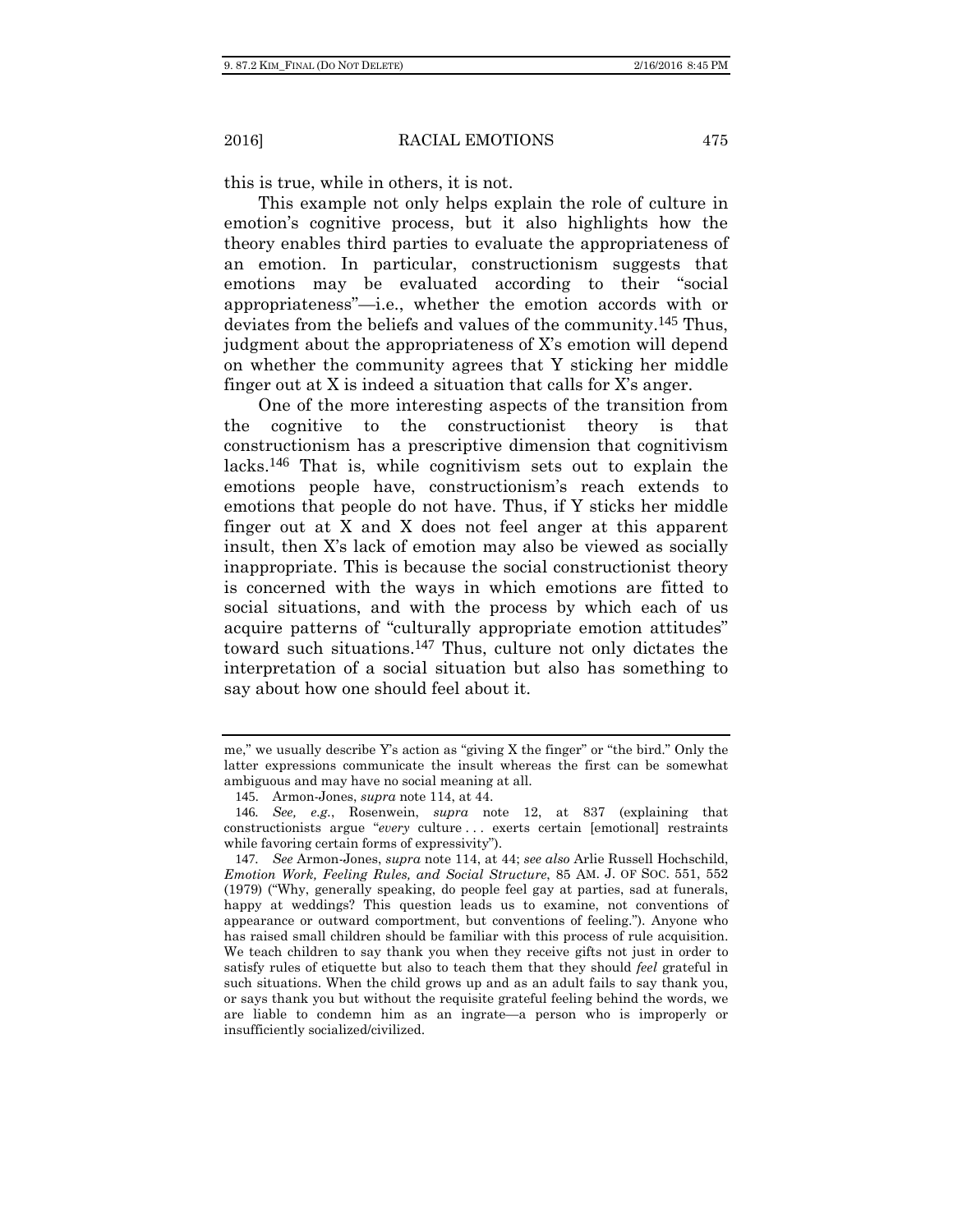What this means is that under the social constructionist theory, too, emotions can be a vehicle for ascribing fault against the subject. In the case of X who does not feel anger at an insult, he may be held responsible "for the . . . absence of those emotion attitudes which are socially required for a situation."148 Specifically, X may be thought to lack self-respect or integrity for failing to feel the appropriate emotion in the given social situation.149 Such deviation from social expectation may be interpreted as a deficiency of X in a social context where self-respect and integrity are valued.

This prescriptive dimension demonstrates that the social constructionist theory assimilates not only knowledge but also power in its conceptualization of emotions.150 If indeed there are emotion rules at work that not only guide but also discipline, then the theory also posits that emoting subjects are embedded in structures of power and status that define and enforce these rules.151 Although such rules are collectively derived in the sense that they are meant to represent and reproduce community beliefs and values, there can be no question that they pre-exist and extend beyond the capacities of any given emoting subject.<sup>152</sup> In this sense, the social constructionist theory posits the possibility of tension between the self and the society to which the self belongs. As sociologist Arlie Hochschild writes, the notion of emotion rules "suggests how profoundly the individual is 'social,' and 'socialized' to try to pay tribute to official definitions of situations, with no less than their feelings."153

Moreover, constructionists have observed that such rules in actual societies are often made in accordance with the interests of the powerful in order to preserve or extend such power and also to differentiate between the powerful and the powerless. For example, Ian Burkitt writes that in classical

<sup>148</sup>. Armon-Jones, *supra* note 114, at 44.

<sup>149</sup>. To be sure, anger is not the only possible appropriate reaction in this situation. X may decide that Y's act is petty and not worth the emotional response of anger. But I think it's fair to say that an observer would want or expect an explanation of this sort to understand X's reaction. The possibility that it can be appropriate for X not to feel anger is not evidence of the absence of emotion rules, but rather that emotion rules, like many other social rules, are complex.

<sup>150</sup>*. See* Lutz & White, *supra* note 142, at 407.

<sup>151</sup>. Arlie Hochschild calls emotion rules "the underside of ideology." Hochschild, *supra* note 147, at 557.

<sup>152</sup>*. See id.* at 563.

<sup>153</sup>*. See id.* at 552.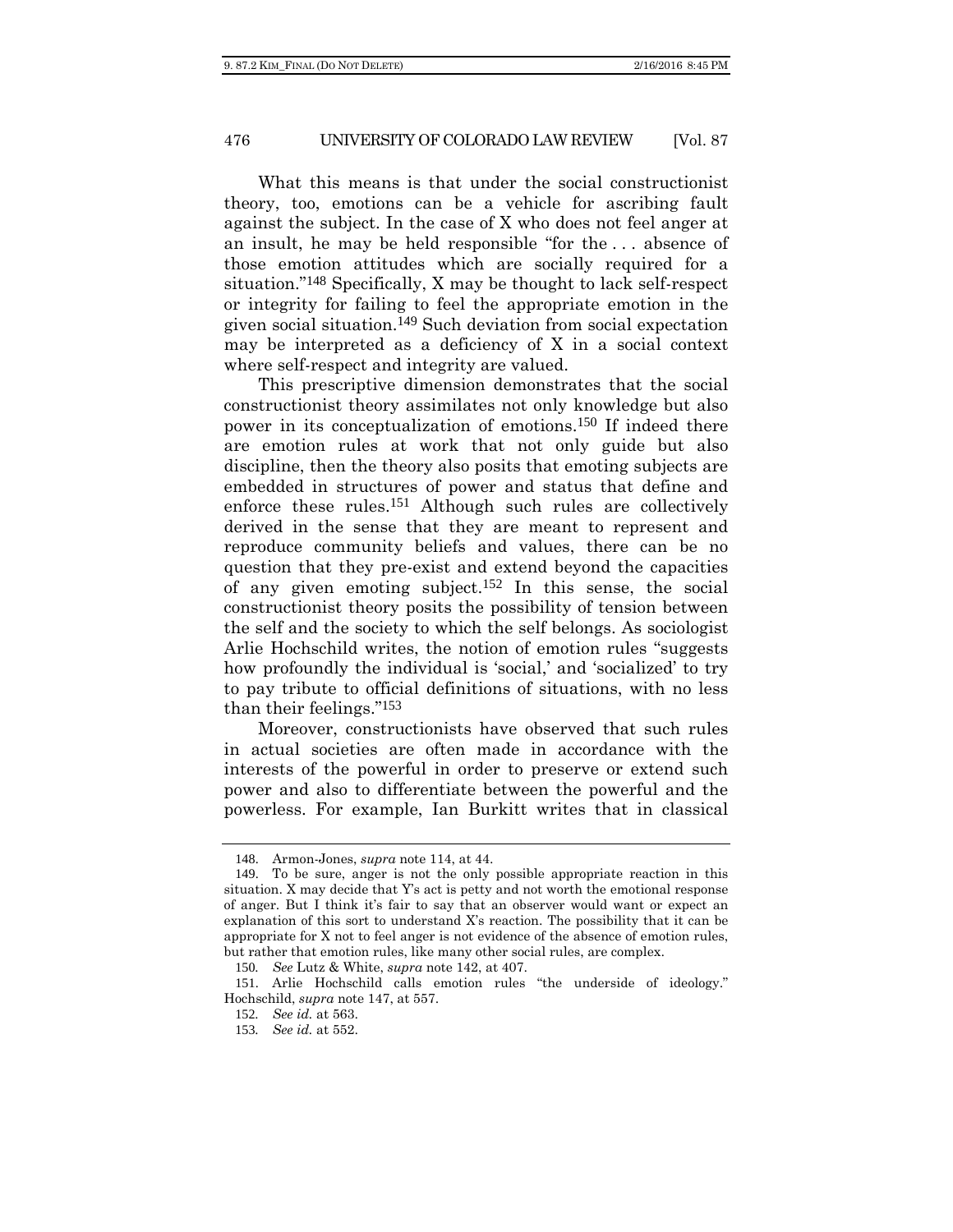Greece, social elevation and status maintenance required the acquisition and continuous display of so-called "'masculine' traits," such as "moderating and regulating [one's] own appetites and desires."154 It is no wonder that those traditionally deemed to be unruly emoting subjects are also those who usually lack power and status within society—e.g., women, racial and ethnic minorities, and the poor.155 In my scenario of X and Y above, too, X's social status (present and future) is likely to be affected by his ability to appropriately feel and display emotions such as anger, i.e., to demonstrate that he possesses the self-respect and integrity required of those we regard as dignified and civil.156 Such qualities are those that our culture typically associates with good friends, good workers, good leaders, and so forth.157 In this way, constructionists see emotion rules as not only descriptive and explanatory but also functional: they help to define and reproduce social beliefs and values by locating individuals within the social hierarchy.

Much more can be said about the nuances of the social constructionist approach to emotion, but in the interest of space and time, we would do well to begin thinking about how to apply it to racial emotions.158 In doing so, we may arrive at judgments about appropriateness that are quite different from the cognitive analysis undertaken above. For example, cognitive analysis suggested that racial hatred, fear, and

<sup>154</sup>*. See* Ian Burkitt, *Social Relationships and Emotions*, 31 SOCIOLOGY 37, 50–51 (1997) (citing Foucault). Is there any doubt that such rules were made by men who equated "masculine" with "good" and "feminine" with "bad," "weak," and "irrational"? Or that such rules justified the domination of men over women? *See id.* at 51.

<sup>155</sup>*. See id.* at 49–51.

<sup>156</sup>. To be clear, while the *display* of certain emotions is a significant aspect of the social construction of emotions, constructionist theory goes beyond, or below, surface appearances. Constructionists explore how social norms influence not only what people show but also what they feel. *See* Hochschild, *supra* note 147, at 555– 58 (distinguishing constructionism with Erving Goffman's dramaturgical theory).

<sup>157</sup>*. Cf.* James E. Smith, *Race, Emotions, and Socialization*, 9 RACE, GENDER & CLASS J. 94, 97 (2002) (observing that high emotional intelligence, which includes one's ability to manage and use appropriate emotions, "provides the critical edge in work, family, social, romantic, even spiritual settings") (citing J. Segal 1997).

<sup>158</sup>. One important aspect of the social constructionist theory that I omit here is its emphasis on language and the extent to which our understanding of emotion is dependent on the linguistic tools that are available. *See, e.g.*, David Franks, 17 CONTEMP. SOC. 825, 826 (1988) (describing emotions as fundamentally "verbal 'accounts'").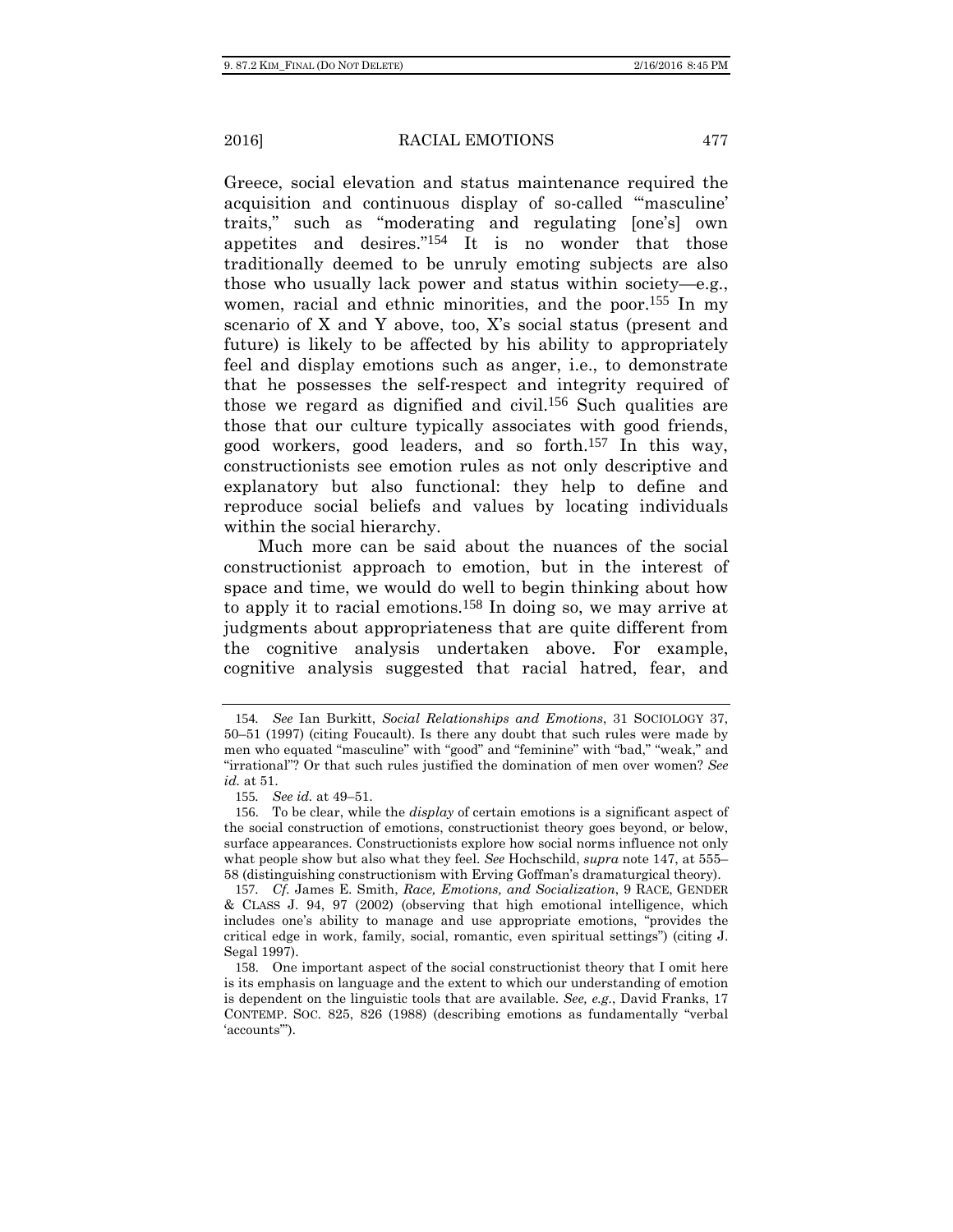disgust are inappropriate feelings in light of the fact that they are premised on illegitimate beliefs about race—specifically, that people of color are inferior, dangerous, or unclean by virtue of their race. But are such emotions also socially inappropriate according to the constructionist theory?

The answer to this depends on social norms about race and how they influence both the interpretations and feelings that fit situations of interracial encounter. In this light, it is not at all clear that these racial emotions would be deemed socially inappropriate. Given that certain racial identities have been constructed to denote inferiority, threat, and contamination, it would seem that the emotions at issue are quite valid in context. Returning to Fanon's story of the little boy on the train, we can see that the child has already begun the process of acquiring the social belief system of a colonial society. His act of pointing and naming Fanon as "a Negro" reflects his growing understanding of prevailing norms about race as well as his need for the affirmation of his fear from his mother. Similarly, the woman sitting next to Lorde experiences disgust based on her acquired knowledge of the social meaning of blackness as unclean and contaminating. Importantly, no one contests these feelings in the narratives. The mother does not correct her child but instead attempts to placate Fanon in order to convince him that anger would be unwarranted. The departure of the woman in furs leaves a silence, even from Lorde, who is just beginning to learn—from the woman's open display of disgust as well as the fact that no one seems to mind it—American norms about race.

The social constructionist theory helps explain why we often accept, rather than condemn, racist feelings expressed by older people. "That's just how things used to be" or "that's the way they grew up" are common ways of recognizing the role of social norms in the construction of racial emotions. In selfconsciously embracing our racist grandmothers and grandfathers, we acknowledge that their emotions, though irrational, have been inculcated over an entire lifetime, were socially appropriate at the time and place at which they were acquired, and may be difficult to change now.159

<sup>159</sup>*. See, e.g.*, Tanner Colby, *Paula Deen Is America's Racist Grandma*, SLATE (June 25, 2013 5:09 PM), http://www.slate.com/articles/arts/culturebox/2013/06/ paula\_deen\_she\_s\_america\_s\_racist\_grandma.html [http://perma.cc/GYP5-G2VW] (considering the normative significance of the "racist grandma" figure).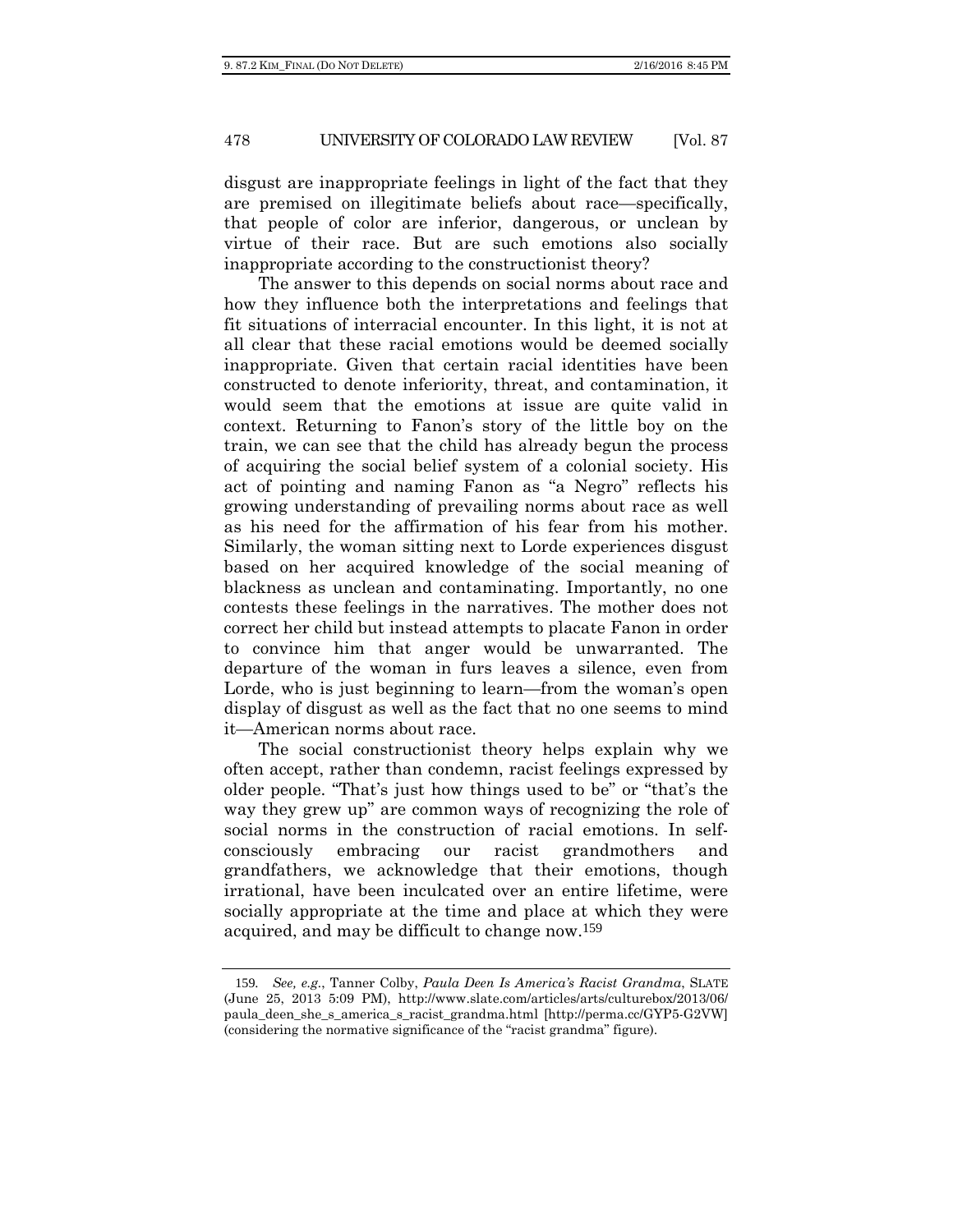Such stubbornness against change—as well as our willingness to countenance it—attests to the presence of an emotional dimension in the concept of race. Emotions make racism stubborn but not in the way people usually think, for it is not resistance to reason that makes us feel this way. Instead, to see that race is constituted by emotion per the constructionist approach is also to realize that we are deeply invested in its workings to show us where we belong, what it means to be good/appropriate, and how we can achieve and maintain power and status. Constructionists show us that eradicating racial hatred, fear, and disgust is not a matter of trying to control natural feelings or righting knowledge, but instead requires a fraught effort to challenge our own role in reproducing the norms that sustain, and that are sustained by, such racial emotions.<sup>160</sup> This is, by no means, a new insight. Those at the front lines of the fight for racial equality saw long ago that victory can only come with a transformation of the heart as well as the mind.<sup>161</sup> But by taking emotions seriously, social constructionism provides the theoretical tools to see more clearly how such transformation can occur only when macrostructures of power and status align with and reproduce more ethical norms about race. When that happens, new patterns of racial emotions will develop and this will necessarily coincide with the emergence of a new construction of race.

Let us now briefly turn to the emotions of racial anger and grief. Here, too, constructionism offers a different answer from the cognitive account. Under the cognitive theory, anger and grief appeared to be an appropriate, i.e., rational, response to the situations presented in Du Bois, Fanon, and Lorde's narratives. But there is reason to doubt that such emotions would be considered *socially* appropriate. This is particularly true of so-called "black anger" or "black rage," which is widely viewed to be out of place or undesirable, and is harshly

<sup>160</sup>*. See, e.g.*, Susan Bickford, *Emotion Talk and Political Judgment*, 73 J. POL. 1025, 1032 (noting that conflicts between "habituated emotional evaluations" and "moral/political judgments" challenge us to "act in the face of fear, to listen when we don't want to").

<sup>161</sup>*. See, e.g.*, Martin Luther King, Jr., *The Ethical Demands for Integration*, *in* A TESTAMENT OF HOPE: THE ESSENTIAL WRITINGS OF MARTIN LUTHER KING, JR. 117, 118 (James M. Washington, ed. 1990) (suggesting that true equality cannot be achieved "where . . . elbows are together but hearts are apart").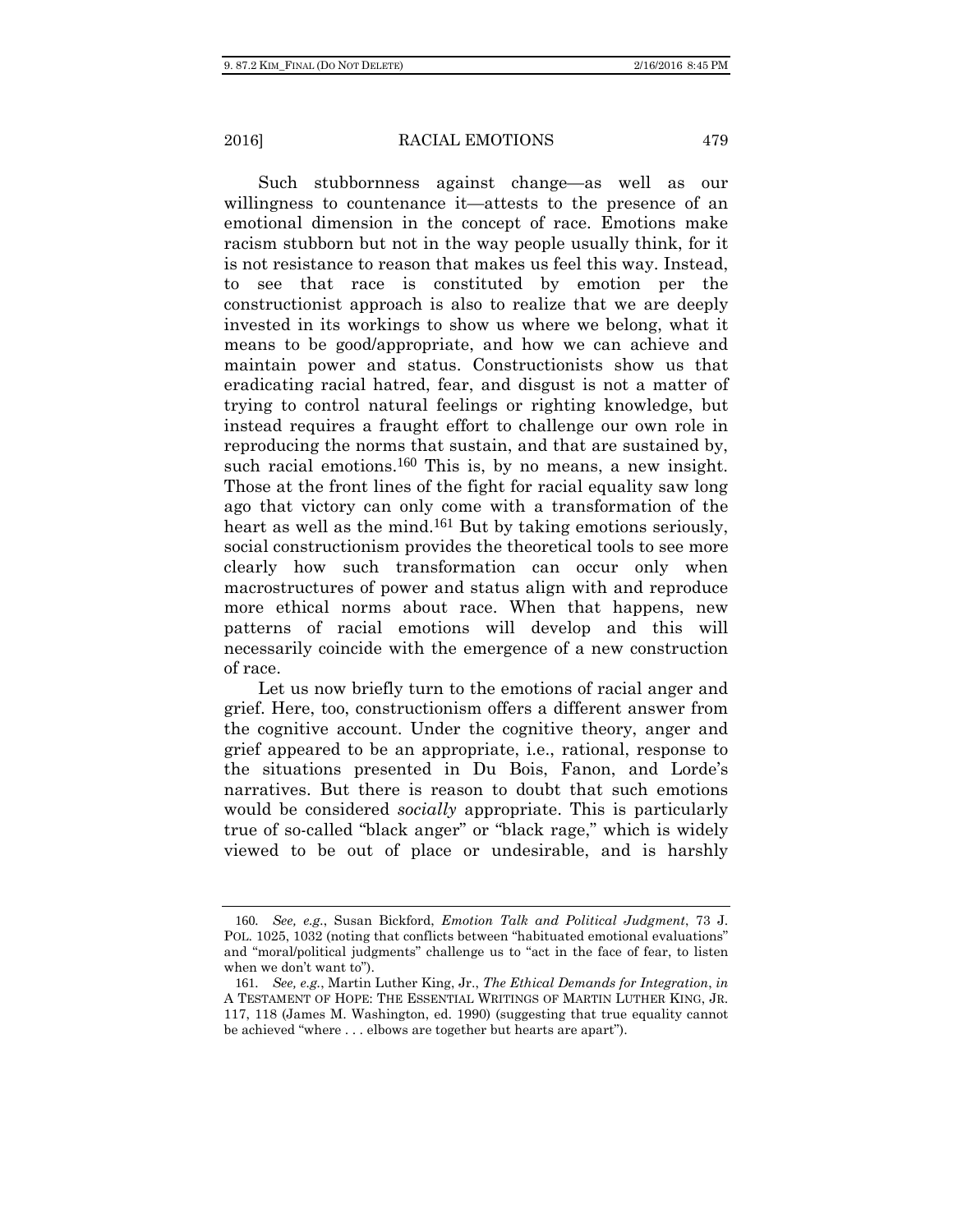disciplined.162 For example, young black men are coached to suppress anger and instead act and speak with submissive affect toward police, even when stopped for no apparent reason.163 Black women face employment sanctions when they are perceived to be angry at work.<sup>164</sup> Other racial minorities face similar emotion rules against anger.165 While these are relatively recent examples, the emotion rule against racial anger is long-standing. Even in antebellum America, slaves were expected to be not only subservient but happy.<sup>166</sup>

The emotion rule against racial anger, together with the trope of the "angry black," helps construct the idea of an

164*. See, e.g.*, Nsenga K. Burton, *What Makes a Black Woman Angry at Work*, ROOT (Dec. 17, 2012), http://www.theroot.com/articles/culture/2012/12/susan\_rice\_ and\_rhonda\_lee\_angry\_black\_woman\_stereotype\_in\_the\_workplace.html [http:// perma.cc/KYQ8-MJVT] (describing employment-related incidents).

165*. See, e.g.*, Paula C. Johnson, *The Social Construction of Identity in Criminal Cases: Cinema Verite and the Pedagogy of Vincent Chin*, 1 MICH. J. RACE & L. 347, 391 (1996) (describing a white student's reaction to Asian anger). Whereas blacks are thought to be *too* emotional, Asians are typically viewed as emotion*less. See* JABARI ASIM, THE N WORD 110 (2007) (describing how blacks have been called "'the feminine race of the world'" because of their perceived emotionality); Harvey Gee, *Beyond Black and White*, 30 ST. MARY'S L.J. 759, 794 (1999) (discussing the stereotype of Asians as "inscrutable"). Neither group, then, is seen as possessing the right kind or amount of emotions. But perhaps because the Asian stereotype suggests that, in lacking emotionality, Asians also lack anger, they can be conceptualized as the best of the bunch—a placid "model minority." *See id.*

166*. See, e.g.*, Sean M. Quinlan & William L. Ramsey, *Southern Slavery As It Wasn't: Coming to Grips with Neo-Confederate Historical Misinformation*, 30 OKLA. CITY U. L. REV. 209, 212–13 (2005) (describing how "white intimidation" and the force of Jim Crow led former slaves to describe themselves as having been happy). As Jean-Paul Sartre keenly suggested, the emotion rules imposed on blacks made it possible for slavery and racial subjugation to be characterized as a "family quarrel" rather than a social or political issue. *See* Jean-Paul Sartre, *Return from the U.S.*, *in* EXISTENCE IN BLACK: AN ANTHOLOGY OF BLACK EXISTENTIAL PHILOSOPHY 81, 84 (Lewis R. Gordon, ed., 1997).

<sup>162</sup>*. See* Smith, *supra* note 157, at 103; Worsham, *supra* note 4, at 224–25; Trina Grillo, *The Mediation Alternative: Process Dangers for Women*, 100 YALE L.J. 1545, 1579–81 (1991). *Cf.* Hercus, *infra* note 174, at 37 (arguing that emotion rules are gendered and deviancy punished).

<sup>163</sup>*. See, e.g.*, Jennifer Bleyer, *When the Police Say, "Stop"*, NY TIMES (Apr. 27, 2008), http://www.nytimes.com/2008/04/27/nyregion/thecity/27work.html [http:// perma.cc/M5QH-AMK2] (describing a workshop for black teens). Shockingly, the officer who shot Michael Brown gave Brown's anger as the reason for firing the fatal shot at the teen. According to officer Darren Wilson, who had already shot Brown multiple times, "[Brown] was almost bulking up to run through the shots, like it was making him mad that I'm shooting him." *See* Terrence McCoy, *Darren Wilson Explains Why He Killed Michael Brown*, WASH. POST (Nov. 25, 2014), http://www.washingtonpost.com/news/morning-mix/wp/2014/11/25/why-darrenwilson-said-he-killed-michael-brown/ [http://perma.cc/TC4N-K833].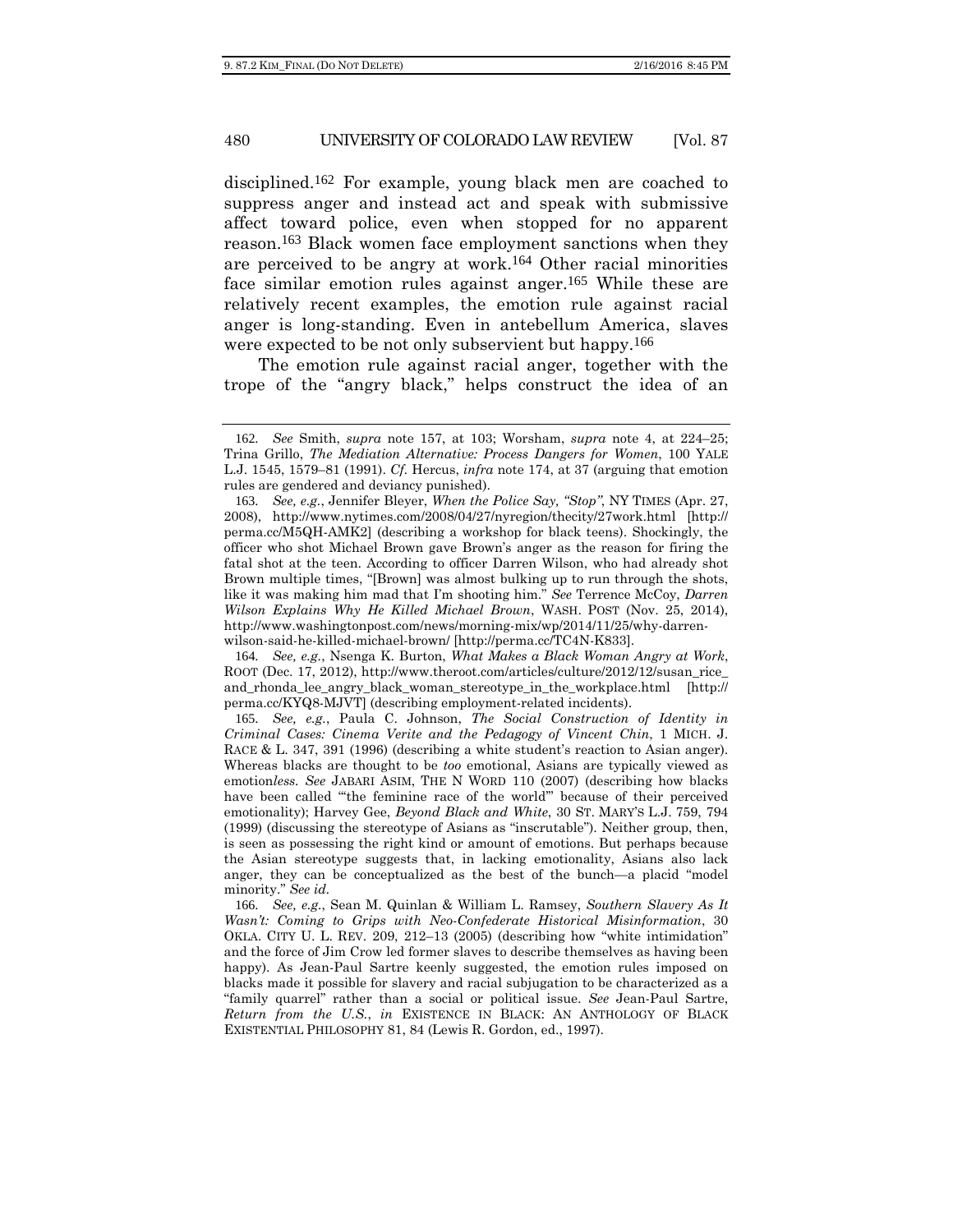inappropriate *people*—a group socialized according to a socalled "culture of poverty" inimical to the values and progress of the larger community. To some extent, Latino/as bear a similar mark of social impropriety based on assumptions about their "hot" tempers.167 To be sure, social constructionists would not dispute that culture has a significant influence on what emotions are felt and how they are displayed. But such popular "cultural" explanations are too often based on stereotypes and antipathy rather than sociological and anthropological evidence.168 The presumed emotional deviancy of minority groups—either because they feel too much or because they feel too little, depending on the emotion—is a significant factor in determining their position within the social hierarchy. Especially in a society that seeks to be, and views itself as, postracial, such emoting subjects become as problematic as the racist grandparents. Neither is likely to change.

Racial grief, too, appears questionable according to prevailing emotion rules. Jennifer Wriggins has offered a comparative analysis of tort cases that demonstrates judges' devaluation of black plaintiffs' grief.169 Thomas Jefferson, in his famous *Notes on the State of Virginia*, observes that black grief is "transient."170 Although both the legal decisions and Jefferson's writing purport to be merely descriptive about the experience of grief, such grudging acknowledgement suggests

<sup>167</sup>*. See* Cynthia Kwei Yung Lee, *Race and Self-Defense: Toward a Normative Conception of Reasonableness*, 81 MINN. L. REV. 367, 443–44 (1991). One study of Latinos in Newark, New Jersey, suggests that some Latinos react to racial stereotyping by engaging in strategic affective performances that seek "to distinguish themselves from what they view as aggressive, hypermasculine, and dysfunctional blackness." Yvonne Smith, *Doing Race and Emotion in an "Aggressive" City*, 55 CURRENT ANTHROPOLOGY 362, 362 (2014) (book review).

<sup>168</sup>*. See, e.g.*, John O. Calmore, *Racialized Space and the Culture of Segregation: "Hewing a Stone of Hope from a Mountain of Despair*," 143 U. PA. L. REV. 1233, 1246–50 (1995) (observing that society tends to racialize the "undeserving poor," or the "underclass"); Jenny Rivera, *Domestic Violence Against*  Latinas by Latino Males: An Analysis of Race, National Origin, and Gender *Differentials*, 14 B.C. COLLEGE THIRD WORLD L.J. 231, 240 (1994) (describing the stereotyped images of Latinos as hot tempered and irrational).

<sup>169</sup>*. See* Jennifer B. Wriggins, *Torts, Race, and the Value of Injury 1900-1949*, 49 HOWARD L.J. 99, 120–24 (2005) (analyzing compensation awarded in several wrongful death cases involving black and white victims); *see also* Victor M. Goode & Conrad A. Johnson, *Emotional Harm in Housing Discrimination Cases: A New Look at a Lingering Problem*, 30 FORDHAM URB. L.J. 1143 (2003) (discussing devaluation of emotional harm among black plaintiffs in housing discrimination cases).

<sup>170</sup>*. See* JEFFERSON, *supra* note 100, at 231.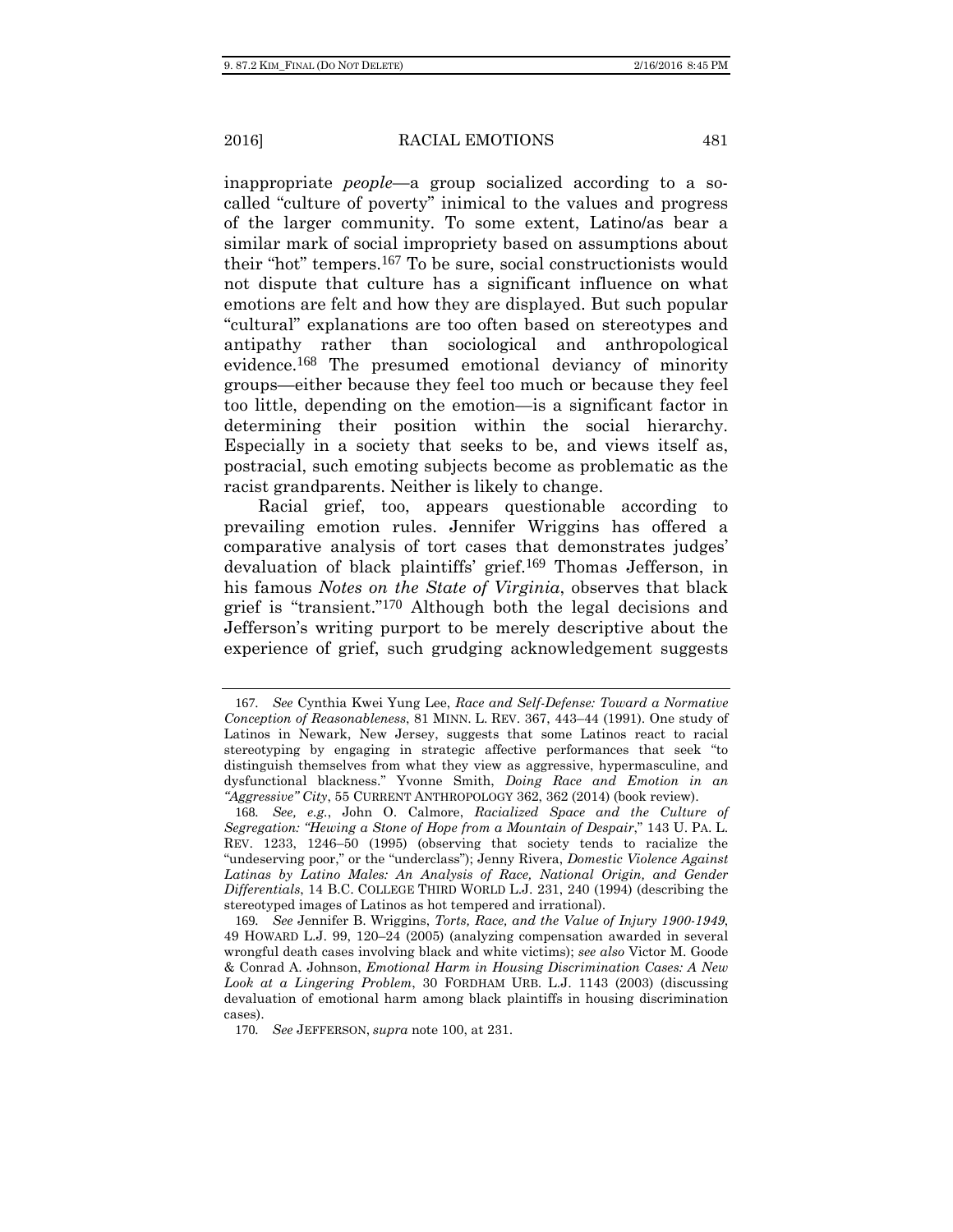that they are expressions of what the authors believe blacks should feel rather than what they actually do feel. A more contemporary example of racial grief is the "Black Lives Matter" movement, which can be viewed as a protest not only against police violence but also against emotion rules that hold that black lives are "fundamentally ungrievable."171 It would seem that the slogan "Black Lives Matter" is not so much a propositional statement meant to persuade (one could expect the response: "Of course they matter, all lives do!"172) as it is an emotional appeal that is intended to move the listener. In other words, the movement is in many ways a public act of mourning that demands that the audience validate racial grief and feel the importance of the loss of black lives—much in the way an audience might be expected to do at a public funeral.173 Here, then, is an example of how the constructionist idea of emotion rules may be engaged politically to challenge the status quo and urge the development of more ethical norms about race.

# *C. Political Theory of Emotion*

That politics is a highly emotional business is as obvious as the notion that race is an emotional topic. The interesting question that the political theory of emotion tries to answer is not *whether* politics is emotional but *how* emotion affects politics. Traditional accounts posit that political action is based

<sup>171</sup>. George Yancy & Judith Butler, *What's Wrong with "All Lives Matter"?*, N.Y. TIMES (Jan. 12, 2015), http://opinionator.blogs.nytimes.com/2015/01/12/ whats-wrong-with-all-lives-matter/?\_r=0 [http://perma.cc/HY4P-QM82].

<sup>172</sup>. Indeed, the slogan "All Lives Matter" is typically viewed as a counterpoint to, rather than an elaboration of, the "Black Lives Matter" campaign. *See id.*

<sup>173</sup>. Some evidence of this emotional dynamic includes the use of "die-ins," wherein death is dramatized by protestors acting as corpses. *See* Marina Koren, *A Brief History of Die-Ins, the Iconic Protests for Eric Garner and Michael Brown*, NAT'L J. (Dec. 4, 2014), http://www.nationaljournal.com/domesticpolicy/a-briefhistory-of-die-ins-the-iconic-protests-for-eric-garner-and-michael-brown-20141204 [http://perma.cc/DK5E-UWS8]. Koren writes that die-ins are intended to "trigger feelings of grief and shock" among passersby. *Id.* Another example is the use by protestors in public fora to observe moments of silence to honor the dead. *See, e.g.*, Priscilla Luong, *14-Minutes of Silence for Dontre Hamilton at Fire and Police Commission Meeting*, CBS (Jan. 22, 2015), http://www.cbs58.com/story/27920364/ 14-minutes-of-silence-for-dontre-hamilton-at-fire-and-police-commission-meeting [http://perma.cc/A66Y-67RE] (describing how protestors used the commission meeting's public comment period to observe fourteen minutes of silence in remembrance of the fourteen times that Hamilton was shot). Indeed, in the Milwaukee protest, people held up signs that read "Do Black Lives Matter *To You*?" *See id.* (emphasis added).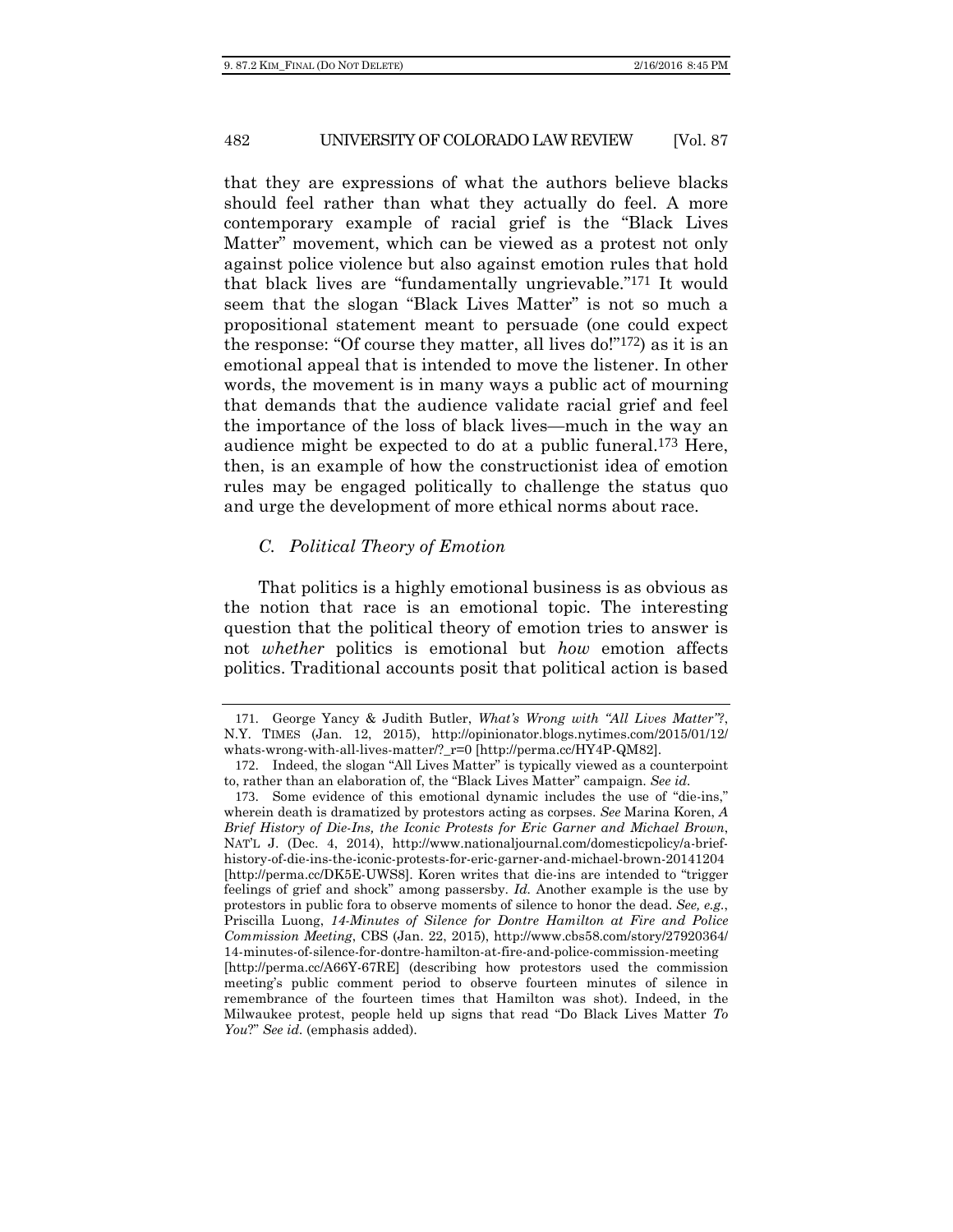on rational choice or personality, with emotion playing the role of the unthinking disruptor.174 But the study of politics has not been immune to the "affective turn" in academia that has joined feeling and cognition to arrive at a new understanding of emotion. Accordingly, a growing number of scholars are challenging the traditional accounts and calling for "a more complete and integrated rationalism" that takes emotions to be central to political theory.175 Sociologist James M. Jasper explains that this is because "emotions make us care about the world around us, so that it is hard to imagine goals of political action that are not shaped by them."176 The political approach thus builds upon the foundations laid down by both cognitivists and social constructionists who have already probed the rational, social, and functional aspects of emotion.

Less developed than the other two theories of emotion discussed above, it is sometimes difficult to identify the common principles or propositions that link those who study the relationship between politics and emotion.177 Significant strides, however, have been made in the study of social movements and the role that emotion plays in motivating collective political action. For this, the theory is particularly indebted to feminist scholars who have been far more open to acknowledging and analyzing the emotional dimension of social movements than the mainstream.178 Although less work appears to have been done with respect to the emotional aspects of the other pole of political theory—state rule—it seems self-evident that a complete political theory of emotion must take into account not only resistance but also power and

<sup>174</sup>*. See, e.g.*, James M. Jasper, *Emotions and the Microfoundations of Politics: Rethinking Ends and Means*, *in* EMOTION, POLITICS AND SOCIETY 14, 14 (Simon Clarke et al., eds. 2006) (describing economic and psychoanalytic views); Cheryl Hercus, *Identity, Emotion, and Feminist Collective Action*, 13 GENDER & SOC'Y 34, 34 (1999) (observing that the study of social movements has been dominated by resource mobilization theory).

<sup>175</sup>*. See* Simon Clarke, et al., *The Study of Emotion: An Introduction*, *in*  EMOTION, POLITICS AND SOCIETY 3, 9 (Simon Clarke et al., eds. 2006).

<sup>176</sup>*. See* Jasper, *supra* note 174, at 21. Jasper goes on to say: "Even apparently objective goals such as material resources are not exempt: some crave them passionately, others do not. Love of money must be explained, not taken for granted." *Id.* 

<sup>177</sup>*. See* Clarke et al., *supra* note 175, at 8. This is perhaps not surprising given the breadth of the field of political science.

<sup>178</sup>*. See* Myra Marx Ferree, *Book Review: Passionate Politics: Emotions and Social Movements*, 31 CONTEMP. SOC. 746, 747 (2002).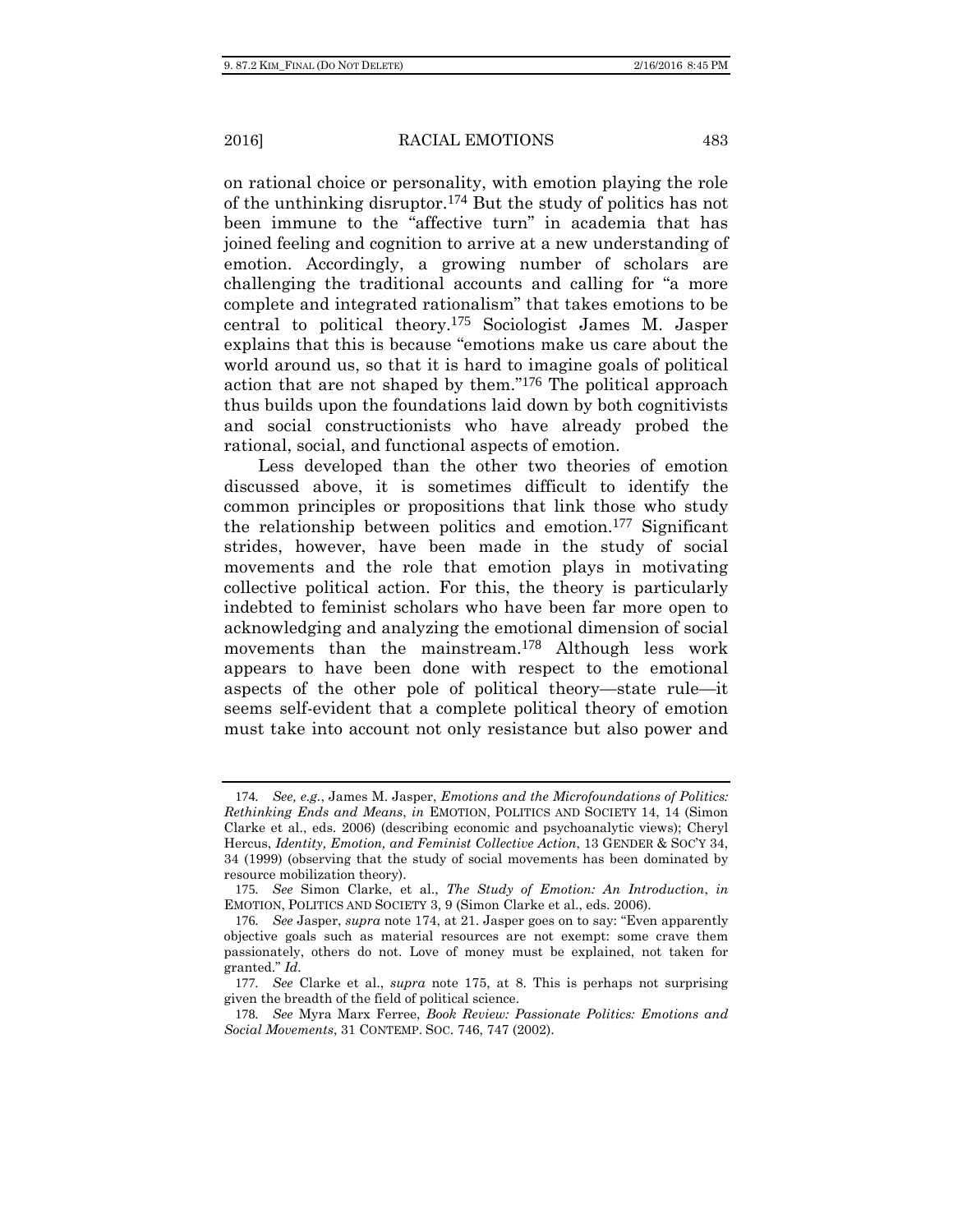its exercise by the state and its elites.179

With respect to the latter, political theorists need only take a small step beyond social constructionism to recognize that the state itself has a powerful role in creating and enforcing emotion rules. This phenomenon is very effectively explored by anthropologist Ann Laura Stoler, whose study of 19th and early 20th century Indonesia reveals how Europe's colonial regime was advanced by shaping the affective encounter between the colonizers (white Europeans) and colonized (nonwhite Asians).<sup>180</sup> Stoler demonstrates that colonial governments were not stable and all-powerful; rather, they were engaged in "only a partially realized range of efforts to specify the use of and access to public space and to dictate which cultural affinities and styles, and what distribution of affections, would prevail in the street and in the home."181 These efforts, constituted by racialized regulations on marriage, children, concubines, child-care givers, and so forth, all contributed to what Stoler calls a program for the "education of desire." By carefully delineating and enforcing its emotion rules, the state sought to establish an acceptable definition of whiteness that reached beyond genealogy and skin color to produce a racial order that would strengthen the colonial regime.182 Although similarities between European colonialism and US racism must be drawn cautiously, Stoler's research presents striking parallels with the control of interracial affective encounters in the United States, most obviously in the laws, policies, and norms relating to segregation, miscegenation, and citizenship.183

<sup>179</sup>*. Cf.* Jasper, *supra* note 174, at 29–30 (calling for expanded research into political leaders).

<sup>180</sup>. STOLER, *supra* note 10.

<sup>181</sup>*. Id.* at 10.

<sup>182</sup>*. Id.* at 7. For example, Stoler talks about prohibitions against playing with native children and rules on how closely native child-care givers may hold European children. *See id.* at 6–7. She also provides an intriguing example of how both social status and family relationships were threatened using racial emotion rules. *See id.* at 85–87.

<sup>183</sup>*. See* Elizabeth F. Emens, *Intimate Discrimination*, 122 HARV. L. REV. 1307, 1311 (2009) (describing how the state, through its laws, "determines the accidents of sex and love" as well as "affects our rational calculations in the dating market"). In addition to laws prohibiting interracial marriage, European colonial and US governments both also stripped white women of citizenship when they married non-whites. *See id.* at 1320 (on European women); Kevin R. Johnson, *Racial Restrictions on Naturalization: The Recurring Intersection of Race and Gender in Immigration and Citizenship Law*, 11 BERKELEY WOMEN'S L.J. 142,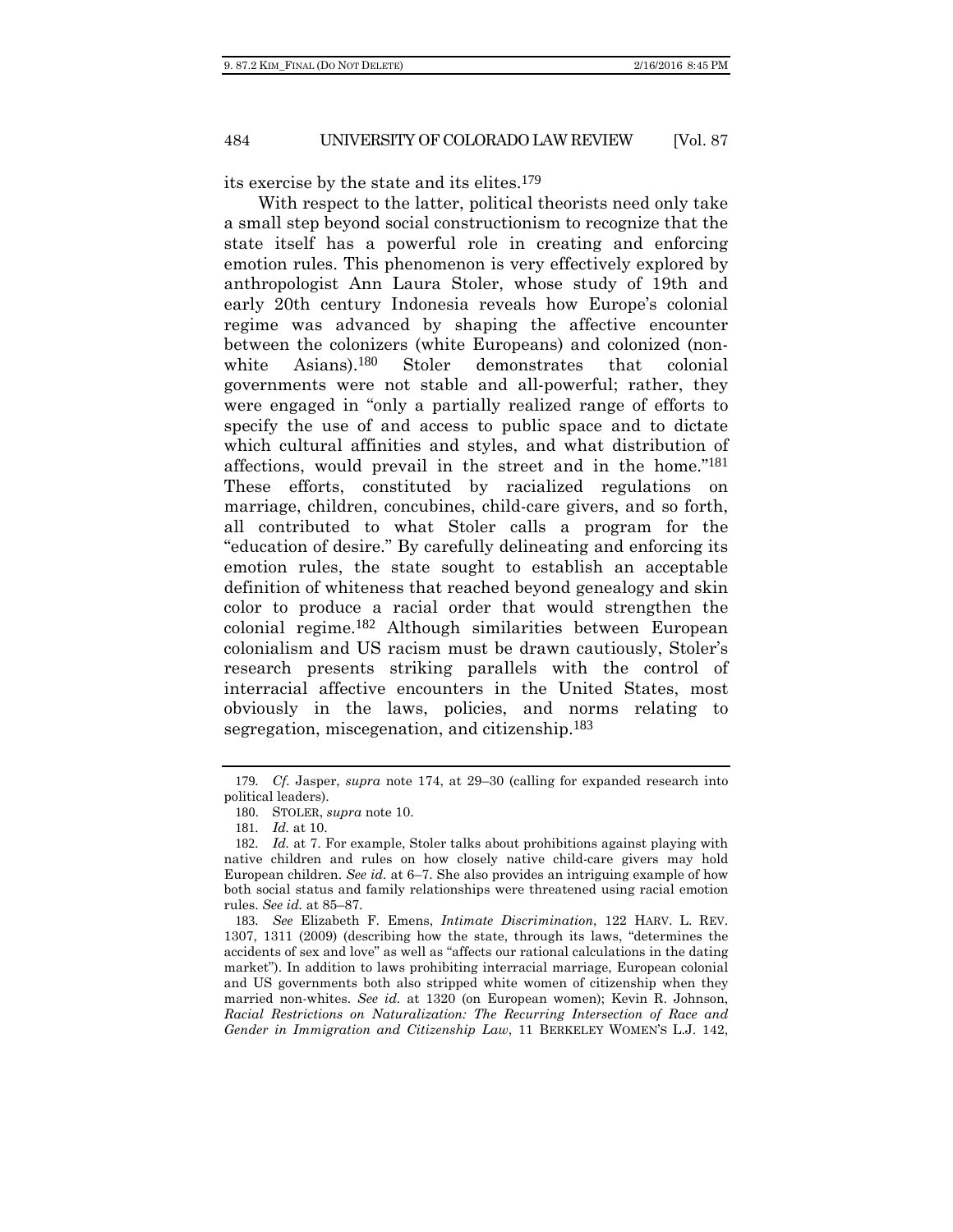Stoler's analysis of state control over emotions resonates strongly with Fanon's *Black Skin White Masks*, which also examines the impact of European colonialism on a non-white population. Although Fanon does not specifically highlight state laws and policies, he considers in depth the affective dimensions of a socio-political system built upon racial domination. It is a system, according to Fanon, that blunts positive and genuine feelings of joy, enthusiasm, and love and produces instead shame, self-hatred, and ultimately anger among the racialized.184 Stoler's work also further illuminates Du Bois's narrative, whose metaphor of the Veil more explicitly points to the state-sponsored programs of slavery and segregation. Du Bois's story of his newborn son reveals how the racial order distorts the father's feelings toward his child (joy commingled with grief, pride alloyed with fear), and anticipates the affective education (bitter, weary, and unhopeful) that the child will undergo as he begins to learn the social significance of his racial identity.

But what makes the political theory of emotion distinctive from both the cognitive and constructionist approaches is its focus on one of the most complex and controversial aspects of emotion: its effect on human action. To be sure, both cognitive and social constructionist theories expect that emotions will affect behavior. For example, cognitivists recognize that the emotion of fear triggered by the presence of a wild bear is likely to limit the range of actions that would appear viable to the subject (i.e., escape would probably take priority over other possible actions).185 Constructionists, too, discuss both acquisition of emotion rules and emotion displays as actions taken by subjects, often conscious but not always.186 But these theories tend to focus more on the experience and process of

<sup>160–61 (1996) (</sup>on US women). In this way, both regimes simultaneously exerted control over race and gender. *See also* Worsham, *supra* note 4, at 225–26 (noting that the family is the preferred site of affective education and that this also means "unequal emotion-work" for women).

<sup>184</sup>*. See supra* Section I.B.2.

<sup>185</sup>*. See* OATLEY, *supra* note 27, at 20. Cognitivists often refer to emotions as a state of "readiness" for action. *See id.* at 19–20; Catherine Lane West-Newman, *Feeling for Justice? Rights, Laws, and Cultural Contexts*, 30 L. & SOC. INQUIRY 305, 317 (2005) (quoting Nico Frijda & Batja Mesquita, *The Social Roles and Functions of Emotions*, in EMOTION AND CULTURE: EMPIRICAL STUDIES OF MUTUAL INFLUENCE (Kitayama & Markus, eds. 1994).

<sup>186</sup>*. See, e.g*., Hochschild, *supra* note 147, at 551 (referring to "emotion *work*" and "emotion *management*") (emphases added).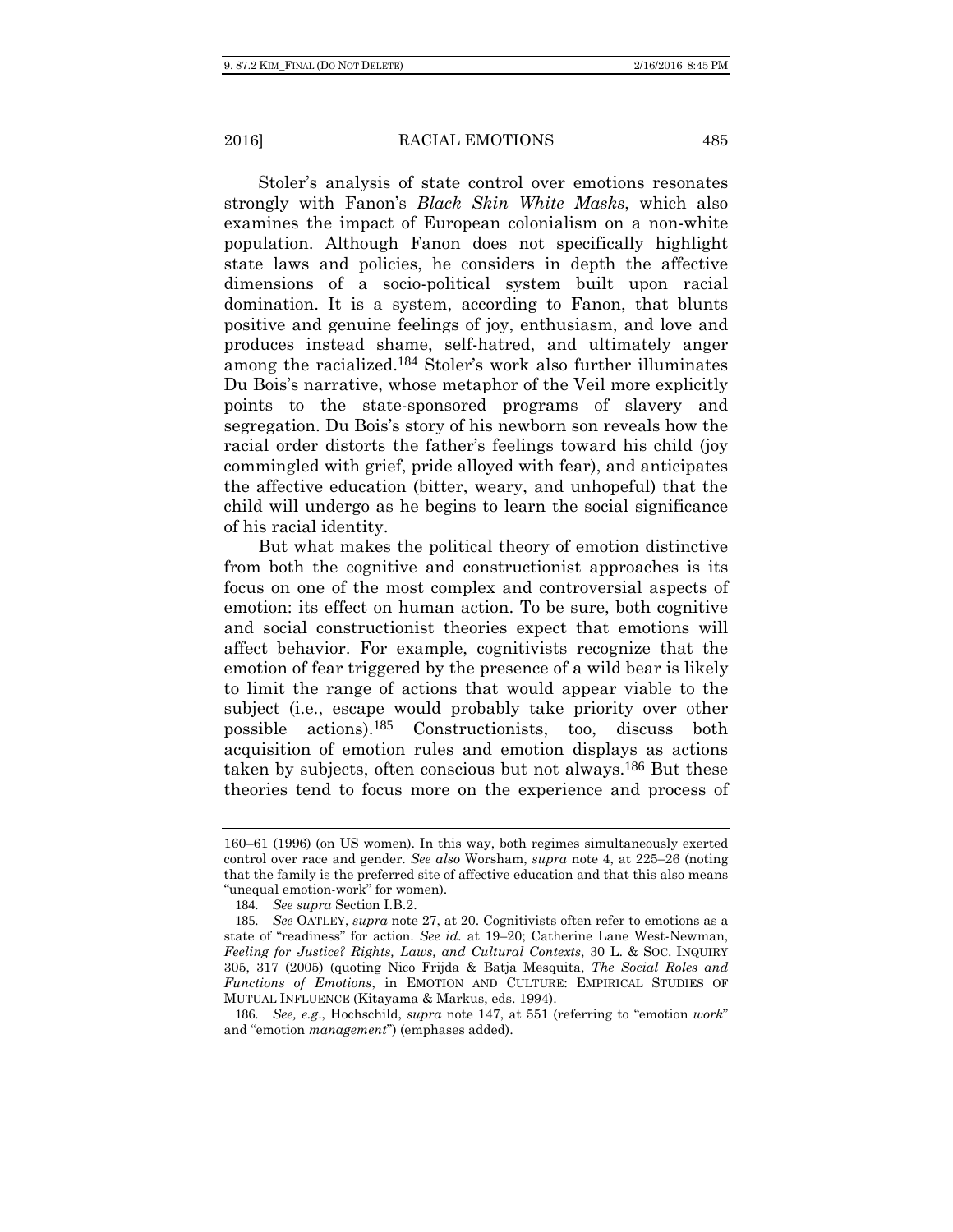emotions than the behaviors triggered by emotions (or the emotions that lend themselves to certain behaviors). Political theorists, on the other hand, are concerned precisely with this connection between emotion and action.

Within the social movement literature, in particular, anger repeatedly appears as a potent political emotion that promotes action.187 This should come as no surprise because even under the traditional, non-cognitive view, collective action is often described as the irrational response of an angry mob.188 The new, cognitive orientation toward emotion has not repudiated anger but reconceptualized it, so that political theorists now discuss such anger as a reasoned response to injustice that also spurs widespread mobilization.<sup>189</sup> Moreover, the cognitivepolitical approach also challenges the very idea of the "mob." Rather than a horde of irrational and possibly unwashed masses, both theoretical and empirical research indicates that those who are most prone to political emotions and to act upon them are also those who are the most politically sophisticated. This is because educated and informed citizens are more adept at appraising issues, values, and goals in political context.190 Such citizens are also more likely to act in accordance with their emotions because their sophistication enables them to better "translate emotion into political action."191

<sup>187</sup>*. See* Jasper, *supra* note 174, at 24; Hercus, *supra* note 174, at 35–36; *see also* Patrick R. Miller, *The Emotional Citizen: Emotion as a Function of Political Sophistication*, 32 POL. PSYCHOL. 575, 579 (2011) (noting that anger stimulates action but may inhibit learning).

<sup>188</sup>*. See* Hercus, *supra* note 174, at 34; *see also* Emirbayer & Goldberg, *supra* note 114, at 474 (observing that classic social movement theory associates collective action with "irrationality, impulsiveness, and psychopathology"). Under this conventional view, sometimes the mob is just irrationally angry; at other times, its emotions are being manipulated by someone, possibly a demagogue. Either way, the mob is seen as being at the mercy of illegitimate passions. *See*  James M. Jasper, *The Emotions of Protest: Affective and Reactive Emotions in and Around Social Movements*, 13 SOC. F. 397, 408 (1998).

<sup>189</sup>*. See* Simon Thompson, *Anger and the Struggle for Justice*, *in* EMOTION, POLITICS AND SOCIETY 123, 123 (Simon Clarke et al., eds. 2006). Indeed, some go so far as to view anger as proof of injustice. *See id.* at 126 (citing to Axel Honneth and, to a lesser extent, Martha Nussbaum).

<sup>190</sup>*. See* Miller, *supra* note 187, at 577, 582–85. Miller sees these sophisticates as possessing those specific traits—interest, attention, and general knowledge that we usually ascribe to "good citizens." *See id.* at 578. He cautions, however, that this definition of political sophistication is contestable and may not weed out those who are in fact misinformed or biased (e.g., a very politically engaged person who still believes that Barack Obama is a Muslim). *See id.* at 595.

<sup>191</sup>*. See id.* at 579–80, 588–93.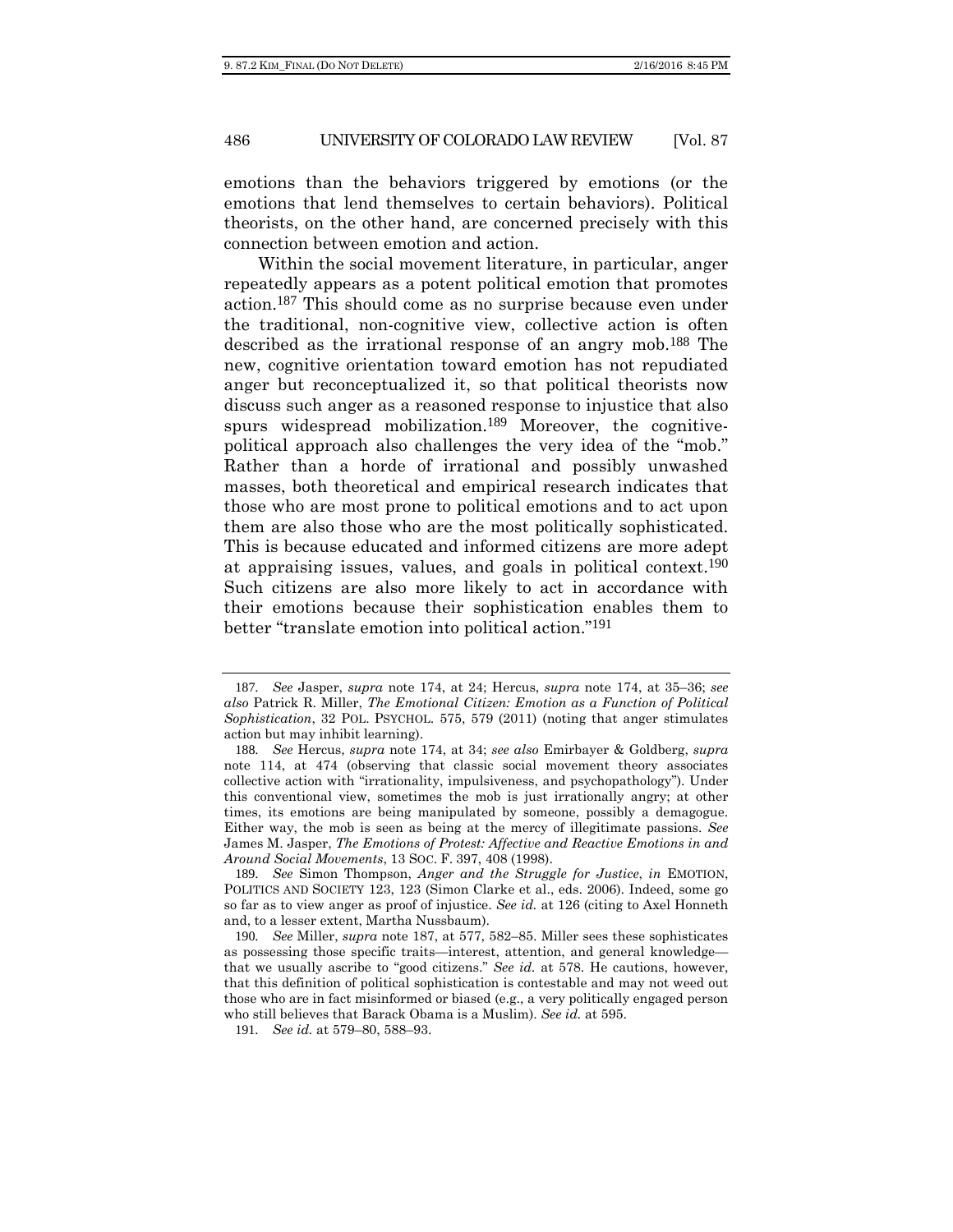Other political emotions that are often considered actionstimulating are hatred, love, compassion, hope, and fear.192 Theorists have also identified action-depressing emotions such as shame and sadness.193 These classifications suggest a third way of evaluating emotions: by assessing their utility in political behavior.194 In a context of ongoing political struggle, especially, emotions that tend to prompt engagement and mobilization are likely to be valued while those that dampen such behavior will be judged inappropriate to the needs of the times. For purposes of this Article, I would posit that the experience and utilization of the emotions that move people toward equality-related political goals should be considered particularly appropriate given the long-standing conflict over racial justice in the United States.195

The political approach clearly sheds a different light on racial emotions. Nearly all of them turn out to be useful in the sense that they are thought to be action-stimulating emotions.196 Again, anger takes center stage as a key emotion in the politics of racial protest and resistance. As Lorde puts it,

<sup>192</sup>*. See* Jack Barbalet, *Emotions in Politics: From the Ballot to Suicide Terrorism*, *in* EMOTION, POLITICS AND SOCIETY 31, 31 (Simon Clarke et al., eds. 2006) (on hope and fear); Jasper, *supra* note 174, at 19 (on hate), 21 (on compassion); Carrie Hamilton, *Moving Feelings: Nationalism, Feminism and the Emotions of Politics*, 38 ORAL HISTORY 85, 90 (2010) (on love). These must be in the right amounts; too much fear, for example, can lead to paralysis rather than action.

<sup>193</sup>*. See* Jasper, *supra* note 174, at 23–24; *see also* ALCOFF, *supra* note 9, at 33 (discussing the importance of positive self-image for participation in a political movement).

<sup>194</sup>. This approach taps into another classical way of thinking about emotions: the notion that emotions demonstrate engagement, "signif[ying] a fully alive and committed way of being in the world." Bickford, *supra* note 160, at 1026. The other, competing tradition is the view, already identified above, that emotions oppose reason. *See supra* text accompanying note 114.

<sup>195</sup>. Although I approach the idea of utility from a politically neutral standpoint—that is, I weigh appropriateness through the lens of utility toward action in general rather than utility toward any specific action—I assume here that emotions expressly geared toward *in*equality would be generally treated as inappropriate within our political system.

<sup>196</sup>. Grief appears to be the exception here, since it is a form of sadness—an action-depressing emotion. *See supra* text accompanying note 193. On the other hand, racial grief is often closely tied to both perceptions of injustice and the experience of anger and compassion and, therefore, can contribute to political action. *See supra* text accompanying notes 171–73; *see also* Jasper, *supra* note 188, at 406 (listing a variety of emotions, including grief, that can move people into, and out of, social movements).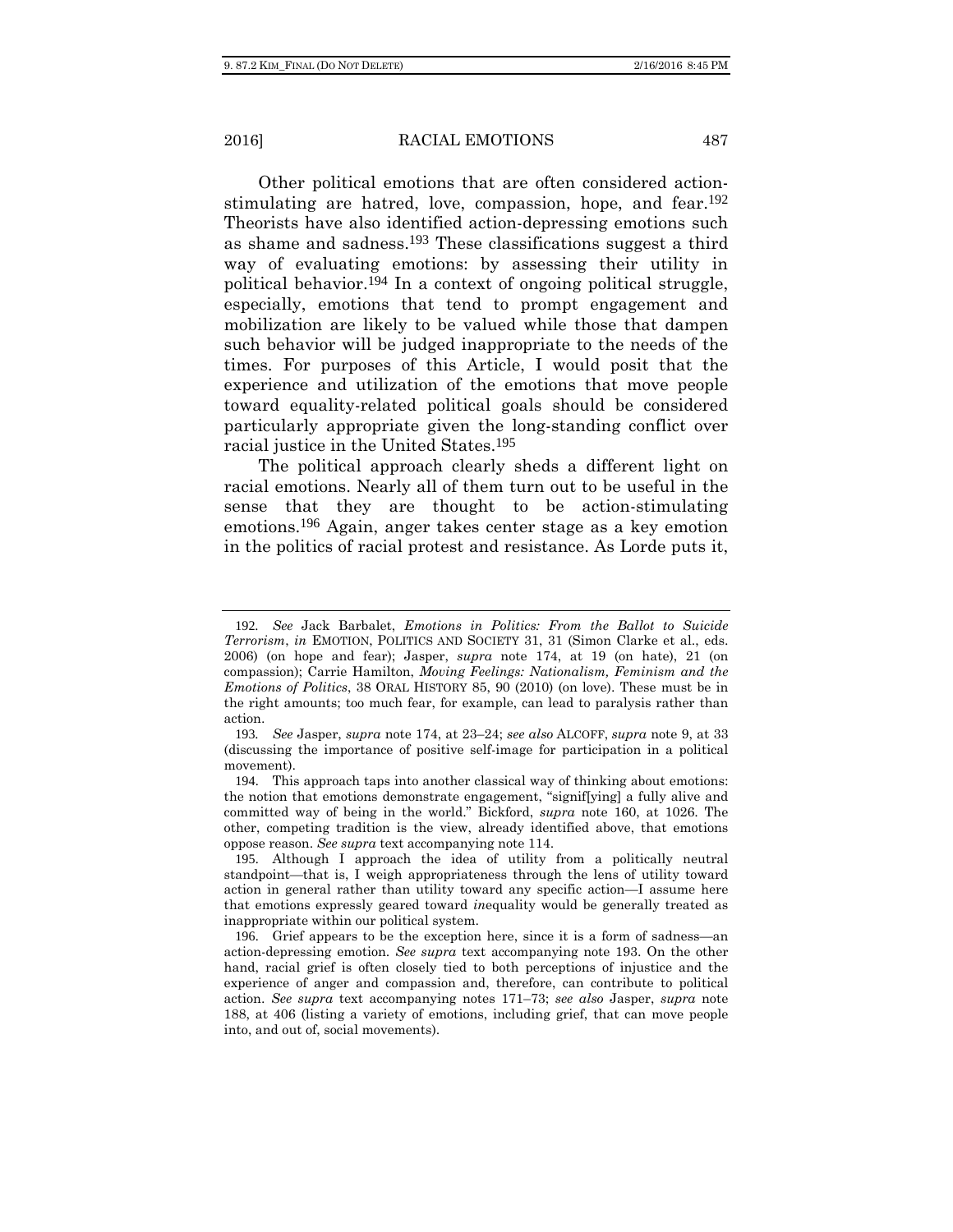"anger is a powerful fuel."197 For Fanon, anger enables him to answer a white woman's racist comment rather than silently "smile" it off.<sup>198</sup> Both of these writers narrate their passage from the passive emotion of shame to the active emotion of anger in a way that suggests self-development and selfrealization. Indeed, it is possible to read anger itself as a form of protest against the shame and meekness that emotion rules attempt to instill among the racialized.199 Lorde's anger is her "most fiercely guarded secret,"200 but she also seeks to *use* it as a resource to effect change.201 With his scandalous retort, Fanon turns the tables and evokes shame in the woman instead.202 Their affective transgression—the acceptance and even valorization of anger—is fundamental to their struggle against racism.203

Many continue to regard racial anger in this way. For example, Thomas R. West has argued that racial anger remains critical in a pluralist society that takes difference seriously.204 In such a society, political tension is inevitable and thus the aim should not be to eliminate anger but to guard against hatred.205 Following Chantal Mouffe and Audre Lorde, West argues that while anger begets an adversarial relationship that arises between equals and can lead to social

<sup>197</sup>*. See* Lorde, *supra* note 65, at 152. Elsewhere, she writes that "[a]nger is loaded with information and energy." Lorde, *supra* note 71, at 127.

<sup>198</sup>*. See* FANON, *supra* note 10, at 91, 94. The full passage is as follows:

<sup>&</sup>quot;Look how handsome that Negro is."

<sup>&</sup>quot;The handsome Negro says, 'Fuck you,' madame."

Her face colored with shame. At last I was freed from my rumination. I realized two things at once: I had identified the enemy and created a scandal. Overjoyed. We could now have some fun.

*Id.*

<sup>199</sup>*. Cf.* Worsham, *supra* note 4, at 223 (arguing that the "dominant pedagogy" "locates individuals objectively in a hierarchy of power relations; but also, and more importantly, it organizes their affective relations to that location, to their own condition of subordination"); *see also* Adrian Piper, *Passing for White, Passing for Black*, TRANSITIONS 21 (1992) (suggesting that her racial anger and "impulse to fight back" against insult is unusual among black women).

<sup>200</sup>*. See* Lorde, *supra* note 65, at 145.

<sup>201</sup>. Lorde, *supra* note 71, at 129.

<sup>202</sup>. FANON, *supra* note 10, at 94.

<sup>203</sup>*. Cf.* Sylvia Burrow, *The Political Structure of Emotion: From Dismissal to Dialogue*, 20 HYPATIA 27, 27 (2005) ("Like other outlaw emotions, feminist anger is a politically and epistemologically subversive response to oppressive practices.").

<sup>204</sup>*. See* WEST, *supra* note 10, at 80.

<sup>205</sup>*. Id.* at 80–81.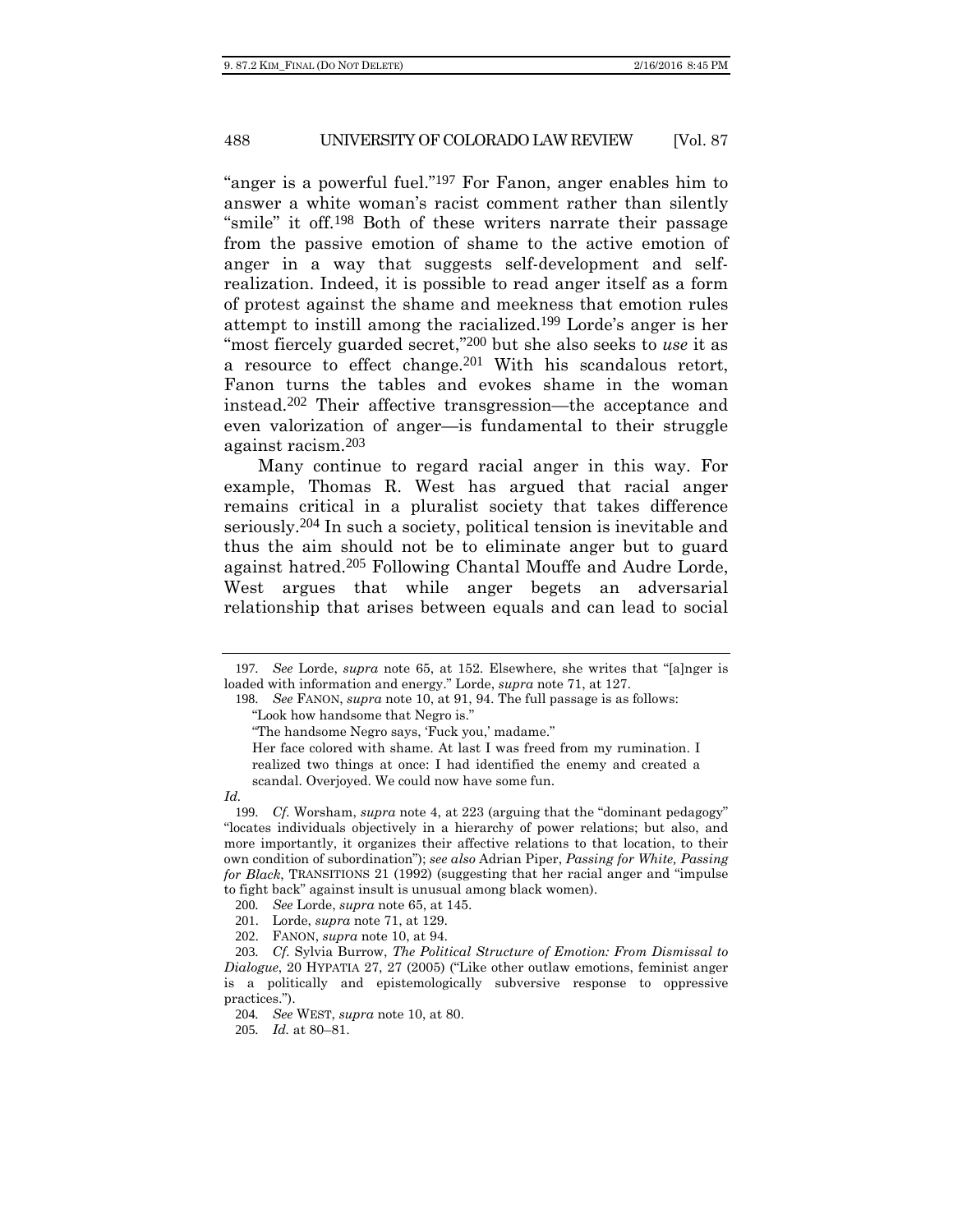change, hatred is an antagonistic feeling that seeks an enemy to be destroyed.206 Thus, while both are politically useful emotions in the sense that they motivate action, only the former constitutes an appropriate emotion within a specifically pluralist political context such as ours.207

Like the other two theories discussed above, the political theory of emotion also attaches emotion to people. But whereas the cognitive and social constructionist theories tend to focus on individual subjects, the political theory explicitly proposes that emotions may become "characteristic" of groups and their identities.208 According to James Jasper, shared experiences give rise to shared emotions that make a group identity both "possible and motivating."<sup>209</sup> Jasper writes about the political utility of a wide variety of emotions in creating and maintaining social movements. But for Jasper, too, anger is a key emotion—one that is particularly salient for groups that occupy a subordinate position in the social hierarchy.210 Others have made more pointed observations about the emotions that attach to denigrated group identities and social movements. For example, Cheryl Hercus writes that "[f]eminist activism . . . signifies anger and reveals a deviant identity."211 For the women that Hercus studies, anger (whether felt by the subject or perceived, rightly or not, by others) permeates almost all of their social interactions with others, functioning as a crucial facet of their identity—their difference—in a world hostile to both women's anger and feminists' conceptions of themselves.212

<sup>206</sup>*. See id.* 

<sup>207</sup>. Susan Bickford also stresses that a political analysis of emotions should take into account the fact that "we are habituated in a context of difference, conflict, and inequality . . . ." Bickford, *supra* note 160, at 1026.

<sup>208</sup>. Jasper, *supra* note 174, at 27; *see also* Jasper, *supra* note 188, at 415 ("Identities frequently stand as proxies for many specific cultural attributes, including skills, habits, loyalties, beliefs, ideologies, and sensibilities . . . .").

<sup>209</sup>*. See* Jasper, *supra* note 174, at 27. Jasper complains that this intermediate step in the process of identity formation—namely, shared emotions—is often overlooked. This is particularly problematic because such emotions not only help constitute the group but they also mobilize it. *See id.*; *see also* Jasper, *supra* note 188, at 415 ("Protest becomes a way of saying something about oneself and one's morals, and of finding joy and pride in them. . . . What is difficult to imagine is an identity that is purely cognitive yet strongly held.").

<sup>210</sup>*. See* Jasper, *supra* note 174, at 27.

<sup>211</sup>. Hercus, *supra* note 174, at 41.

<sup>212</sup>*. See id.* at 41–48. Borrowing from Arlie Hochschild's idea of "emotion work," Hercus describes how these feminists manage their emotion/identity in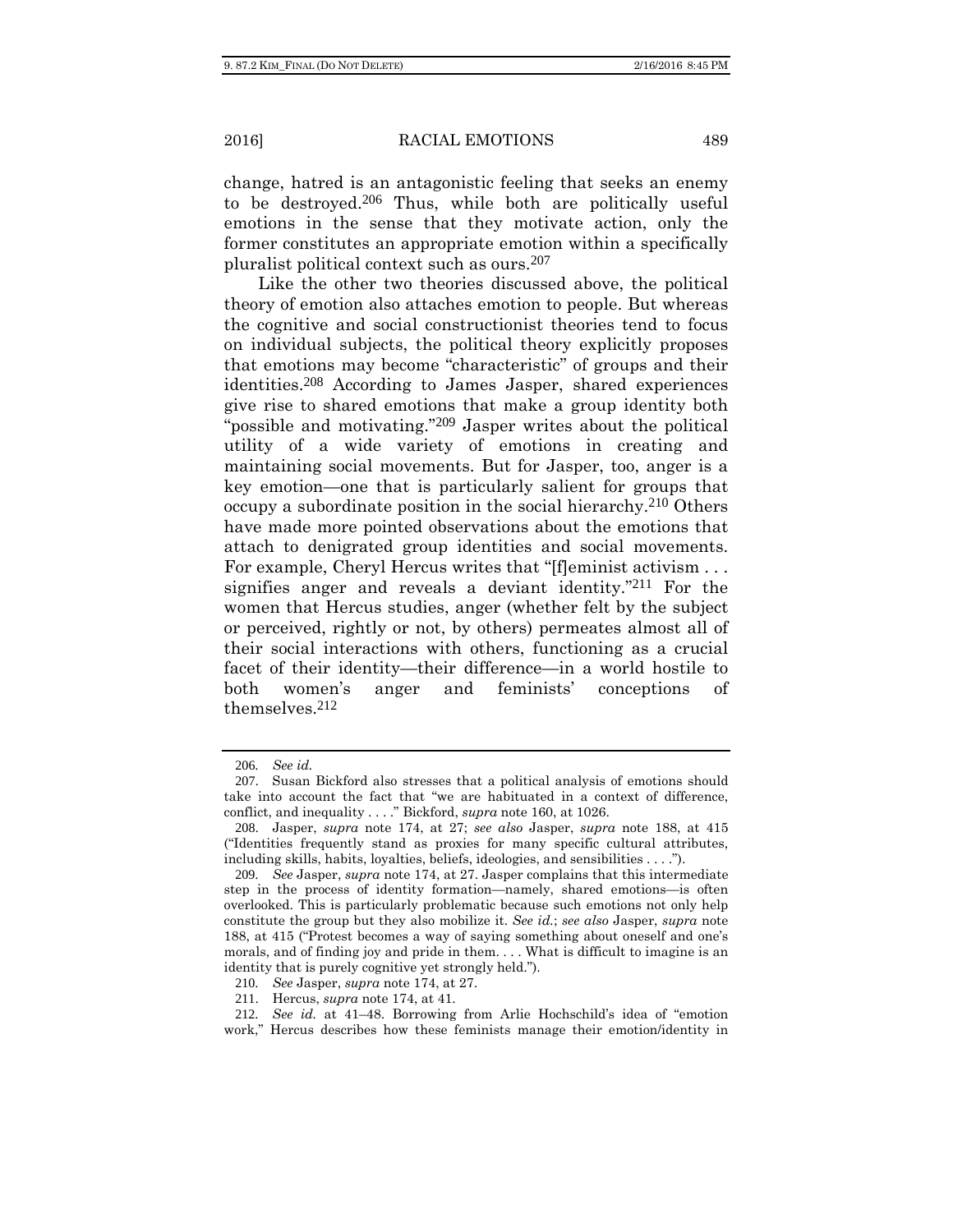Political theory's link between emotion and identity provides further insight into the notion of racial anger. Racial anger is not only a rational response to a racist situation, nor is it merely an emotion that runs afoul of mainstream social rules. In addition to these things, racial anger may be viewed as a defining feature of one's racial identity, which is necessarily a group identity with distinct political meaning.<sup>213</sup> By this I mean that unlike, say, being a Rotarian, being black, white, Asian, and so forth is a visible group identity that is constructed around relations of power and concepts of justice.214 Indeed, unjust subordination is the paradigmatic condition of racial minorities in the United States.215 And unjust subordination also describes the paradigm case of anger.216

Political theory further suggests that this is not merely a conceptual association. In order to maintain social movements, political organizers must transform what may be an incidental,

214*. See* ALCOFF, *supra* note 9, at 7 ("Visibility is both the means of segregating and oppressing human groups and the means of manifesting unity and resistance.").

215. Elsewhere, I have discussed how the traditional or conventional understanding of race centers on conditions of difference, denigration, and exclusion. These three conditions make up a particular, historically contingent form of what one would more broadly call "racial subordination."

various ways that can lead to exhaustion, guilt, and self-alienation. *See id.* at 46– 48.

<sup>213</sup>*. See* Rosenwein, *supra* note 12, at 842. The notion of an emotion-laden group identity is discussed by Barbara Rosenwein who posits the existence of multiple "emotional communities"—e.g., family, church—within a single society, each governed by its own emotion rules. Rosenwein adds that individuals do not belong to a single community but move among them, making adjustments according to the relevant community's emotion rules. *See id.* at 842–43. Rosenwein's "adjustments" can be likened to Hochschild's "emotion work," although Rosenwein does not highlight the burdens of such work as Hochschild does. For people of color (and women), who have more "visible identities," transitioning between emotional communities is likely to be more difficult. *See*  ALCOFF, *supra* note 9, at 6.

<sup>216</sup>. Aristotle has observed that "'[a]nger may be defined as a desire accompanied by pain, for a conspicuous revenge for a conspicuous slight at the hands of men who have no call to slight oneself or one's friends.'" *See* Kim, *supra* note 23, at 109; *see also* Theodore D. Kemper, *Toward a Sociology of Emotions: Some Problems and Some Solutions*, 13 AM. SOCIOLOGIST 30, 36 (1978) (describing anger as a classic emotional response to a withholding of expected status recognition by another); Jan E. Stets & Teresa M. Tsushima, *Negative Emotion and Coping Responses Within Identity Control Theory*, 64 SOC. PSYCHOL. Q. 283, 286 (2001) (hypothesizing that "[l]ow-status individuals are more likely to report negative emotions . . . due to the unfairness of their treatment compared with that of high-status people  $\dots$ .").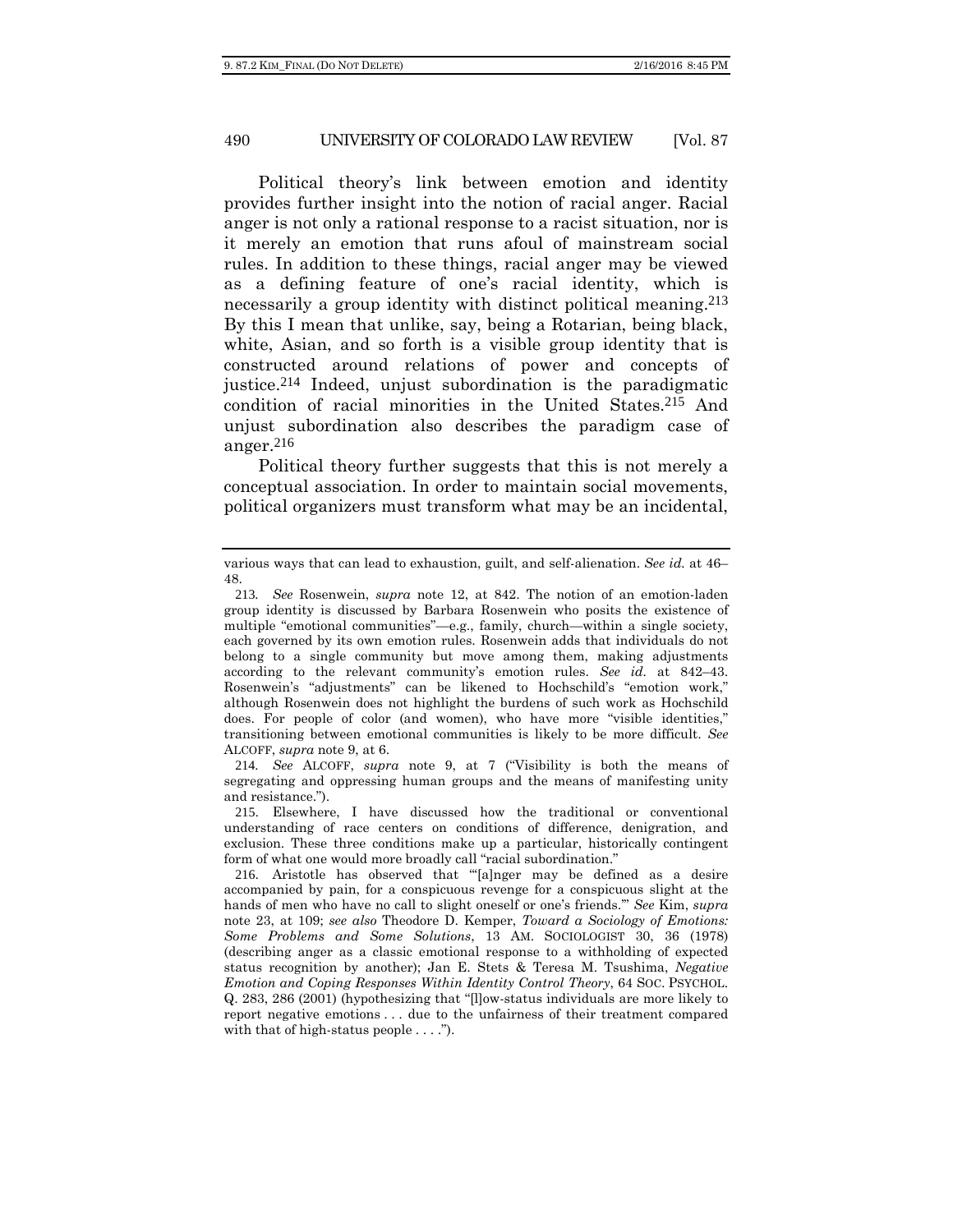short-lived emotion into one that is sustained.<sup>217</sup> Many commentators have discussed the significance of both "framing"<sup>218</sup> and ritual<sup>219</sup> in order to generate and prolong collective identity and action. Indeed, for those who are already widely seen as part of a marginal group by virtue of their appearances, the experience of politically useful emotions may serve as a precondition to membership within an identity-based social movement. For example, Arlie Hochschild has suggested that anger is essentially a requirement of feminist membership.220

Something similar may be said of membership in racial groups as well. In order to sustain both cohesiveness and resistance to racial subordination, constructing a political identity around anger is one effective method. To be sure, not all members of a racial group are actively engaged in resistance. Nor is there a clear leadership structure within racial groups as there is likely to be within organized social movements.221 But the ideas from social movement theory and feminist theory may be applicable more broadly. In order to ensure the possibility of resistance, to recruit and retain both active participants and supporters, political theorists suggest

<sup>217</sup>*. See* Jasper, *supra* note 174, at 25. The argument that movement leaders intentionally cultivate anger may be open to the critique that such a view leaves intact the reason/emotion dichotomy. This could suggest that wherein leaders are rational actors who use emotions as a means to an end, the followers are filled with passions that are an end in themselves. *See* Emirbayer & Goldberg, *supra* note 114, at 476; *see also* Hercus, *supra* note 174, at 37 (observing that in the context of animal rights activism, leadership was often comprised of men so as to project less emotion and more rationality).

<sup>218</sup>*. See, e.g.*, Hercus, *supra* note 174, at 35 ("Collective action frames mobilize collective action by diagnosing an aspect of social life as problematic, outlining a proposed solution, and providing a rationale for action."); Jasper, *supra* note 188, at 413 (arguing that emotions are fundamental to "motivational framing").

<sup>219</sup>*. See, e.g.*, Jasper, *supra* note 188, at 418–19 (discussing the role of singing within the civil rights movement); *see also* Gene A. Fisher & Kyum Koo Chon, *Durkheim and the Social Construction of Emotions*, 52 SOC. PSYCHOL. Q. 1, 2 (1989) (analyzing Durkheim's study of rituals in the formation of clan identity).

<sup>220</sup>*. See* Jasper, *supra* note 188, at 408 (citing Arlie Hochschild, *The Sociology of Feeling and Emotion: Selected Possibilities*, *in* ANOTHER VOICE 298 (Marcia Millman & Rosabeth Moss Kanter eds., 1975)).

<sup>221</sup>. But within some racial groups, especially African-Americans, there are certain people who are widely viewed as leaders beyond their discrete organization to represent the entire race. Martin Luther King, Jr., Malcolm X, Jesse Jackson, and Al Sharpton come to mind as well-known examples. This phenomenon is not without its detractors. *See, e.g.*, NORMAN KELLEY, THE HEAD NEGRO IN CHARGE SYNDROME: THE DEAD END OF BLACK POLITICS (2004) (critiquing black politics and leadership in America).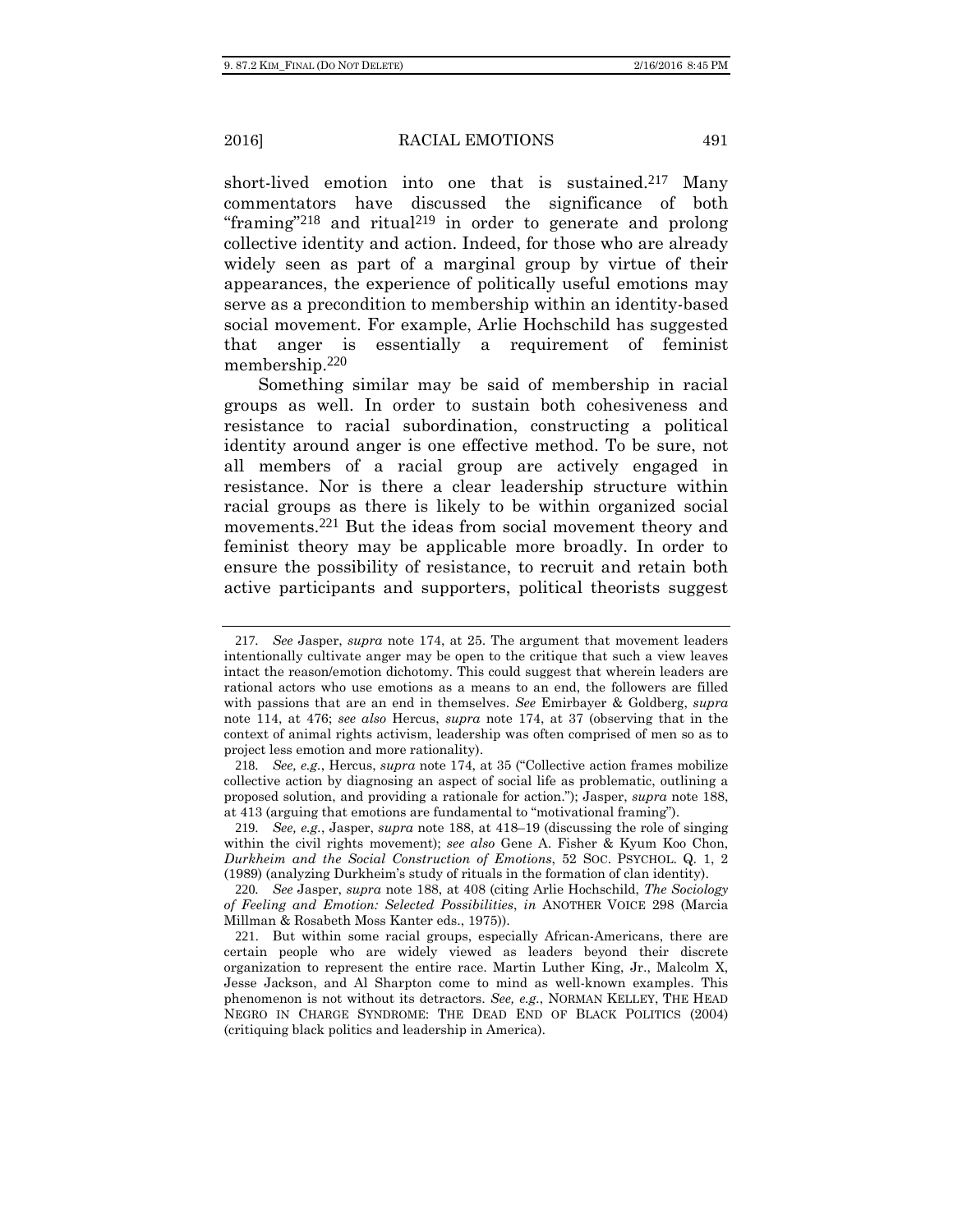that racial anger must be animated (e.g., through consciousness raising).222 Thus, under the political theory of emotions, racial anger can be described as an appropriate means toward action, especially from the vantage point of political leaders who seek to mobilize, and gather support for, social movements. It can also be characterized as an appropriate end for members of the group who may develop a better understanding of their social status and simultaneously experience identity-affirmation (more on this shortly).<sup>223</sup>

The potency of anger to shape and move people helps explain why reports of hope and joy within minority communities regarding the 2008 election caused some degree of consternation. Reactions to these emotions ranged from dismissiveness to deep skepticism.224 Such an emotional sea change seemed to signal the end of racial struggle and the beginning of a so-called postracial era, marked by a sense of cool detachment and postmodern sophistication.225 At the same time, Barack Obama's election fueled white anger, hatred, and fear,226 creating concerns about a revitalized reactionary racial

226*. See, e.g.*, Francis Wilkinson, *White Alienation, Black Satisfaction and the Obama Era*, BLOOMBERG VIEW (Oct. 29, 2013, 6:36 PM EDT), http://www.

<sup>222</sup>*. See, e.g.*, Jasper, *supra* note 188, at 408 (describing how the women's movement of the 1960s formed consciousness-raising groups in order to dampen feelings of shame and promote useful anger).

<sup>223</sup>. James Jasper makes this distinction between anger as means and as ends. *See* Jasper, *supra* note 174, at 22–23.

<sup>224</sup>*. See, e.g.*, COSE, *supra* note 102, at 4 (quoting economist David Thomas referring to this phenomenon as "irrational exuberance"); Judith Butler, *Uncritical Exuberance?*, INDYMEDIA (Nov. 5, 2008, 7:19 PM), https://www. indybay.org/newsitems/2008/11/05/18549195.php [https://perma.cc/3UX4-CECW] (cautioning against the impossible promise of Obama's victory); Jamelle Bouie, *Why I Am Optimistic About the Future of Race Relations in America*, SLATE (Dec. 31, 2014, 10:42 AM), http://www.slate.com/articles/news\_and\_politics/politics/  $2014/12$  future of america s race relations why i am optimistic despite fergus on.2.html [http://perma.cc/GMN9-KRZN] (observing that post-2008 optimism about improved race relations could lead to apathy about working toward improved racial conditions).

<sup>225</sup>*. See* Roopali Mukherjee, *Rhyme and Reason: "Post-Race" and the Politics of Colorblind Racism*, *in* THE COLORBLIND SCREEN: TELEVISION IN POST-RACIAL AMERICA 39, 50–51 (Nilson & Turner eds., 2014); Sumi Cho, *Postracialism*, 94 IOWA L. REV. 1589, 1603–04 (2009); Kimberle Williams Crenshaw, *Twenty Years of Critical Race Theory: Looking Back to Move Forward*, 43 CONN. L. REV. 1253, 1332 (2011); *see also* Jasper, *supra* note 188, at 414 (observing that emotions such as joy and hope are usually not enough to motivate social movements). Within this debate, it is interesting to consider Justice Sonia Sotomayor's claim that "it is not political struggles that create a Latino or Latina identity. I became a Latina by the way I love and the way I live my life." Sonia Sotomayor, *A Latina Judge's Voice*, 13 BERKELEY LA RAZA L.J. 87, 88 (2002).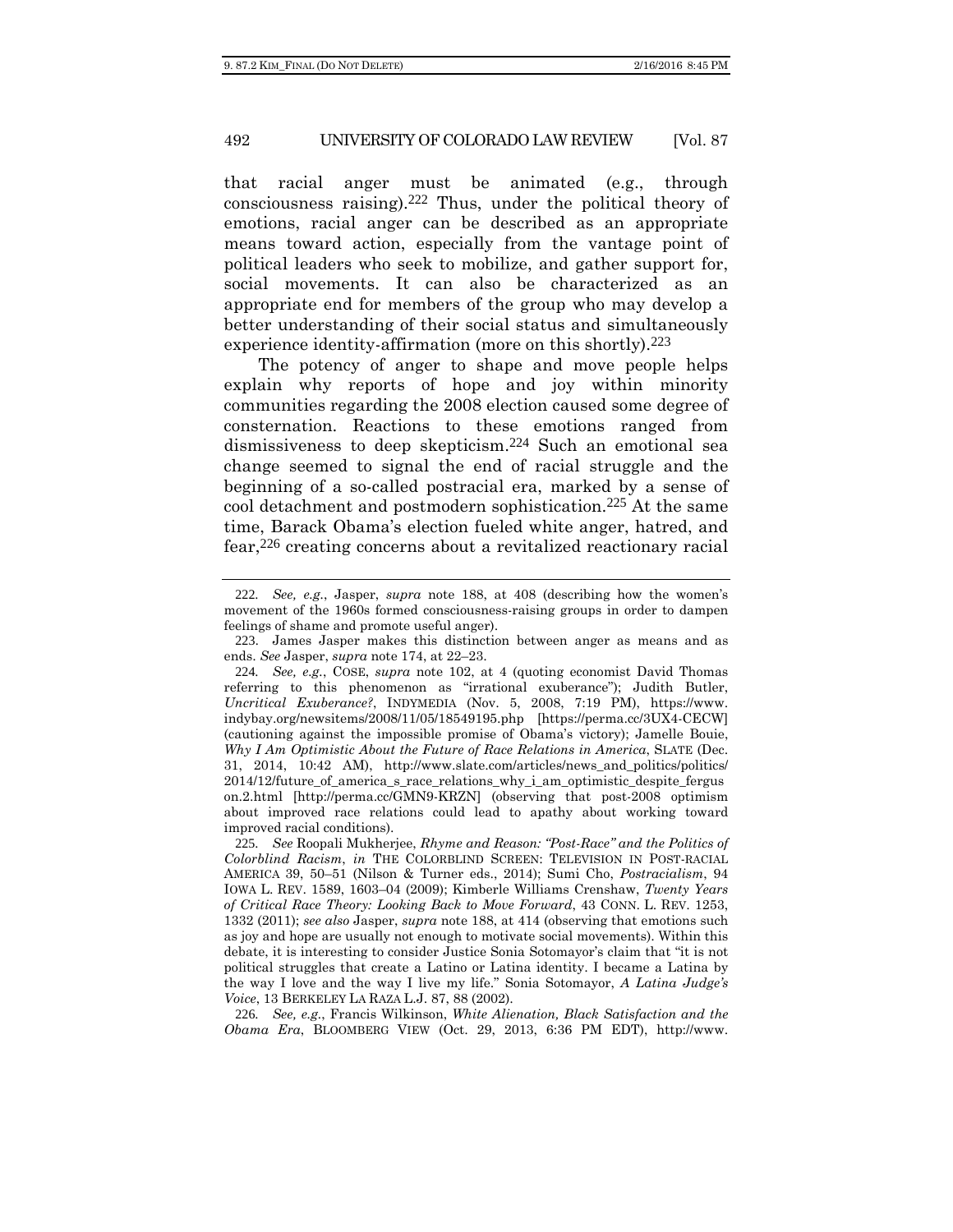politics that would face little to no opposition.227 The joy was ultimately short-lived,228 but the fact that its fleeting presence created such uproar about the future of collective racial struggle reveals the significance of emotion's role in political behavior.

Although anger is crucial to political action, it is important not to overstate its role. For there are other important emotions that are cultivated to keep collective action going e.g., the positive emotional bonds of loyalty, compassion, and love among members that also reinforce group identity and keep members from leaving.229 Moreover, attending to the presence of such positive emotions helps to curb the tendency to "romanticize" anger within social movements.230 The literature on racial anger suggests that this emotion can be unproductive and even harmful to those who experience it. Lorde, as discussed above, both lauds anger and cautions against it.231 Lorde is concerned with the obstacle that anger creates in connecting with others, especially other black women.232 Thomas West discusses the impact of anger on the

bloombergview.com/articles/2013-10-29/white-alienation-black-satisfaction-andthe-obama-era [http://perma.cc/Q7S9-47R5] (discussing emotional shifts between blacks and whites); Matthew C. Whitaker, *Racist Taunts at Obama Should Worry Us All*, CNN (Aug. 8, 2013, 12:32 PM), http://www.cnn.com/2013/08/08/ opinion/whitaker-obama-arizona-race/index.html [http://perma.cc/78FV-Y6F4] (describing an anti-Obama protest in Arizona); Ralina Joseph, *Imagining Obama: Reading Overtly and Inferentially Racist Images of Our 44th President, 2007-*

*<sup>2008</sup>*, 62 COMM. STUD. 389 (2011) (analyzing internet images of Obama).

<sup>227</sup>*. See, e.g.*, Cho, *supra* note 225, at 1603 (arguing that postracialism involves a "distancing move" away from collective action).

<sup>228</sup>. In an August 2013 poll, only 45% of Americans agreed that the nation has made "a lot" of progress toward racial equality, and 49% said that "a lot more" needed to be done. *See King's Dream Remains an Elusive Goal; Many Americans See Racial Disparities*, PEW RES. CTR. (Aug. 22, 2013), http://www.pewsocial trends. org/2013/08/22/kings-dream-remains-an-elusive-goal-many-americans-seeracial-disparities/ [http://perma.cc/777G-FQSW]. Among blacks, 79% said "a lot more" needs to be done, compared to 44% whites and 48% Hispanics. *Id.* Only 26% of blacks in 2013 agreed that they were better off than five years ago as compared to 39% who agreed with that statement in 2009. *Id.* This research attributes the downward turn to the "fading glow" of Obama's victory and the continuing impact of the Great Recession. *Id.* 

<sup>229</sup>*. See* Jasper, *supra* note 188, at 416–18; *see also* Hercus, *supra* note 174, at 52 (discussing the affective impact of feminist conferences).

<sup>230</sup>*. See* WEST, *supra* note 10, at 105.

<sup>231</sup>*. See supra* text accompanying note 97; *see also* GLORIA ANZALDÚA, BORDERLANDS/LA FRONTERA: THE NEW MESTIZA 100 (1987) (observing that reactive opposition is liberating but "not a way of life").

<sup>232</sup>. Relatedly, Jennifer C. Nash writes that second-wave black feminists sought to engage in a "love-politics" that would engender "love for other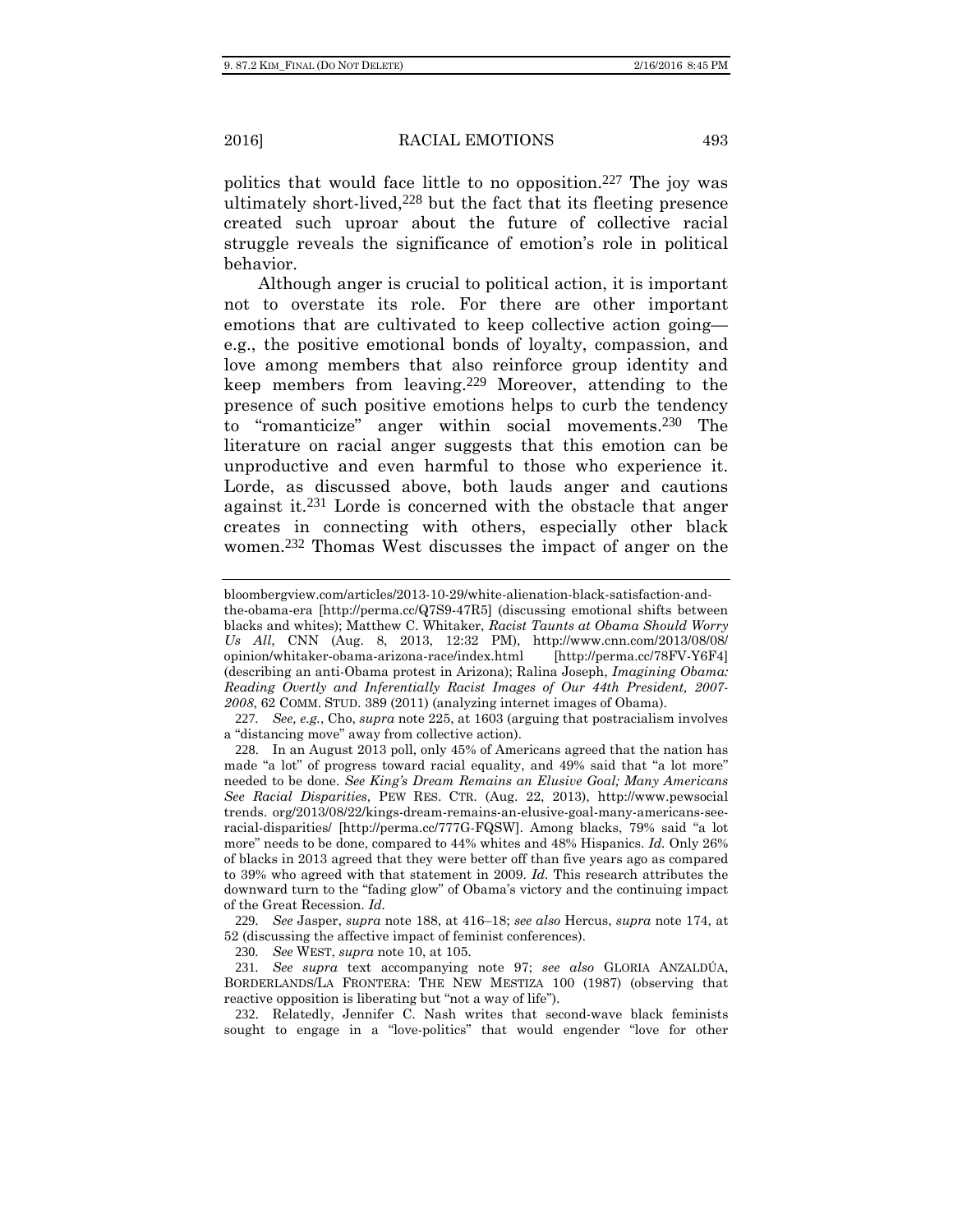self and argues that shelter must be had from the "relentless engagement and antagonism" that political conflict can create.233 In West's view, the positive emotions internal to the collective can provide the "healing and mutual recognition" that enable people to (re)enter the fray and continue their struggle.234 Thus, anger and love, and even joy in the right context, are mutually dependent to make both the collective and its actions possible.235

It is also important to note that emotion is not all there is to political behavior. The political theory of emotion does not argue that emotions can give a complete explanation of political behavior, even in the context of social movements. Whether to take action and how to do so will depend on a number of factors, including the availability of resources to effectuate one's goals.236 But as the theory reveals, emotions do play a significant, less-messy-than-expected role that ought to be analyzed rather than elided.

Finally, it is worth recalling that the political theory of emotion is still relatively new and therefore limited. The literature in this field focuses almost exclusively on the emotions of social movements. Significantly less research appears to have taken place with respect to other kinds of political behaviors, such as voting, running for office, and the like.237 But these latter political activities are also important,

women . . . for humanity . . . , for the spiritual world . . . , for celebration . . . , and, most important, for her self." Jennifer C. Nash, *Practicing Love: Black Feminism, Love-Politics, and Post-Intersectionality*, 11 MERIDIANS 1, 9 (2013).

<sup>233</sup>*. See* WEST, *supra* note 10, at 104.

<sup>234</sup>*. Id*. at 93 (quoting Mary Louise Pratt, *Arts of the Contact Zone*, 91 PROF. 33–40 (1991)); *see also* Burrow, *supra* note 203, at 36–38 (positing the need for both "communities of separation" and "communities of negotiation" in the political analysis of emotions); Emirbayer & Goldberg, *supra* note 114, at 479 (observing that the transformation of emotions, e.g., from shame to pride, is a significant means and end for stigmatized groups); Hercus, *supra* note 174, at 48, 52 (discussing the importance of emotional support that comes from feminist organizing).

<sup>235</sup>. These emotions were particularly notable in the nationalism movements of the 1960s, which promoted militancy and confrontation as well as pride and community service. *See, e.g.*, MANUEL G. GONZALES, MEXICANOS: A HISTORY OF MEXICANS IN THE UNITED STATES 213 (1999) (describing the activities of the Brown Berets and the Black Panthers).

<sup>236</sup>. Political scientists often take resources, structural opportunities, and cultural norms into account in explanations of political behavior. *See* Barbalet, *supra* note 192, at 32.

<sup>237</sup>. One exception to this is Patrick Miller's study of emotions and voting. *See*  Miller, *supra* note 187. Social movement theorists, like James Jasper, have called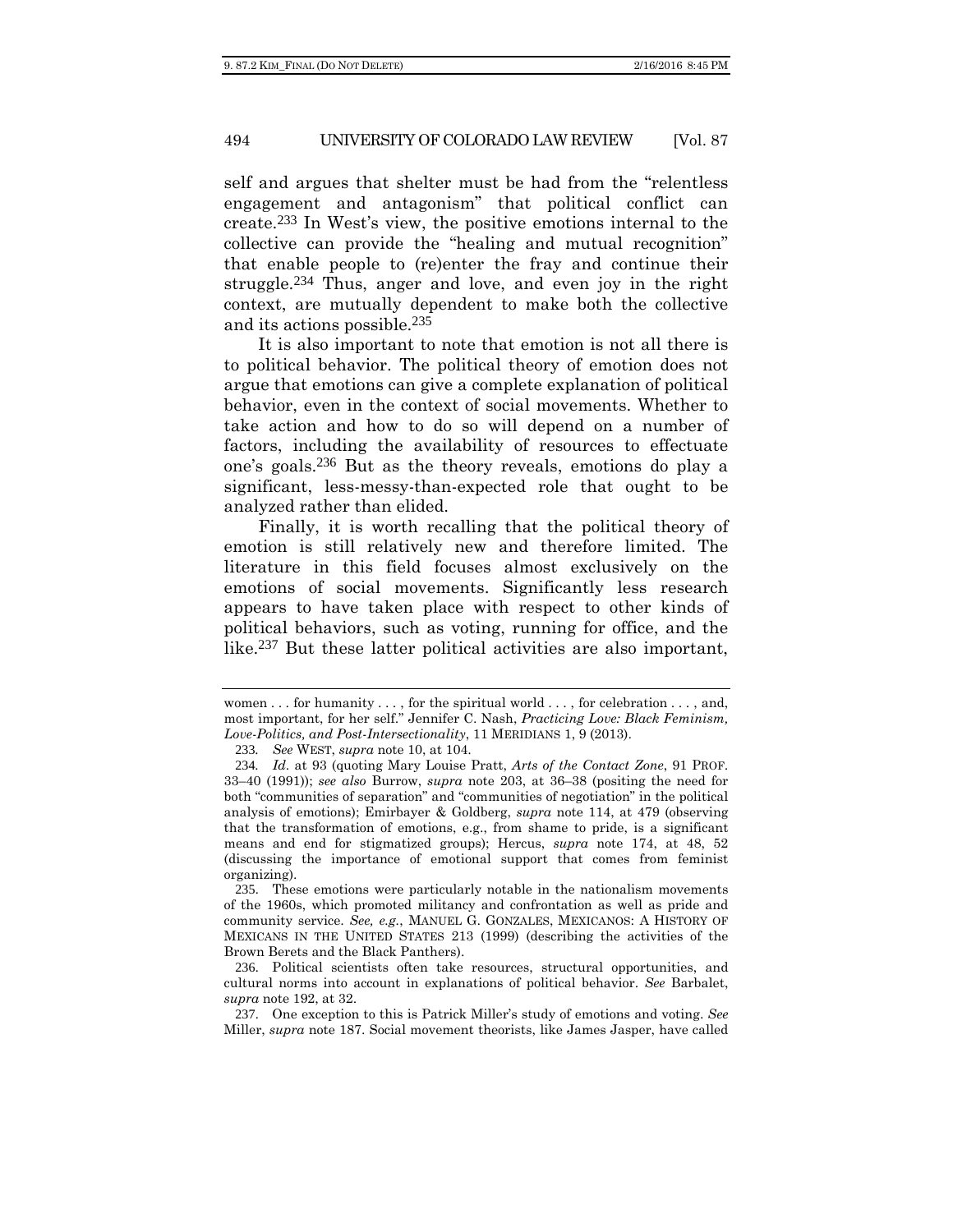and perhaps more common, for most people, especially in the contemporary United States where social movements have waned.238 Moreover, with the goals of diversity and inclusion becoming mainstream, it would be especially useful to understand how emotion affects the political behavior of insiders as well as outsiders.

These limitations notwithstanding, the political theory of emotion helps to explain how racial group identities are affectively constituted and mobilized into social movements. Drawing on the cognitive and social constructionist theories, political theorists demonstrate that such social movements are not comprised of irrationally angry mobs but rather of rational and cohesive collectives in pursuit of coherent political goals that they care passionately about—even if they are not supposed to.239 Some may worry that such a conceptualization of social movements is self-defeating because both rationality and political influence are conventionally premised on the ideal of critical distance.240 The acknowledgement of strong emotions within racial groups may be used to demean their capacity to participate in thoughtful and polite public deliberations.241 But

for expanded research on emotions embedded in other political behaviors, such as governing. *See* Jasper, *supra* note 174, at 30.

<sup>238</sup>*. See* Orly Lobel, *Big-Box Benefits: The Targeting of Giants in a National Campaign to Raise Work Conditions*, 39 CONN. L. REV. 1685, 1699 (2007).

<sup>239</sup>. Note that outlawing certain emotions per emotion rules not only discourages people from feeling such emotions, but it also prevents such people from expressing and acting upon them.

<sup>240</sup>*. See* Bickford, *supra* note 160, at 1025–26; Emirbayer & Goldberg, *supra* note 114, at 477; *see also* Barbalet, *supra* note 192, at 40–41 (observing that the attribution of emotionality to the working classes is used to justify politically disempowering them).

<sup>241</sup>*. See, e.g.*, JEAN BETHKE ELSHTAIN, DEMOCRACY ON TRIAL 53 (1995) (arguing that the politicized anger of identity politics threatens "the civility inherent in those rule-governed activities that allow a pluralist society to persist"). The notion that politics ought to be polite and emotionless also coincides with what Matthew Hughey reports as "a clear expectation of white racial identity as calm, collected, and cooperative." *See* HUGHEY, *supra* note 83, at 35. In his study of a white nationalist group, Hughey observes that older members sought to discipline emotionally unruly young members who were much more given to "angry white supremacist invective" because they could hurt the race. *See id.* at 35–36. Hughey's study also reveals that more overtly racist feelings are still expressed within private settings. When Hughey visited a white nationalist's home, his 7-year-old daughter asked Hughey if he likes "niggers." *See id.* at 42– 43; *see also* MICHAEL J. MONAHAN, THE CREOLIZING SUBJECT: RACE, REASON, AND THE POLITICS OF PURITY 30 (2011) (arguing that "conceptions of racial whiteness have always been tied directly to fitness for citizenship and, above all, rationality"). The comedy show, *Key and Peele*, spoofs the tension between anger,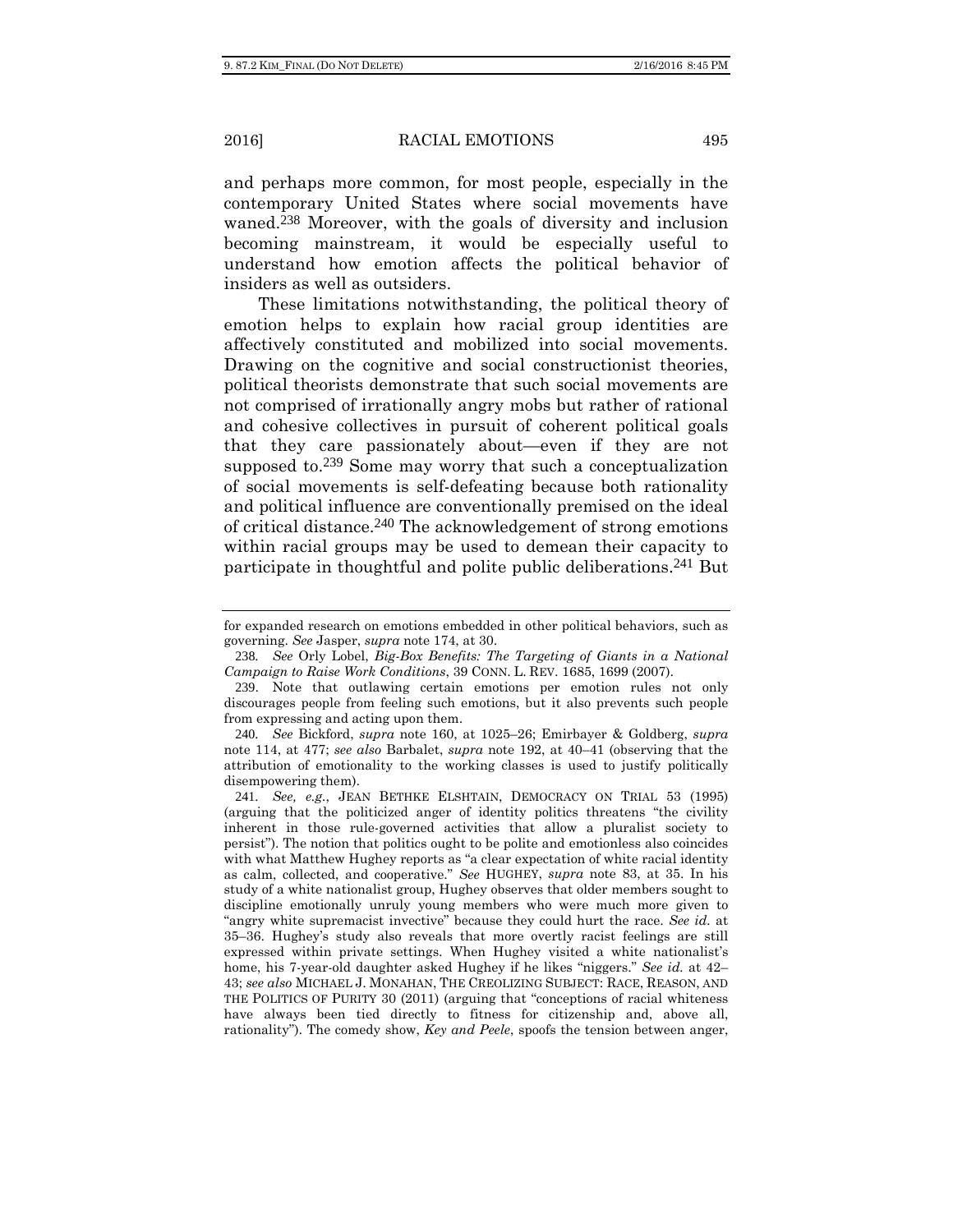this begs the question: is the problem that racial identity is, among other things, emotional, or is it that public deliberations are stripped of emotions?242 If the cognitivists have it right and emotions signal personal relevance or importance of the object, then it would appear that emoting subjects are precisely the stakeholders who should be engaged in deliberations about that object. It would certainly seem odd that the reverse would be true—that we find most capable of participation and decision making those who presumably find the object of discourse to be relatively immaterial in the scheme of things. In the alternative, the convention may suggest that those who are most capable of political participation are those that are best able to hide or suppress their emotions about the political object. But this again only begs, rather than answers, the question: why should we privilege and empower such deception?

#### CONCLUSION: THE FEELING OF EQUALITY

*Accepting otherness is a question not so much of right as of desire.* 

– Felix Guattari<sup>243</sup>

This Article has sought to examine two distinct but related questions regarding race and emotions. The first raised the

race, and political participation. One of their more popular, recurring sketches involves a "weekly address" by President Obama accompanied by his "anger translator," Luther. While Obama is cool and collected, Luther hilariously yells, curses, and generally jumps around in the background giving vent to thoughts and feelings presumably felt but unexpressed by the President. *See* Comedy Central, *Key & Peele – Obama's Anger Translator – Meet Luther*, YOUTUBE (Jan. 11, 2012), https://www.youtube.com/watch?t=79&v=-qv7k2\_lc0M [https:// perma.cc/KD6F-RDZY]. Recently, *Key and Peele* introduced an anger translator for Hilary Clinton as well. *See* Oriana Schwindt, *Key and Peele Present Savannah, Hilary Clinton's Anger Translator*, TV INSIDER (July 9, 2015, 12:48 PM), http://www.tvinsider.com/article/26300/key-and-peele-present-savannah-hillaryclintons-anger-translator/ [http://perma.cc/5TX9-P33U]*.* 

<sup>242</sup>*. See, e.g.*, David Brooks, *The Leadership Emotions*, NY TIMES (April 21, 2014), http://www.nytimes.com/2014/04/22/opinion/brooks-the-leadershipemotions.html [http://perma.cc/5SLQ-FZAD] (critiquing the absence of emotions in discourses of policy and politics).

<sup>243</sup>*. See* Lone Bertelsen & Andrew Murphie, *An Ethics of Everyday Infinities and Powers*, *in* THE AFFECT THEORY READER 138, 138 (Seigworth & Gregg eds., 2010) (quoting Felix Guattari).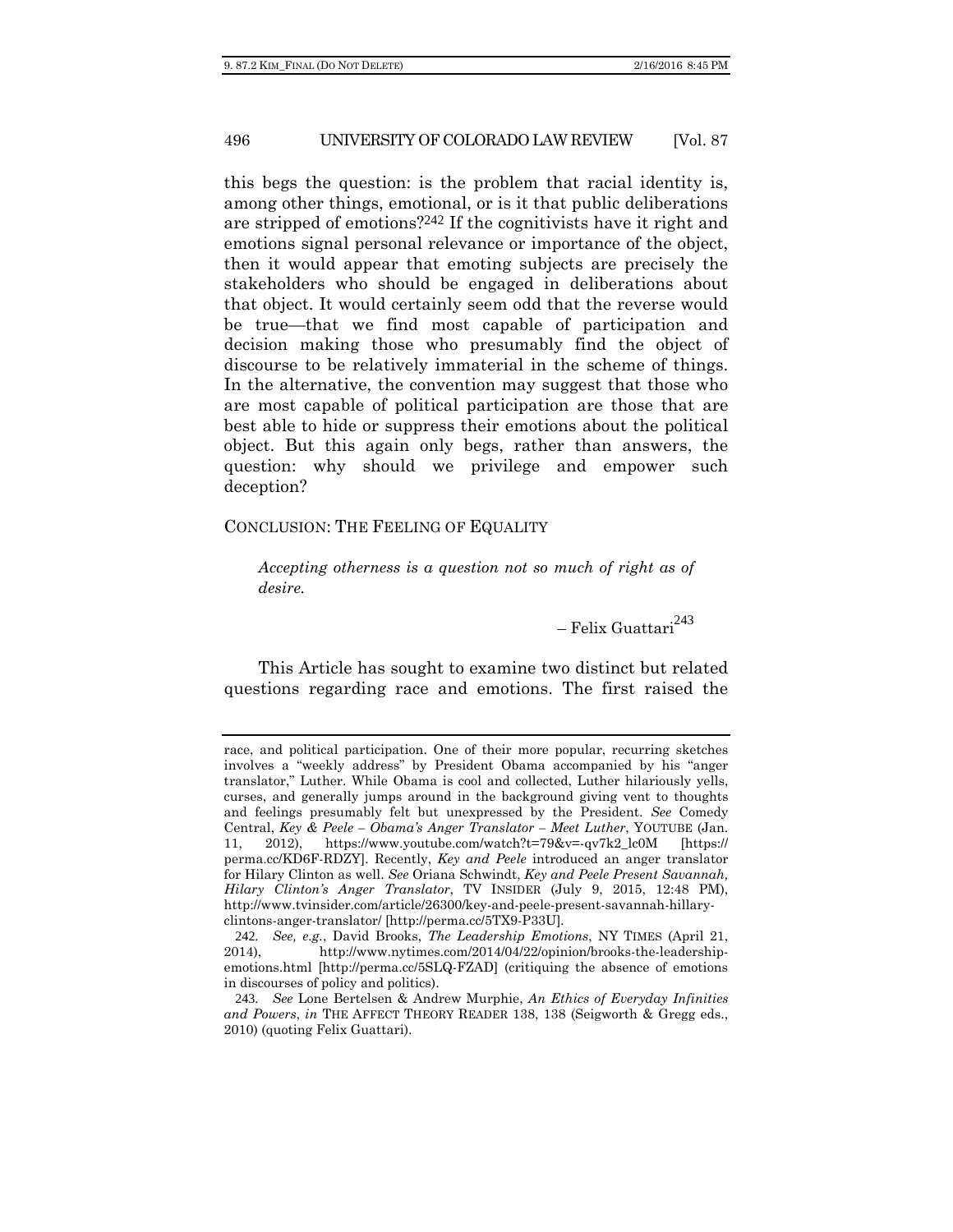possibility that there are certain emotions that are so closely tied to racial experiences that they can be said to demonstrate and typify an emotional dimension to the concept of race. The second asked how such quintessentially racial emotions can be analyzed and evaluated, employing three theories of emotion that have developed in various disciplines within the humanities and social sciences.

As to the first question, I suspect that acknowledging an emotional dimension to race is probably not difficult for most who study in this field. Either through personal experience or another's narrative, such as those of Du Bois, Fanon, and Lorde, race scholars should be familiar with the ways in which race is saturated with emotions. Moreover, at a theoretical level, the broad consensus that race is a social construct also implies openness to the idea that race is not purely cognitive but also imbued with emotional meaning.

The second question is more normative than descriptive as it delves into the kinds of evaluations that we make about racial emotions. Here, I can only hope that I have made a sufficient case for studying, rather than eliding or dismissing, racial emotions and their role in constituting the personal, social, and political identities that may participate in public discourses of knowledge and power. Such a project would not need to start at square one as there is already a wealth of material that theorizes how emotions relate to reason and values, to social membership and hierarchy, and to political behavior. These modes of analysis can be usefully applied to the process of racialization to enrich our understanding of how race is constructed with and through emotions.

Thinking about race as also affectively constructed necessarily leads us to reconsider and widen the aims of race discourse. If one thinks of race as, say, an organizing principle for the unequal distribution of material resources such as income and housing, then race discourse should focus on achieving equal distribution of the same. But if race organizes not only the material but also the emotional world, it follows that a progressive race discourse must go beyond resource equality to additionally encompass something like feeling equality. The remainder of this conclusion briefly discusses what such equality might mean.

Because equality is such an important and powerful feature of our society (treated as a fundamental starting point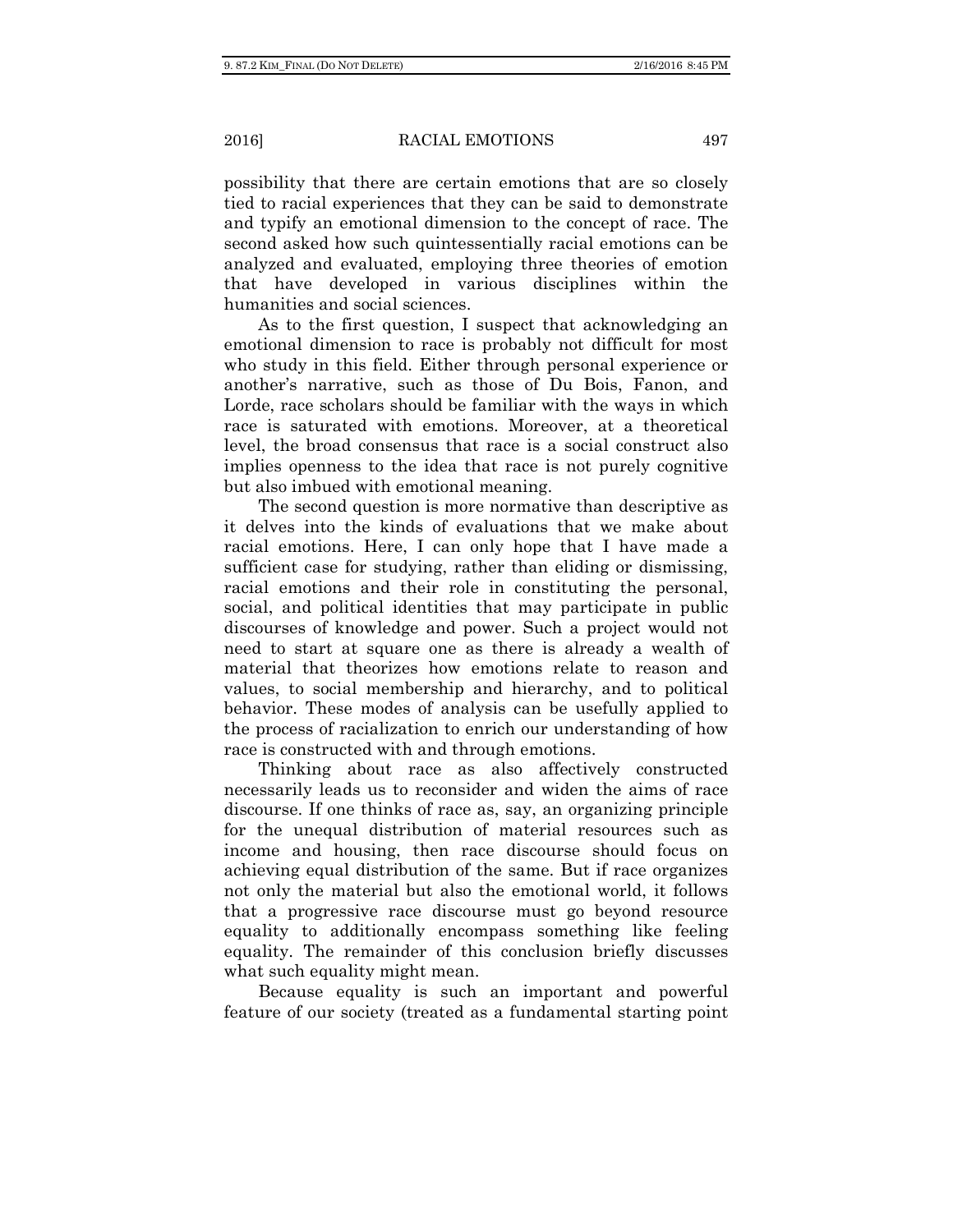for our individual flourishing), it too is infused with intense emotions. The idea of equality is typically attended by positive feelings while inequality is usually marked by emotions with negative valences.244 This is essentially what the feeling of equality means—it refers to the positive emotions we feel when we believe we enjoy equal status in relation to others.

The feeling of equality is precisely what is absent in the affective dimension of race. As Du Bois, Fanon, and Lorde illustrate, the negative emotions of race block the possibility of positive feelings of joy, love, and even hope that each believe are attached to equal status.<sup>245</sup> To be sure, such negative feelings are tied to the material conditions that often attend non-white identity: less wealth and income, poor health care and housing, disproportionate incarceration, and so on. But even racial minorities who enjoy high levels of wealth, health, and other markers of a successful life continue to experience the negative emotions of race because such material conditions are part, but not all, that there is to the racial experience.<sup>246</sup> Once we stop dismissing emotions and start taking them seriously, we can begin to see that the persistence of such emotions tells us something important about equality itself: that it cannot be described solely through measures of material outcomes but must also contend with the emotions that define race.

In this way, the notion of a feeling of equality is analogous to the concept of procedural justice, which has served to broaden our understanding of justice by accounting for the psychological aspects of people's experiences with the legal system. According to procedural justice theory, assessments

<sup>244</sup>. Not all inequality is negatively felt. Sociologist Scott R. Harris writes that there are such things as "congenial inequalities"—e.g., rewarding excellence. Scott R. Harris, *The Social Construction of Equality in Everyday Life*, 23 HUM. STUD. 371, 378 (2000).

<sup>245</sup>. None of this is to say that non-whites are perpetually unhappy or unable to feel positive emotions. The negative and positive feelings that I am discussing are related to race, and not to other meaningful aspects of people's lives such as family, friends, religion, arts and so forth. However, because one's racial identity operates along so many vectors of social life, the emotions associated with race are perhaps not very easy to compartmentalize. *See, e.g.*, CHARLES W. MILLS, BLACKNESS VISIBLE: ESSAYS ON PHILOSOPHY AND RACE xv (1998) (calling race a "pervasive social construction").

<sup>246</sup>*. See, e.g.*, ELLIS COSE, THE RAGE OF A PRIVILEGED CLASS (1993) (describing the racial anger experienced by middle- and upper-class blacks in the United States).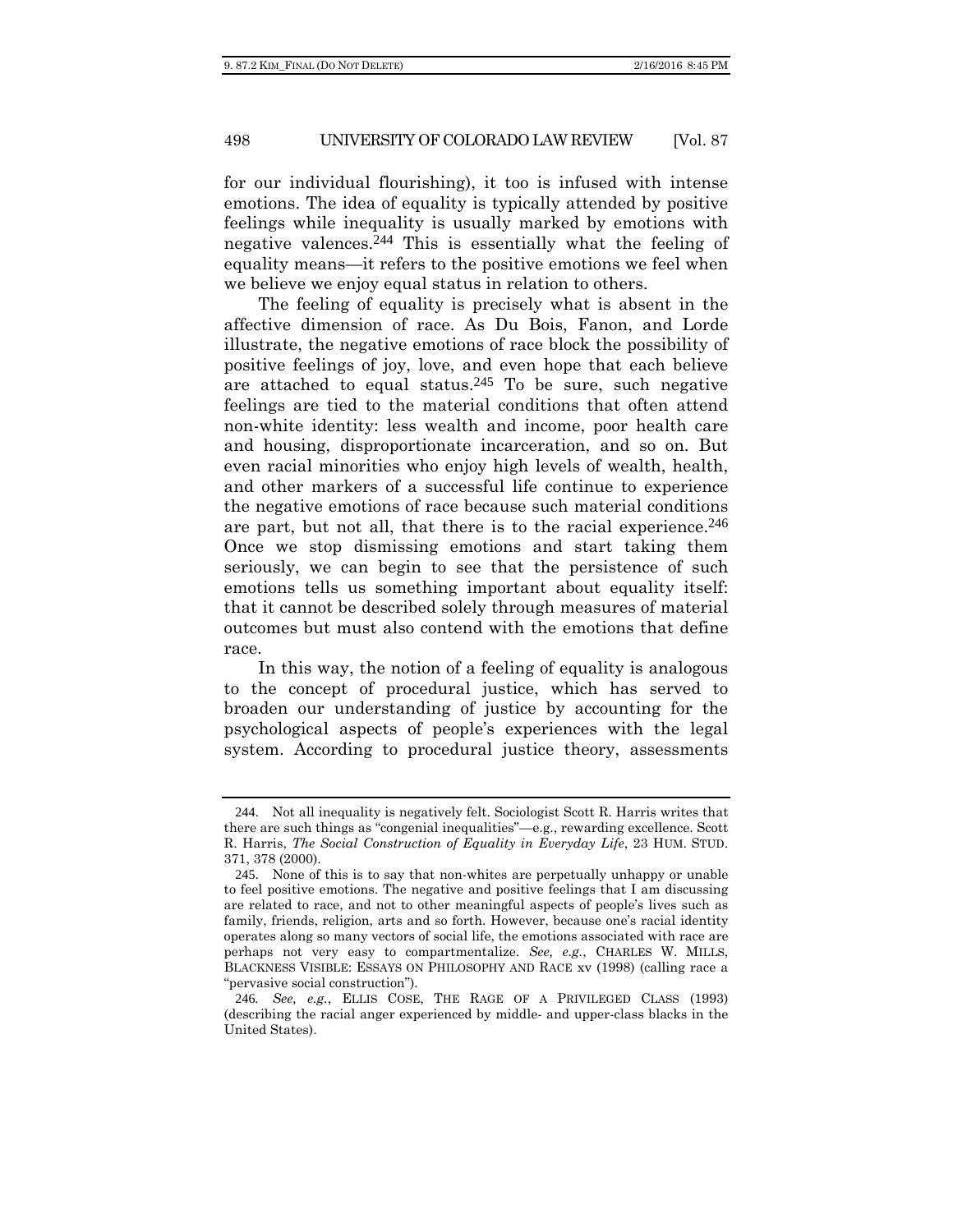about justice depend less on favorable legal outcomes and more on the feelings that accompany the process by which outcomes are achieved.247 The sense that one has a voice in the system, that one is treated with respect, and that legal authorities are acting with "benevolent and caring motives" are some of the defining conditions of procedural justice that lead to personal satisfaction and institutional legitimacy.248 Although descriptions of procedural justice often sidestep the language of emotions, notions of respect, trust, and caring obviously carry significant affective weight. Under this theory, the study of individual and group feelings toward legal institutions and their processes has enriched the understanding of justice and identified new avenues of achieving both inclusion and cooperation.249

Just as procedural justice has widened the frame through which we define and assess justice by taking emotions into account, I suggest that acknowledging and studying racial emotions can do something similar for equality. Trying to avoid emotions, the idea of equality becomes docile and we end up speaking vaguely of things like tolerance, diversity, and multiculturalism that become drained of their intended energy. The fundamental principle of equality is much more ambitious and visionary than this. It is also the feeling of joy in belonging, love in fellowship, and hope for a better future that, together with a fairer distribution of resources, constitute a comprehensive transformation of the racial condition in the United States.

Equality also entails anger and grief at appropriate times, as the Black Lives Matter movement reveals. It would be a misreading to interpret these protests against police brutality as just another example of "fetishizing the wound" to promote a polarizing identity politics.250 The movement is not a public and maudlin declaration of "I feel" but poses instead the question: "Do *you* feel?" Nor is it a defensive step back to assert

<sup>247</sup>*. See* Tracey L. Meares & Tom R. Tyler, *Justice Sotomayor and the Jurisprudence of Procedural Justice*, 123 YALE L.J. FORUM 525, 526–27 (2014). 248*. See* Deborah A. Goldfarb, *Shaping Perceptions of Justice: A Familial* 

*Model of Procedural Justice*, 82 UMKC L. REV. 465, 466 (2014). 249*. See* Meares & Tyler, *supra* note 247, at 540–41 (citing to research by Dan M. Kahan, *The Supreme Court 2010 Term – Foreword: Neutral Principles, Motivated Cognition, and Some Problems for Constitutional Law*, 125 HARV. L.

REV. 19 (2011)).

<sup>250</sup>*. See* AHMED, *supra* note 22, at 32 (citing Wendy Brown).